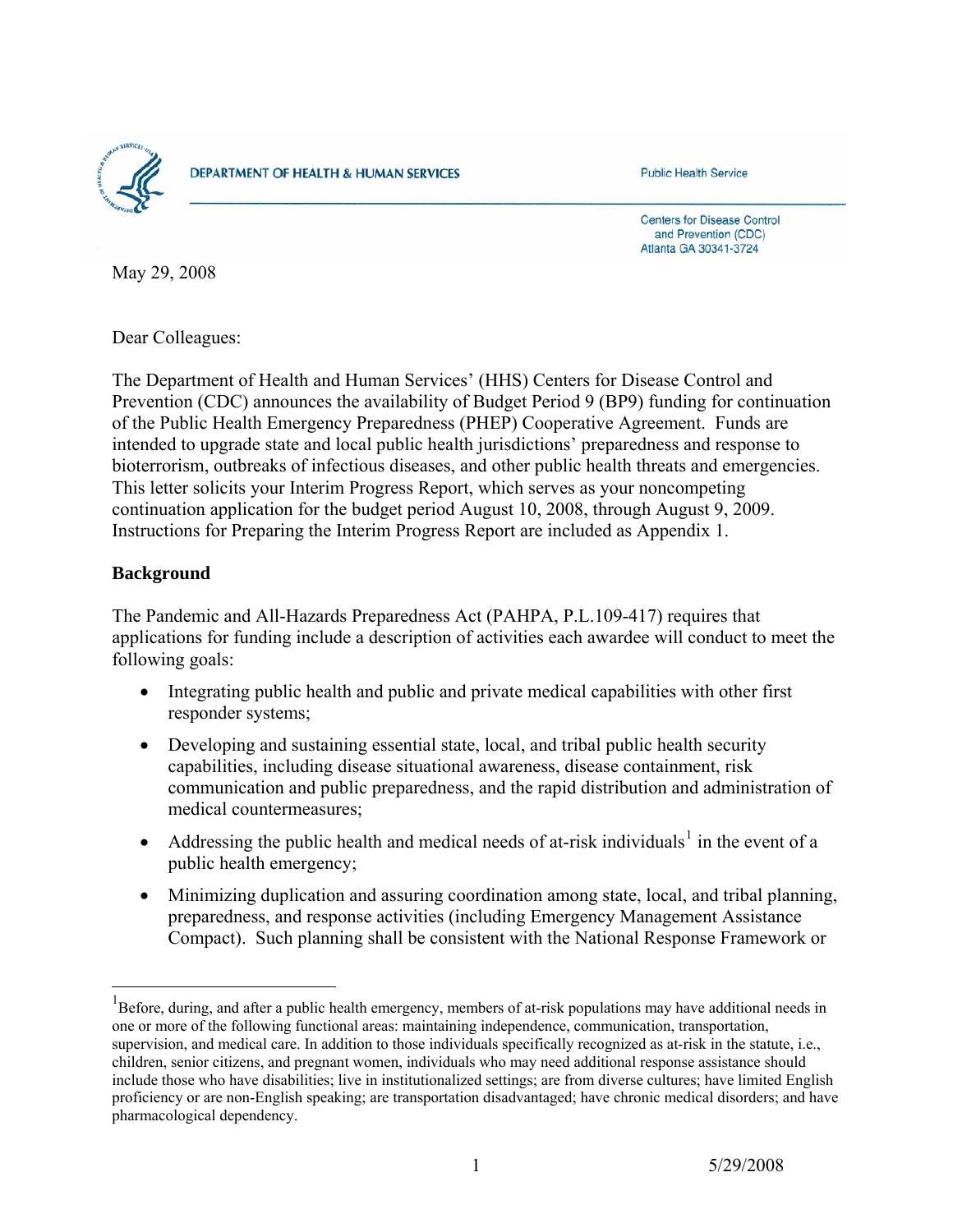any successor plan, the National Incident Management System, and the National Preparedness Goal;

- Maintaining vital public health and medical services to allow for optimal federal, state, local, and tribal operations in the event of a public health emergency; and
- Developing and testing an effective plan for responding to pandemic influenza.

Through the combination of responses to the progress report for the current year, Budget Period 8 (BP8), and the descriptions of your ongoing and any new priority projects, you should demonstrate your compliance with these requirements in BP9. Project officer and subject matter expert review of your Interim Progress Report will focus on your capabilities to meet these goals; insufficient responses shall adversely affect future funding. (Appendix 2)

BP9 continuation guidance provides opportunities to update progress in meeting requirements and pursuing priority projects and also to describe new or to refine existing priorities. This approach is designed to capture what awardees are doing to improve public health preparedness so CDC can answer inquiries about preparedness activities and progress and direct technical assistance where it is most needed.

CDC expects no major changes in priority projects for BP9. While awardees are free to make adjustments to or add new priority projects they believe are needed, CDC expects BP9 to represent a period of continued progress on priorities and maintenance of essential public health emergency response and recovery infrastructure.

## **Funding**

The funding amounts available for the programs below are shown in Appendix 3.

Base Funding. As described in the original PHEP Program Announcement AA154, the distribution of funds among the awardees is calculated using a formula established by the Secretary of HHS that includes a base amount for each awardee, as well as a population-based calculation.

Cities Readiness Initiative (CRI). All state awardees and the four funded localities receive CRI funding. Appendix 4 shows Fiscal Year (FY) 2008 funding for CRI and projects FY 2009 funding based on new per capita calculations. The funding formula for FY 2009 is based on \$0.330912 per capita using the 2006 estimated [U.S. Census population](http://emergency.cdc.gov/) data and is intended to provide level funding across the project areas. This is a variation from previous funding distributions in that there is not a baseline funding amount included with the per capita amount.

Early Warning Infectious Disease Surveillance (EWIDS). States situated at the Unites States' borders with Canada or Mexico are eligible for EWIDS funding. Additional guidance for this program is included in Appendix 5.

Level 1 Chemical Laboratory Surge Capacity. Ten awardees receive funding to support Level 1 Chemical Laboratory Surge Capacity personnel, equipment, and/or activities.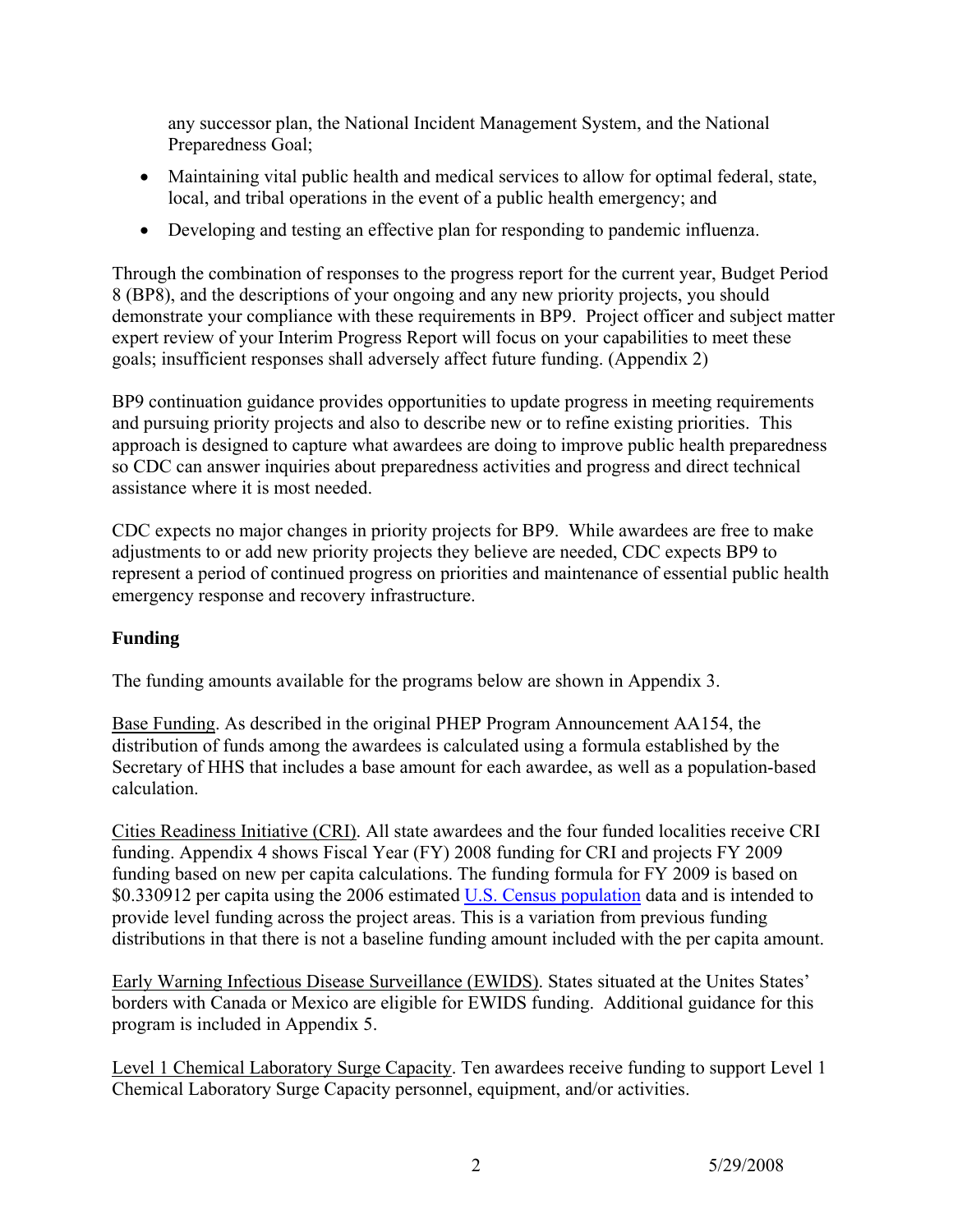BP9 does not include supplemental funding for pandemic influenza activities or funds designated to improve real-time disease detection (RTDD) by fostering or expanding partnerships with poison control centers or related professional associations. Awardees are encouraged, however, to continue established activities in these areas through partnerships, base funding, and other funding sources as available.

Requests to carry forward unobligated pandemic influenza funds originating in Budget Period 7 (BP7) or BP8 into BP9 will be considered, provided funds are used to support pandemic influenza preparedness-related activities.

Requests to carry forward unspent RTDD funds also will be considered; these funds should be used to continue activities approved for RTDD funding in BP8 or to evaluate the results of those activities planned as one-year demonstrations.

Awardees planning to request direct assistance (DA) in lieu of financial assistance must have completed the DA request form and submitted it no later than February 29, 2008. Note that DA funds may be used only to support CDC assignees to your jurisdiction as public health advisors or career epidemiology field officers. No equipment or maintenance agreements will be supported through DA for BP9.

Beginning with Budget Period 10 (BP10), eligibility for PHEP funds requires participation in the Emergency System for Advance Registration of Volunteer Health Professionals (ESAR-VHP). Awardees are required to work with their state Hospital Preparedness Program to continue adopting and implementing the *2008 Interim ESAR-VHP Technical and Policy Guidelines, Standards, and Definitions* (*ESAR-VHP Guidelines*). It is anticipated that sections of the *ESAR-VHP Guidelines* will be continuously refined and updated as new information is available.

The *ESAR-VHP Compliance Requirements* define the capabilities of such a program and can be found in Appendix 6.

# **Maintenance of Funding (MOF)**

Awardees are required to document the required MOF as part of the IPR for BP9.

MOF is defined as ensuring that the amount contributed by the entity that receives the award to support public health security does not fall below the average of the amount provided annually during the previous two years. This definition includes:

- 1. Appropriations specifically designed to support public health emergency preparedness as expended by the entity receiving the award; and
- 2. Funds not specifically allocated for public health emergency preparedness activities but which support public health emergency preparedness activities, such as personnel assigned to public health emergency preparedness responsibilities or supplies or equipment purchased for public health emergency preparedness from general funds or other lines within the operating budget of the entity receiving the award. The definition of expenditures does not include one-time expenses to support public health preparedness and response, such as purchases of antiviral drugs.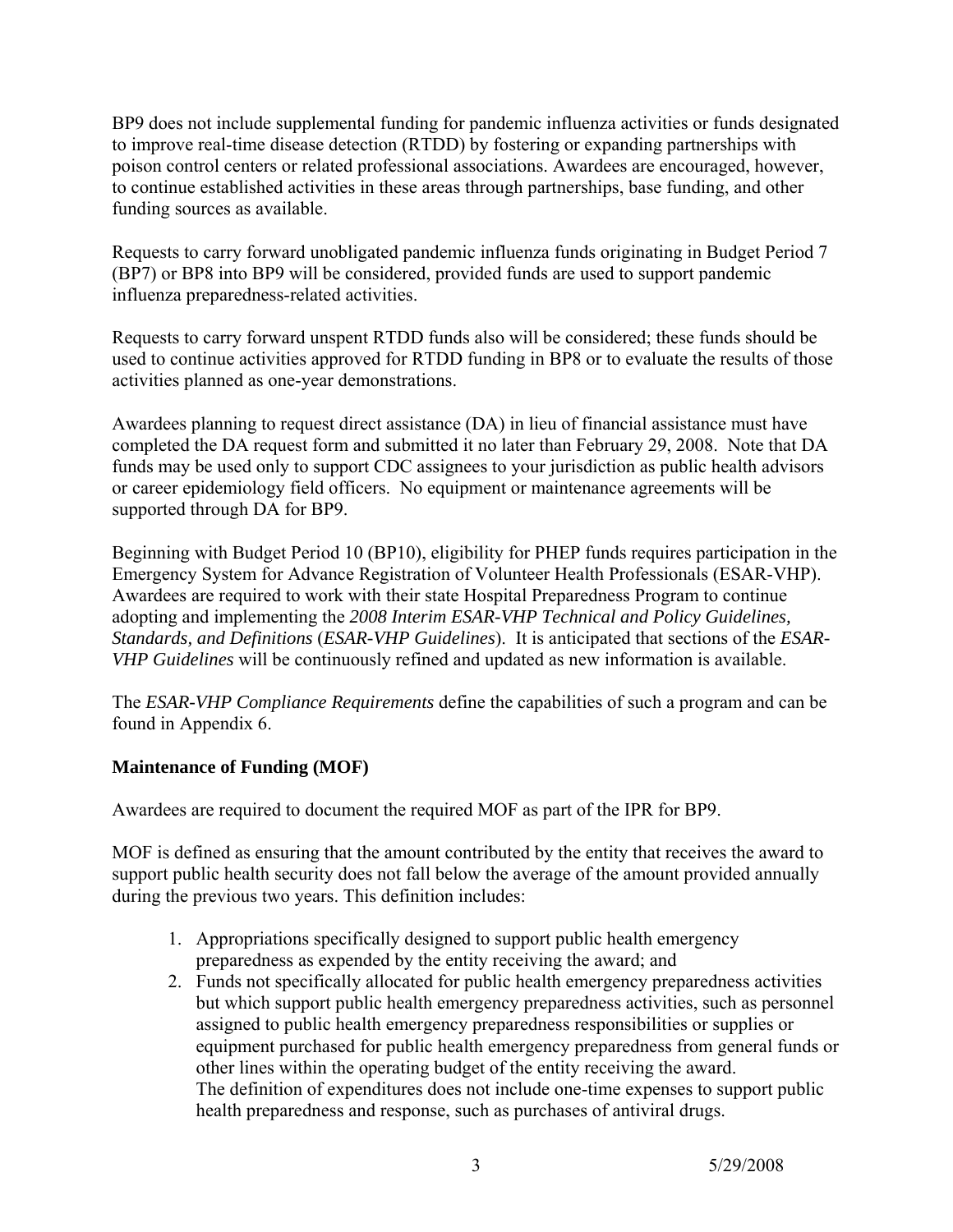The definition of expenditures does not include one-time expenses to support public health preparedness and response, such as purchases of antiviral drugs.

## **Matching Requirements**

PHEP cooperative agreement funding must be matched by nonfederal contributions beginning with the distribution of federal Fiscal Year (FY) 2009 funds (BP10). Nonfederal contributions (match) may be provided directly or through donations from public or private entities and may be in cash or in-kind, fairly evaluated, including plant, equipment, or services. Amounts provided by the federal government, or services assisted or subsidized to any significant extent by the federal government, may not be included in determining the amount of such nonfederal contributions. Awardees will be required to provide matching funds as described:

- i. For FY 2009, not less than 5% of such costs (\$1 for each \$20 of federal funds provided in the cooperative agreement); and
- ii. For any subsequent fiscal year of such cooperative agreement, not less than 10% of such costs (\$1 for each \$10 of federal funds provided in the cooperative agreement).

Please refer to 45 CFR  $\S$  92.24 for match requirements, including descriptions of acceptable match resources. Documentation of match must follow procedures for generally accepted accounting practices and meet audit requirements. Beginning with federal FY 2009, the Secretary of Health and Human Services may not make an award to an entity eligible for PHEP funds unless the eligible entity agrees to make available nonfederal contributions in full as described above. CDC will require each eligible entity to include in its FY 2008 (BP9) mid-year progress report a plan describing the methods and sources of match that the eligible entity agrees to pursue in FY 2009.

# **Evidence-Based Benchmarks and Objective Standards**

In accordance with section  $319C-1(g)(1)$ , CDC has established the following evidence-based benchmarks and objective standards. Substantial failure to meet these benchmarks and standards will result in withholding of FY 2009 funds (BP10). According to PL 109-417, any funds withheld from the PHEP cooperative agreement program or the Hospital Preparedness Program will be reallocated to the Healthcare Facilities Partnership program in the same state.

1. Demonstrated capability to notify primary, secondary, and tertiary staff to cover all incident management functional roles during a complex incident.

To provide an effective and coordinated response to a complex incident, a public health department must maintain a current roster of pre-identified staff available to fill core Incident Command System (ICS) functional roles. During an incident that lasts more than 12 hours, secondary and tertiary staff may be called upon to fill ICS roles, and thus the health department must maintain a roster of all staff qualified for those roles. Testing the staff notification system is critical for an efficient response, especially when the notification is unannounced and occurs outside of regular business hours.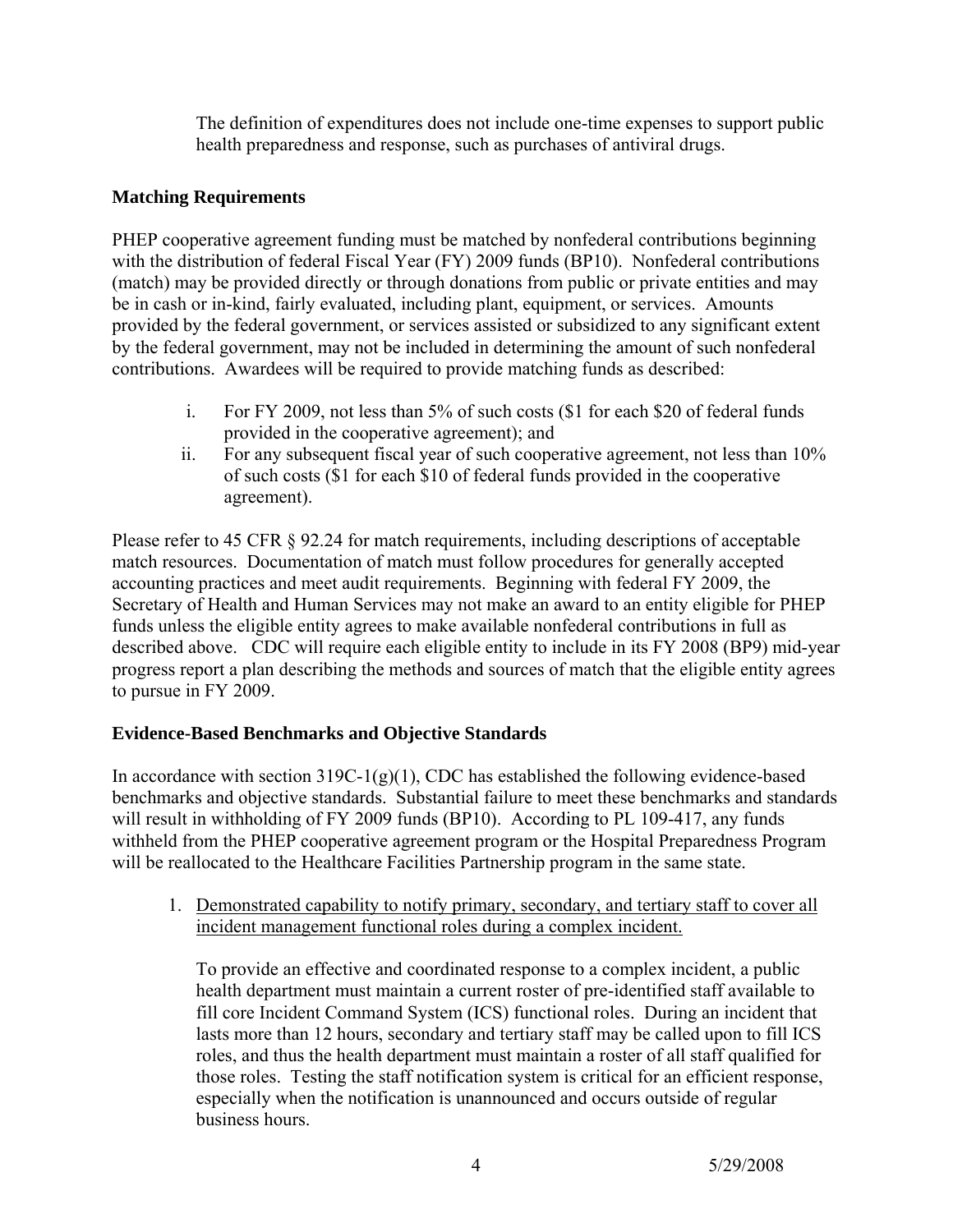- a. Confirm the accuracy of the primary, secondary, and tertiary contact information for all eight ICS functional roles at least once every six months.
- b. Test the notification system twice a year, with at least one test being unannounced and occurring outside of regular hours. The test can be a drill or an exercise, or it may be demonstrated by a response to a real incident.

Guidance on the numerator, denominator, and scoring methodology to determine how results will factor in to a withholding penalty for this measure will be available by May 15, 2008.

2. Demonstrated capability to receive, stage, store, distribute, and dispense material during a public health emergency.

Health departments must be able to provide countermeasures to 100% of their identified population within 48 hours after the decision to do so. To be able to achieve this standard, health departments must maintain the capability to plan and execute the receipt, staging, storage, distribution, and dispensing of material during a public health emergency.

- a. Obtain a score of 69 or higher on the Division of Strategic National Stockpile (DSNS) State Technical Assistance Review by December 31, 2008.
- b. Each planning/local jurisdiction within each Cities Readiness Initiative (CRI) metropolitan statistical area (MSA) conducts a minimum of three DSNS drills by August 10, 2009.
- c. To comply with the PAHPA legislation and for purposes of guiding funding decisions for 2009, the planning/local jurisdiction(s) that comprises the 25% most populous within a CRI MSA conducts at least one of the three DSNS drills prior to December 31, 2008 (with the remaining two drills conducted by August 10, 2009).

These drills may include any three of the following: staff call down, site activation, facility set-up, pick-list generation, dispensing, and/or modeling of throughput.

Guidance on the numerator, denominator, and scoring methodology to determine how results will factor in to a withholding penalty for this measure will be available by May 15, 2008.

## **Maximum Amount of Carryover**

CDC shall determine the maximum percentage amount of an award that a recipient may carry over to the succeeding fiscal year. Unjustifiable unobligated balances will be determined by using the awardee's spend plan and financial status and progress/performance reports. (See Withholding and Repayment Guidance, Appendix 2, for additional information.)

To provide effective program management, an awardee must be able to develop and execute spend plans, make procurements and let contracts on schedule, and otherwise assure the infrastructure capacity to support the attainment of programmatic objectives. One outcome of an effective management infrastructure is the full expenditure of funds awarded in the budget period.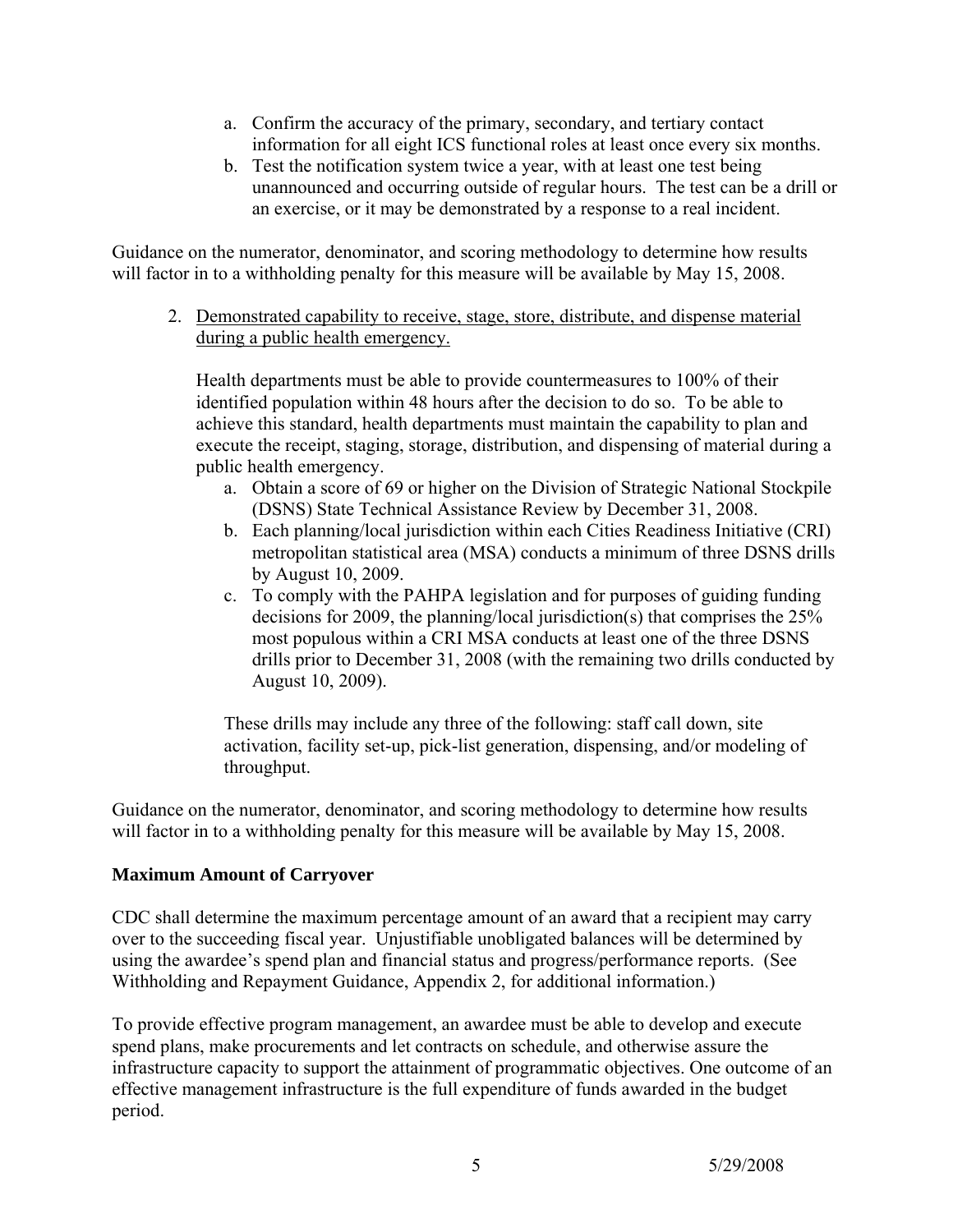CDC recognizes that there may be justifiable causes (e.g., state hiring freezes, inefficiencies on the part of the awarding agency) or unjustifiable causes (e.g., ineffective management infrastructure at the state level, irregularities in contracting or payment of debt) for dollars to remain unobligated at the end of the budget period even after a robust execution of plans. Therefore, the awardee must immediately communicate with CDC any events occurring between the scheduled spend plan and progress/performance report date which have significant impact upon the cooperative agreement.

CDC will make available by May 15, 2008, additional guidance regarding spend plans and progress/performance reports to determine how results will factor in to a repayment penalty for this measure.

## **Pandemic Influenza Plans**

Pandemic influenza operations plans must meet national standards. On July 9, 2008, awardees will submit a second version of their pandemic influenza operations plans based on guidance provided by HHS on March 13, 2008. (See Appendix 7 for a copy of the federal scoring guidelines.) Two scores (Comprehensiveness and Operational Readiness) for each of the seven elements in the "Health and Medical" category will be used by CDC to determine the extent to which criteria have been met, as follows:

Comprehensiveness Score: No Major Gaps A Few Major Gaps Many Major Gaps Inadequate Preparedness

Operational Readiness Score: Substantial Evidence of Operational Readiness Significant Evidence of Operational Readiness Little Evidence of Operational Readiness

Failure to meet accepted criteria for pandemic influenza operations planning shall result in the withholding of funds for the FY 2009 budget period. According to PL 109-417, any funds withheld from the PHEP cooperative agreement program or the Hospital Preparedness Program will be reallocated to the Healthcare Facilities Partnership program in the same state. Guidance on the numerator, denominator, and scoring methodology for this measure will be available by May 15, 2008.

## **Audit Requirements**

Each entity receiving funds shall, not less than once every two years, audit its expenditures from amounts received from the PHEP cooperative agreement. Such audits shall be conducted by an entity independent of the agency administering the PHEP cooperative agreement in accordance with Office of Management and Budget Circular A-133, Audits of States, Local Governments, and Non-Profit Organizations. Audit reports must be submitted to CDC. Failure to conduct an audit, or expenditures made not in accordance with PHEP cooperative agreement guidance and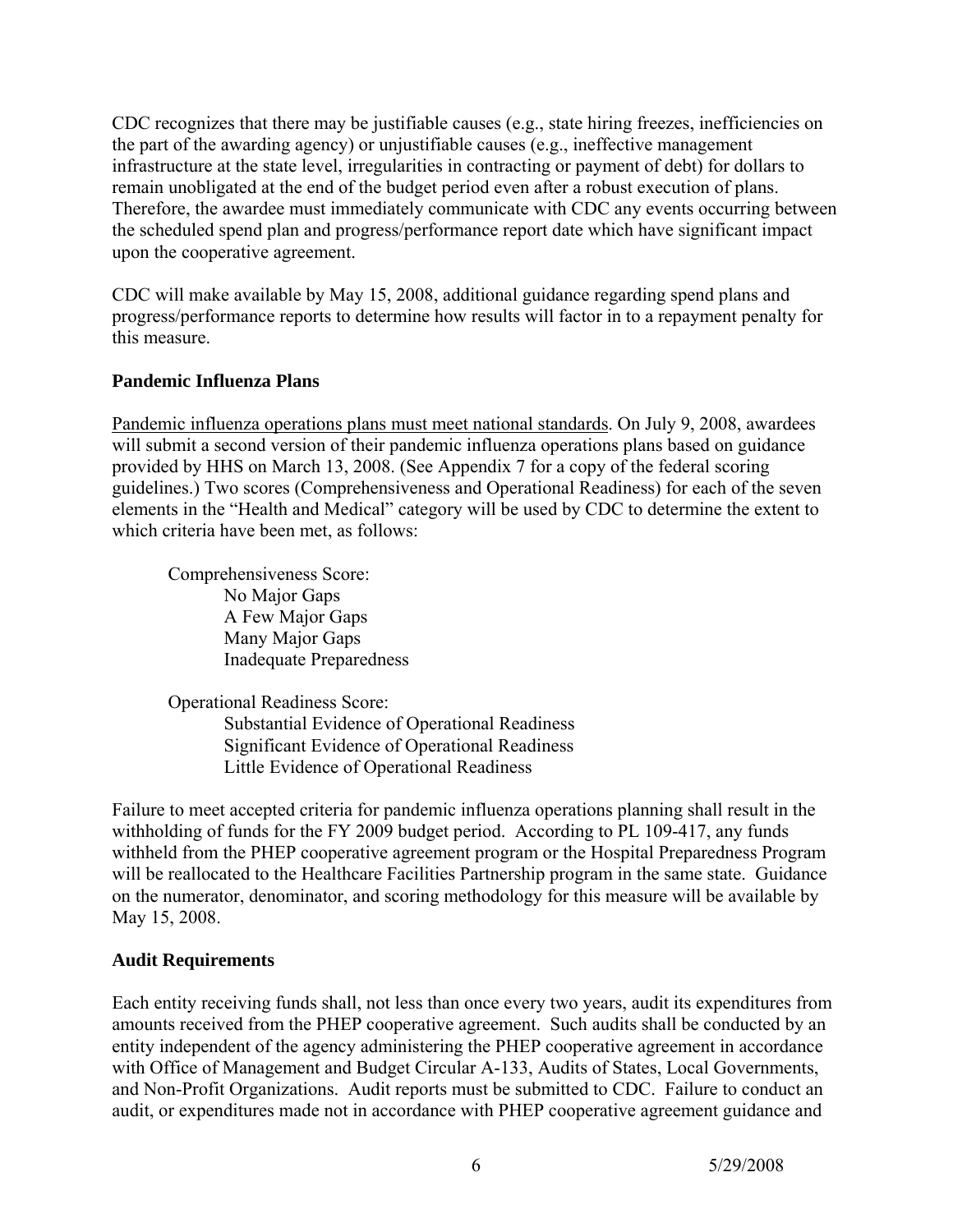grants management policy may result in a requirement to repay funds to the federal treasury or the withholding of future funds.

#### **Submission Instructions and Requirements**

Continuation submissions (the Interim Progress Report) are due to CDC on July 3, 2008. Both the principal investigator and the business office official must sign the completed Interim Progress Report. All submissions are due no later than close of business on July 3, 2008, in the Preparedness Emergency Response System For Oversight, Reporting, and Management Services (PERFORMS) database maintained by CDC's Division of State and Local Readiness (DSLR). The direct link to PERFORMS is [https://sdn.cdc.gov](https://sdn.cdc.gov/). Interim Progress Reports must be submitted on time and in English. Late or incomplete submissions may result in a delay in the award and/or reduction in funds. CDC will only accept requests for deadline extensions on rare occasions, after adequate justification has been provided.

Any programmatic questions regarding your submission should be directed to the appropriate DSLR project officer (Appendix 8). Should you have any grants management questions, including questions related to your budget, please contact the grants management specialist for your region (Appendix 9). You may direct questions about this guidance to dslrpsb@cdc.gov.

## **Application Review**

The Procurement and Grants Office (PGO) and DSLR will review the Interim Progress Report for completeness. PGO will analyze the financial/business documentation, and DSLR and subject matter experts from across CDC will analyze the technical/programmatic documentation. Based on the analysis of all documentation, the availability of funds, and the best interest of the government, PGO and DSLR will decide jointly whether to award continuation funding. Following the initial budget review, CDC staff will coordinate calls with program directors to provide an opportunity to collect additional information and correct errors that may affect the final award conditions. Following these conversations, budgets will be finalized and CDC will prepare Notices of Award. CDC may withhold awards due to delinquent reports, inadequate stewardship of federal funds, or failure to meet the terms and conditions of the awards.

Sincerely,

Grants Team Lead Acquisition and Assistance Branch Six Procurement and Grants Office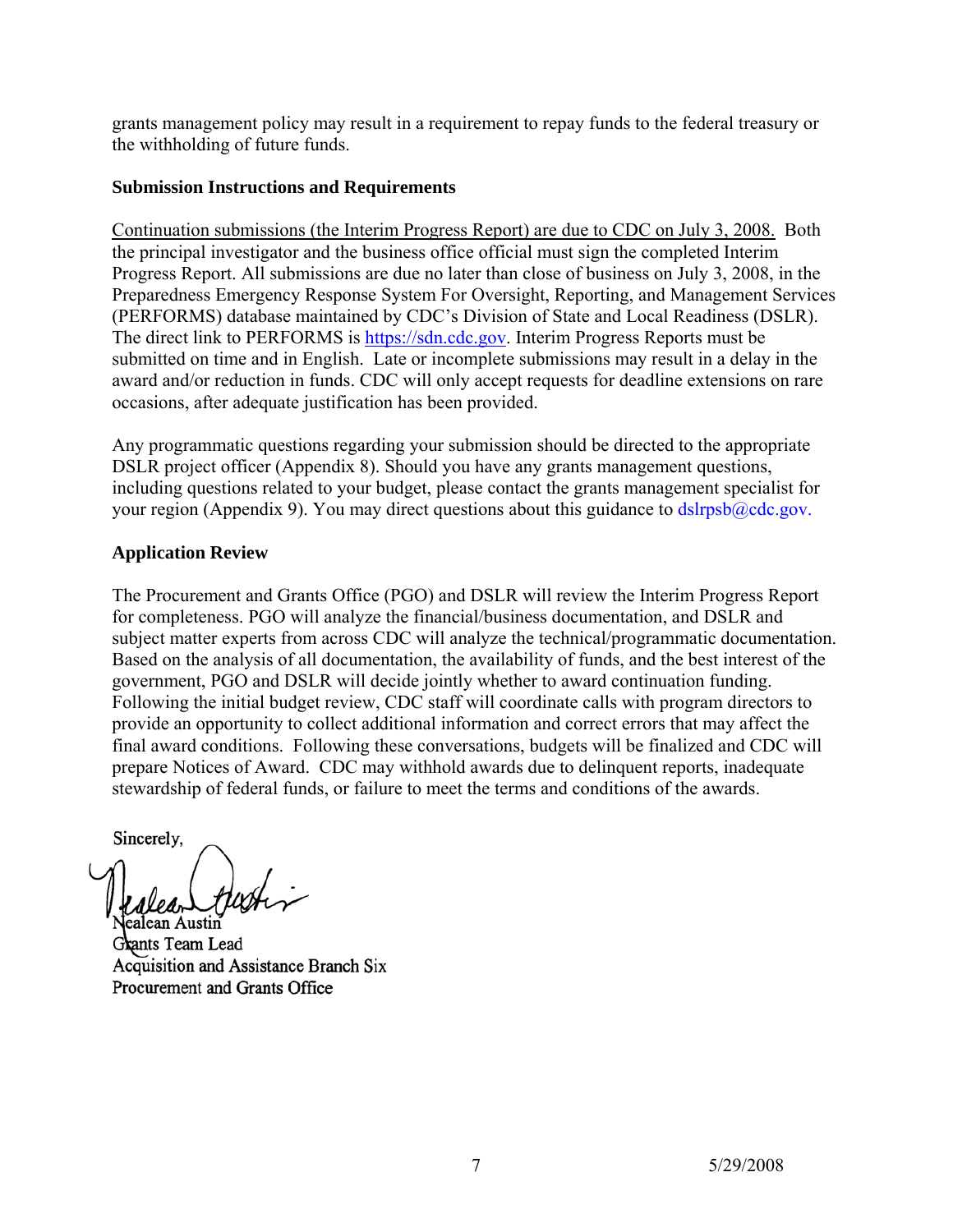#### Attachments

- Appendix 1: Instructions for Preparing the Interim Progress Report
- Appendix 2: Withholding and Repayment Guidance
- Appendix 3: Funding for Budget Period 9
- Appendix 4: FY 2008 and FY 2009 Cities Readiness Initiative Funding<br>Appendix 5: U.S. Border States Early Warning Infectious Disease Surve
- U.S. Border States Early Warning Infectious Disease Surveillance
- Appendix 6: Emergency System for Advance Registration of Volunteer Health Professionals Draft Compliance Requirements
- Appendix 7: Federal Guidance to Assist States in Improving State-level Pandemic Influenza Operating Plans (Scoring Process)
- Appendix 8: Division of State and Local Readiness Project Officers
- Appendix 9: Procurement and Grants Office Grants Management Specialists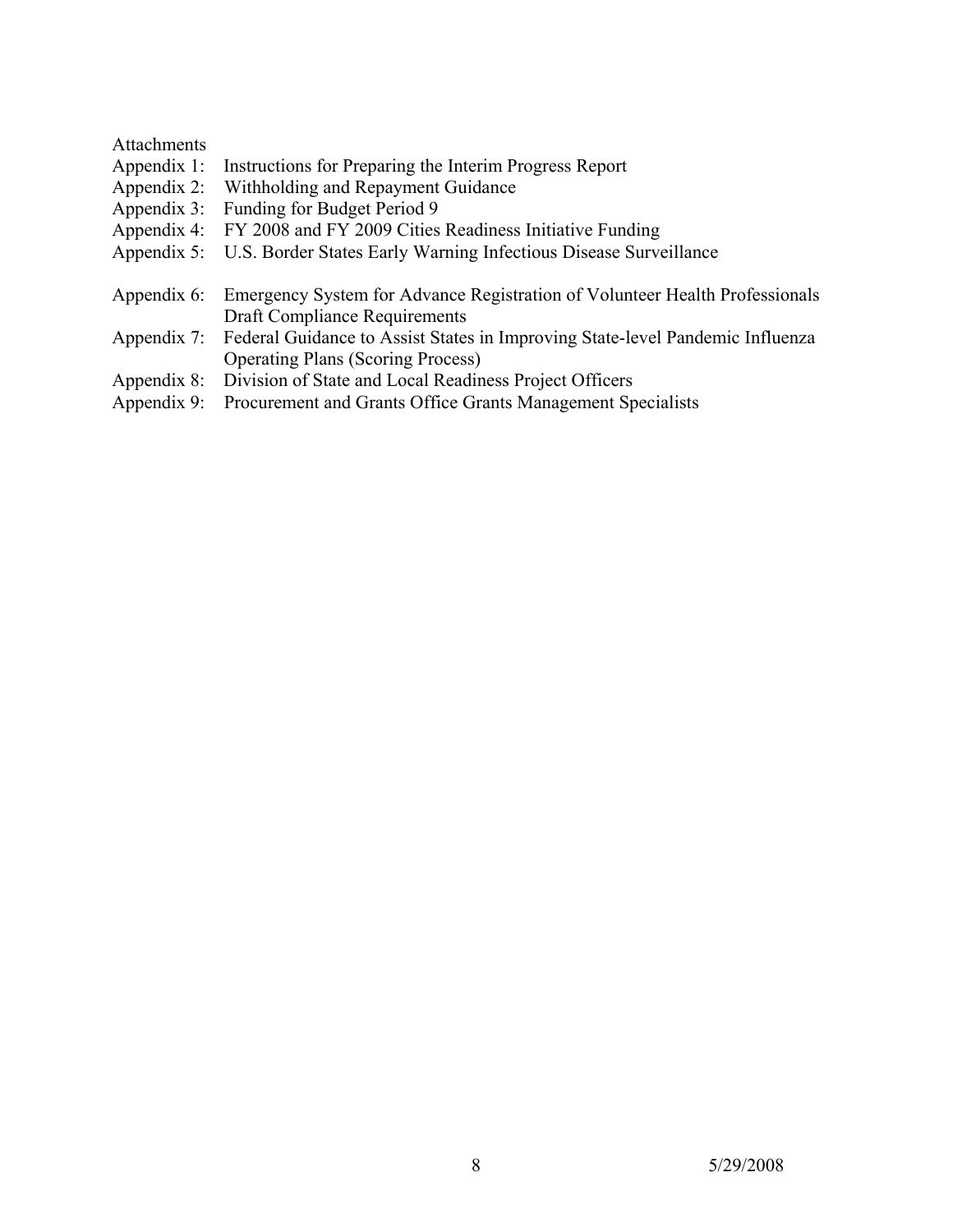#### **Appendix 1 Instructions for Preparing the Interim Progress Report**

## **Background**

Awardees are responsible for maintaining progress in each of the preparedness areas described in PHEP Program Announcement AA154. To access that document, as well as the subsequent continuation guidance documents for the PHEP program including information on expected laboratory capabilities and outcomes, click on the following link and scroll to the document you wish to review: [http://www.emergency.cdc.gov/planning/coopagreement.](http://www.emergency.cdc.gov/planning/coopagreement) Although it is not necessary to describe a priority project for each of these areas, awardees must ensure that they are working toward the capacities and capabilities described. This commitment should be reflected in line item budget justifications and their linkage to outcomes, as well as in responses to requirements and descriptions of priority projects.

Additional related resources developed or compiled by our national public health emergency preparedness partners can be found at [www.astho.org](http://www.astho.org/), [www.naccho.org](http://www.naccho.org/), and [preparedness.asph.org.](http://www.asph.org/) For information about the Medical Reserve Corps, with which awardees will want to coordinate when planning for and conducting exercises, please go to [www.medicalreservecorps.gov.](http://www.medicalreservecorps.gov/)

CDC is designing a program framework that links activities and priority projects to a set of standardized outcomes and performance measures. CDC will collaborate with awardees to develop a comprehensive work plan to be used in describing the program plan for BP10.

Awardees should continue to follow the Homeland Security Exercise and Evaluation Program's (HSEEP) approach to selecting preparedness, response, or recovery objectives. Awardees should use those objectives as a foundation for planning and training and demonstrate capability to reach those objectives by conducting a mix and range of exercises that, in turn, provide information for program improvements. Following the HSEEP strategy also facilitates awardees' demonstration of progress in the core preparedness activities that are overarching and ongoing.

## **Submission Instructions**

Narrative answers must be provided in English and may not exceed 8,750 characters, which is approximately two and a half pages of 12-point, Times New Roman text, using left/right margins of 1 inch and top/bottom margins of 1.25 inches. Detailed instructions for submitting your Interim Progress Report will be available through a download in PERFORMS (https://sdn.cdc.gov).

Your Interim Progress Report must include the following components:

# **I. Budget Period 8 (BP8) Progress Report**

Your BP8 progress report will provide the background against which to determine and justify priorities for the upcoming year. In addition, project officers and subject matter experts will use your narratives to identify strengths and weaknesses and to update consultation plans to establish priorities for site visits and technical assistance. Answers that do not clearly demonstrate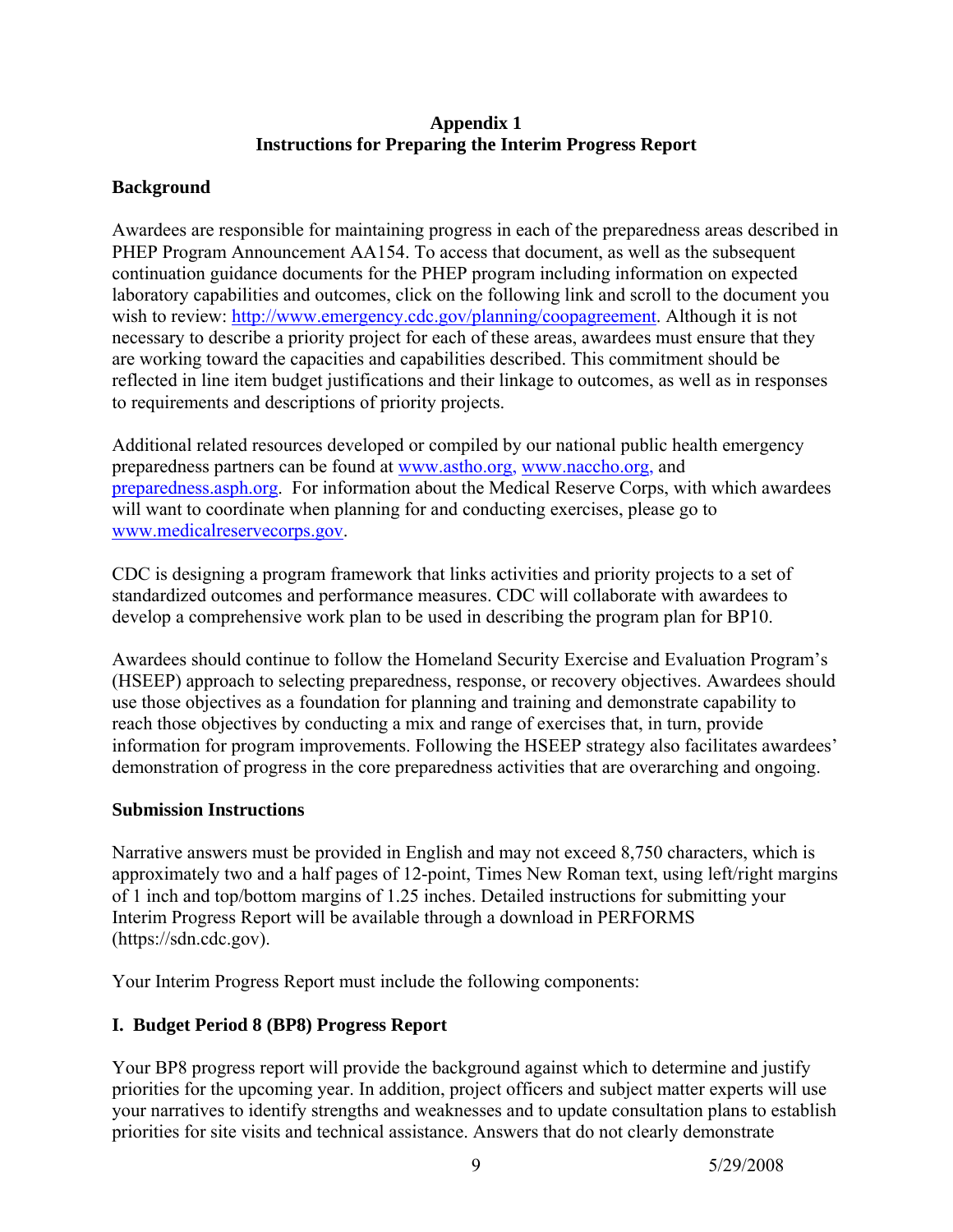compliance with requirements may result in the restriction of funds until additional documentation is provided.

## **A. Cross-Cutting Areas and CDC Preparedness Goal-related Updates**

Each awardee has been notified, as the result of submitting the end-of-year report for BP7, about the cross-cutting or preparedness goal-related areas in which CDC considers there are still many major gaps to be addressed. Awardees are required to update those areas in the BP8 progress report. Should one or more of these areas coincide with a priority project being undertaken in BP8, you may indicate that in PERFORMS and provide the required information in the context of the priority project update.

Awardees also may update other cross-cutting areas in which progress has been made that will not be reflected in the priority project updates.

## **B. Progress on Requirements**

Review your BP8 narrative responses describing plans to address PHEP requirements (pre-populated in PERFORMS). Update these responses with your progress to date, making sure to highlight successes, describe barriers you have overcome and/or those yet to be addressed, and request assistance where needed.

Your MOF amount for BP8 will be collected in this section of your progress report. Please follow the instructions in PERFORMS.

# **C. Updates on Priority Projects**

Review your BP8 priority projects (pre-populated in PERFORMS). In the response boxes provided, describe your progress to date, making sure to highlight successes, describe barriers you have overcome and/or those yet to be addressed, and request assistance where needed. Pay particular attention to updating outputs, which may be rewritten at this time.

## **D. Performance Measures**

Performance measures are an important tool for awardees to stress their routine urgent response systems, thereby demonstrating they are building the capabilities necessary to respond to larger-scale incidents. Specific guidance on data collection and reporting requirements for the performance measures has been made available to awardees via PERFORMS ([https://sdn.cdc.gov](https://sdn.cdc.gov/)). Awardees are expected to report on each measure according to the detailed guidance in this document. As always, awardees are encouraged to request clarification from CDC as needed. The deadline for submitting performance measures data was April 30, 2008.

# **E. Current Budget Period Financial Progress**

Provide an estimated financial status report (FSR) for BP8. Estimated unobligated funds should be reported separately by component (PHEP, pandemic influenza, chemical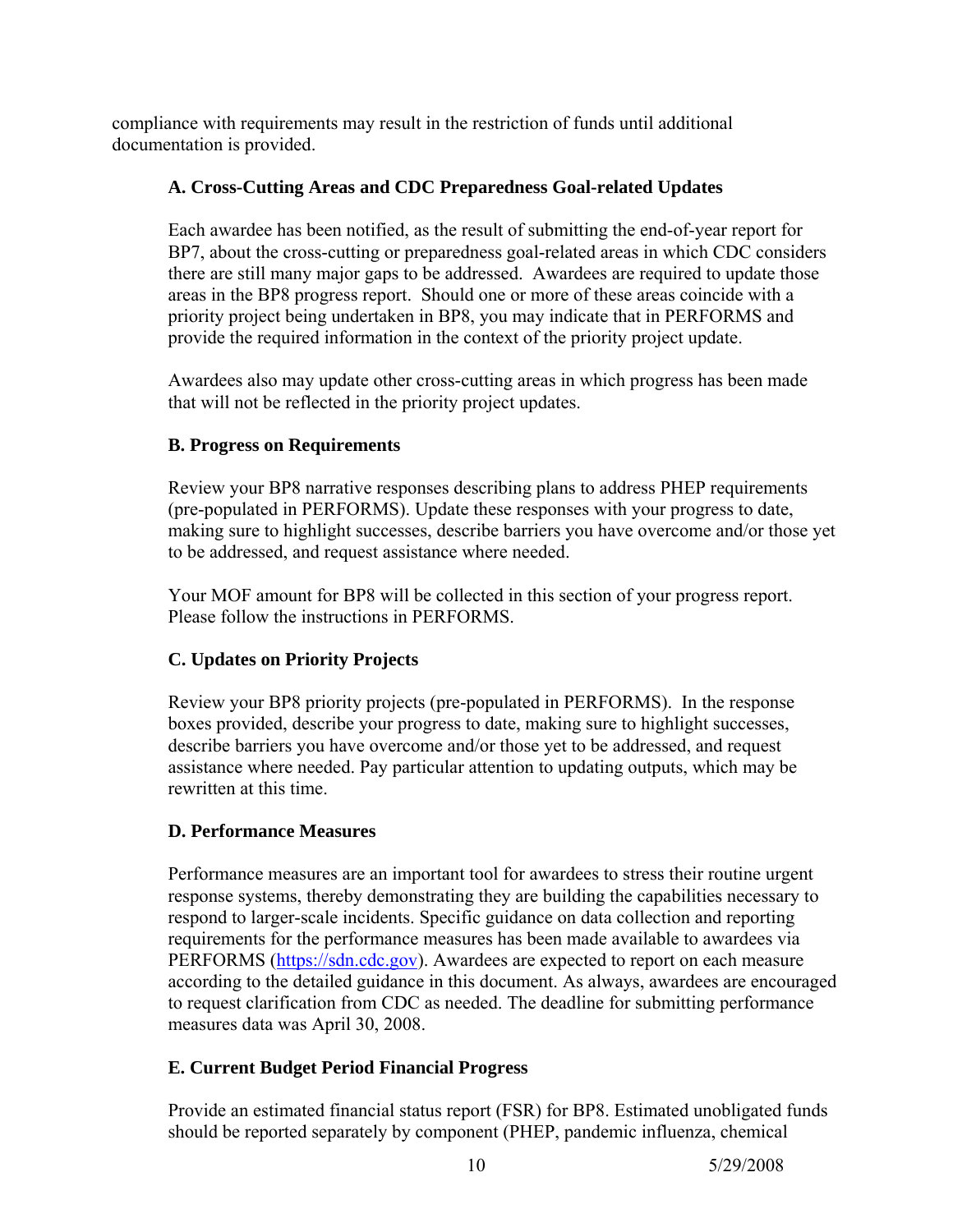laboratory, EWIDS, RTDD, and CRI). Provide detailed actions to be taken to spend estimated unobligated funds. If you anticipate insufficient funds, provide detailed justification of the shortfall and list the actions taken to bring the obligations in line with the authorized funding level.

## **II. Budget Period 9 (BP9) Requirements, Priority Projects, and Budget**

Building on the lessons learned from the attacks of September 11, 2001, and Hurricanes Katrina and Rita in 2005, the PAHPA was enacted in December 2006 to improve the nation's public health and medical preparedness and response capabilities for emergencies, whether deliberate, accidental, or natural. The PAHPA amended and added new sections to the PHS Act. Examples of these changes include identifying the Secretary of HHS as the lead official for all federal public health and medical responses to public health emergencies and other incidents covered by the National Response Framework; establishing the position of the Assistant Secretary for Preparedness and Response (ASPR), who will lead and coordinate HHS public health and medical preparedness and response activities, advise the Secretary of HHS during an emergency, and lead the coordination of public health and medical emergency preparedness and response efforts between HHS and other federal agencies; consolidating federal public health and medical response programs under the renamed ASPR; requiring the development and implementation of the National Health Security Strategy; and reauthorizing the Public Health and Emergency Preparedness (PHEP) grants administered by the CDC and the Hospital Preparedness Program (HPP) grants administered by ASPR. In addition to reauthorizing these two grant programs, the PAHPA amended these grant programs to add certain new requirements that awardees must meet.

The Secretary of HHS is required under section 319C-1(g) of the PHS Act to develop and require application of measurable benchmarks and objective standards that measure levels of preparedness with respect to PHEP activities. The Secretary shall withhold funds beginning in FY 2009 from PHEP awardees who fail substantially to meet the applicable benchmarks for the immediately preceding fiscal year and/or who fail to meet accepted criteria for a pandemic influenza operations plan. Thus, PHEP awardees will have funds withheld from their FY 2009 awards if, when expending their FY 2008 PHEP awards, they fail substantially to meet the benchmarks described in the BP9 IPR or to submit a pandemic influenza operations plan that meets accepted criteria. The Secretary of HHS is required to develop and implement a process to notify entities who have failed substantially to meet the evidence-based benchmarks and who have failed to submit a pandemic influenza operations plan that meets accepted criteria.

In addition, there are other requirements that are subject to enforcement actions including repayment of funds or withholding of future funds based on failure to meet certain provisions (e.g., independent audits, carryover limits) that will go into effect with the distribution of FY 2009 funding. Please note these and respond accordingly as insufficient responses shall adversely affect funding. (Appendix 2)

# **A. Reporting Requirements**

Reporting requirements for BP9 include: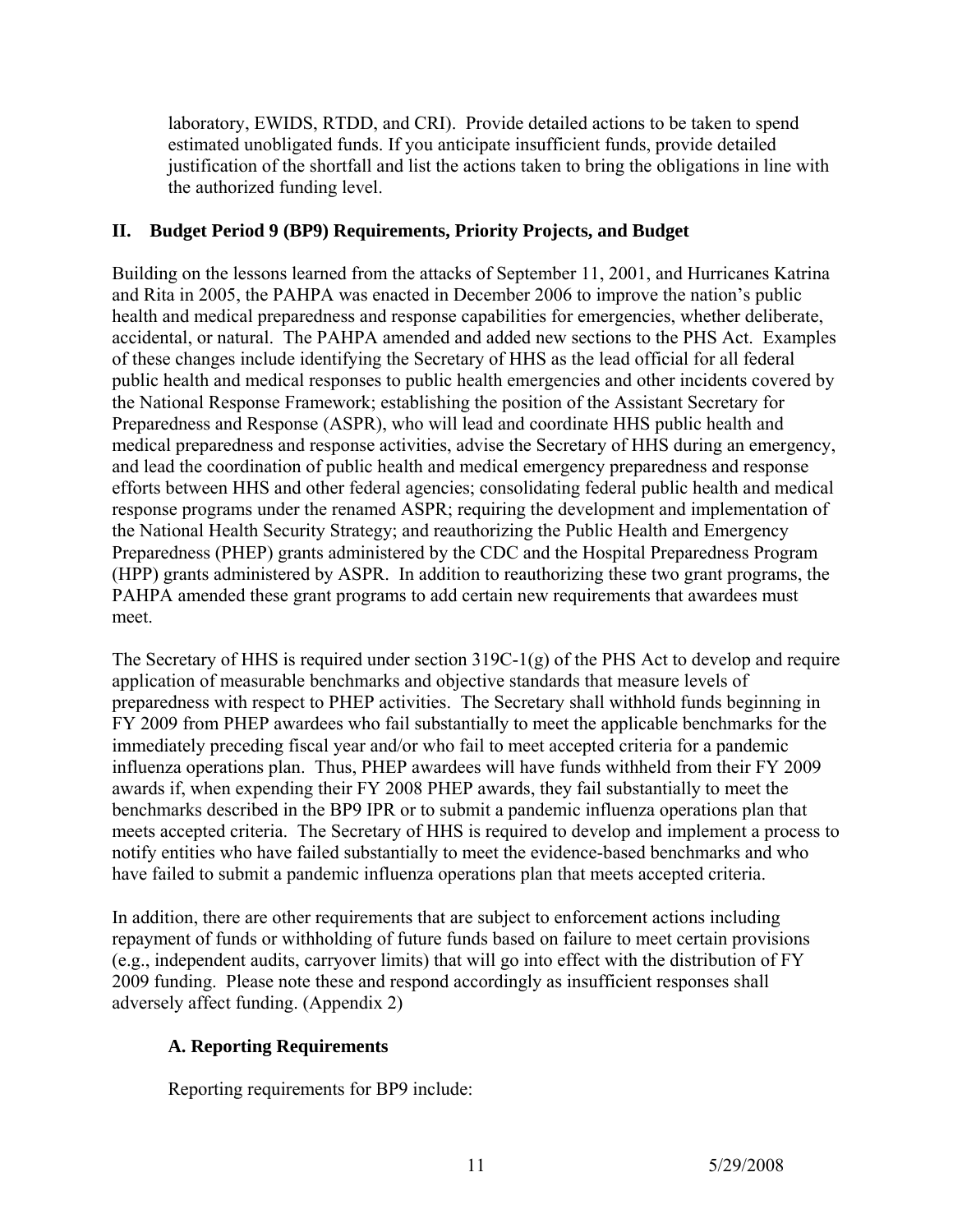- On April 30, 2009, a progress report representing the period August 10, 2008, through February 28, 2009, program data (capacity, capability, and performance measures and/or benchmarks as outlined in the preceding letter from PGO, as well as budget and potential match documentation), and an estimated FSR; and
- On November 9, 2009, an end-of-year report, program data, and a final FSR.

This information may be used to describe the state of preparedness in public documents.

#### **B. Program Requirements**

Requirements 1 and 2 are new for BP9 and appear for the first time in PERFORMS. Because you have provided updates in your BP8 progress report for requirements 3 through 10, you should only describe your plans to address those requirements during the upcoming year. Do not repeat information provided in your progress report. Refer to the hyperlinks provided to ensure you are addressing all requirements, through a combination of responses in your BP8 progress report and BP9 submission.

- 1. Maintenance of Funding (MOF). Please complete the MOF requirement that will calculate the amount of MOF you should be prepared to document during BP9. According to PL 109-417, any funds withheld from the PHEP cooperative agreement program or the Hospital Preparedness Program will be reallocated to the Healthcare Facilities Partnership program in the same state.
- 2. Match. Documentation of a plan to identify and accumulate the 5% match required to obtain a BP10 award will be a component of your IPR submission in spring 2009.
- 3. Compliance with Emergency System for Advance Registration of Volunteer Health Professionals (ESAR-VHP) guidelines. PHEP awardees are required to describe how they work with their state Hospital Preparedness Program to continue adopting and implementing the *2008 Interim ESAR-VHP Technical and Policy Guidelines, Standards, and Definitions* (*ESAR-VHP Guidelines*).
- 4. Implement interoperable systems consistent with the Public Health Information Network (PHIN). Describe plans for implementing interoperable systems that demonstrate capabilities consistent with current PHIN requirements and that support the following functions:
	- Identification of events/conditions of public health incidents (CDC) Preparedness Goal 2), through biosurveillance, including clinical data exchange with hospitals, urgent care centers, health information exchanges, laboratories, etc.
	- Analysis of data about public health incidents (CDC Preparedness Goals 3, 4, 5), including outbreak management and integration of public health and clinical data.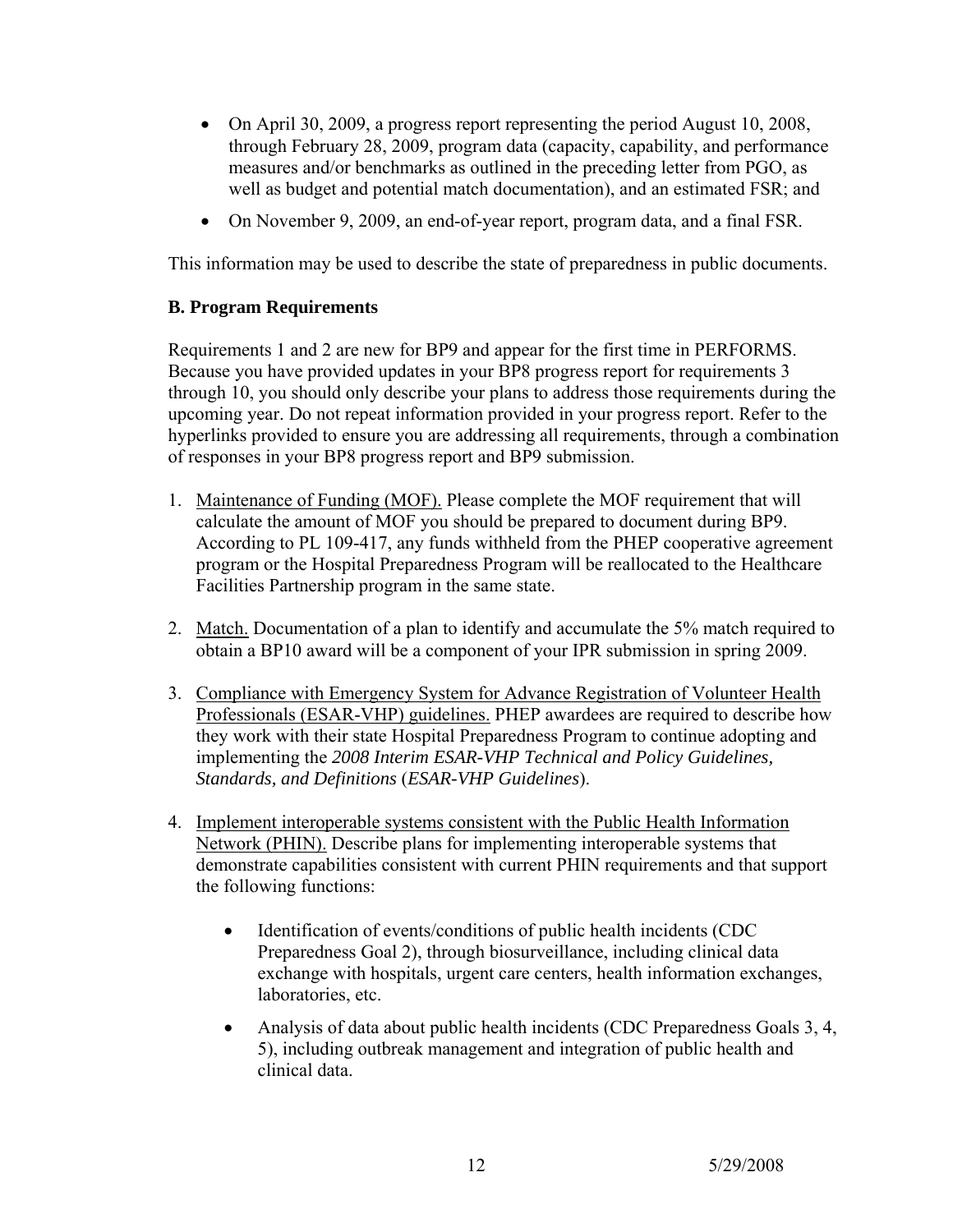- Communication of data about public health incidents including dissemination of alerts and secure sharing of preliminary information about suspected events (CDC Preparedness Goal 4).
- Intervention in public health incidents (CDC Preparedness Goal 6), including countermeasure and response administration.
- 5. Engage the State Office for Aging or equivalent office in addressing the emergency preparedness, response, and recovery needs of the elderly. Describe the activities you will undertake in BP9 to further your work with this resource on behalf of the elderly in your communities.
- 6. Solicit public comment on emergency preparedness plans and their implementation, including the establishment of an advisory committee or similar mechanism to ensure ongoing public comment. Describe the activities you will undertake in BP9 to address this requirement.
- 7. Mass Prophylaxis and Countermeasure Distribution and Dispensing. Countermeasure distribution and dispensing is defined in the Homeland Security Presidential Directive 21 (HSPD-21), issued October 18, 2007, as a critical component of public health and medical preparedness. While much has been done to address this critical component of preparedness, existing plans and procedures must be tested to demonstrate state and local operational capability. In accordance with the requirements of HSPD-21, HHS must work with current cooperative agreement programs to demonstrate specific capabilities in tactical exercises and establish procedures to gather performance data from state and local participants on a regular basis to assess readiness. It is for this reason the mass prophylaxis section in this BP9 continuation guidance includes the specified exercise requirements.

a) Statewide

- Based on the state's public health preparedness planning infrastructure, describe the actions that will be taken during BP9 to ensure that within each planning/local jurisdiction medical countermeasures can be rapidly dispensed to the affected population.
- Describe actions that will be taken in BP9 to ensure that critical medical supplies and equipment are appropriately secured, managed, distributed, and restocked in a timeframe appropriate to the incident. Include a brief discussion of your plans to exercise statewide medical supplies management, distribution plans, and personnel, and submit the resulting exercise after action report(s) and improvement plan(s) to your DSNS program consultant by the close of BP9. Note that all scheduled exercises and documents also should be posted to the National Exercise Schedule (NEXS).

b) Cities Readiness Initiative (CRI)

• Describe the actions that will be taken by the CRI jurisdiction(s) during BP9 to achieve the point of dispensing (POD) standards provided by DSNS.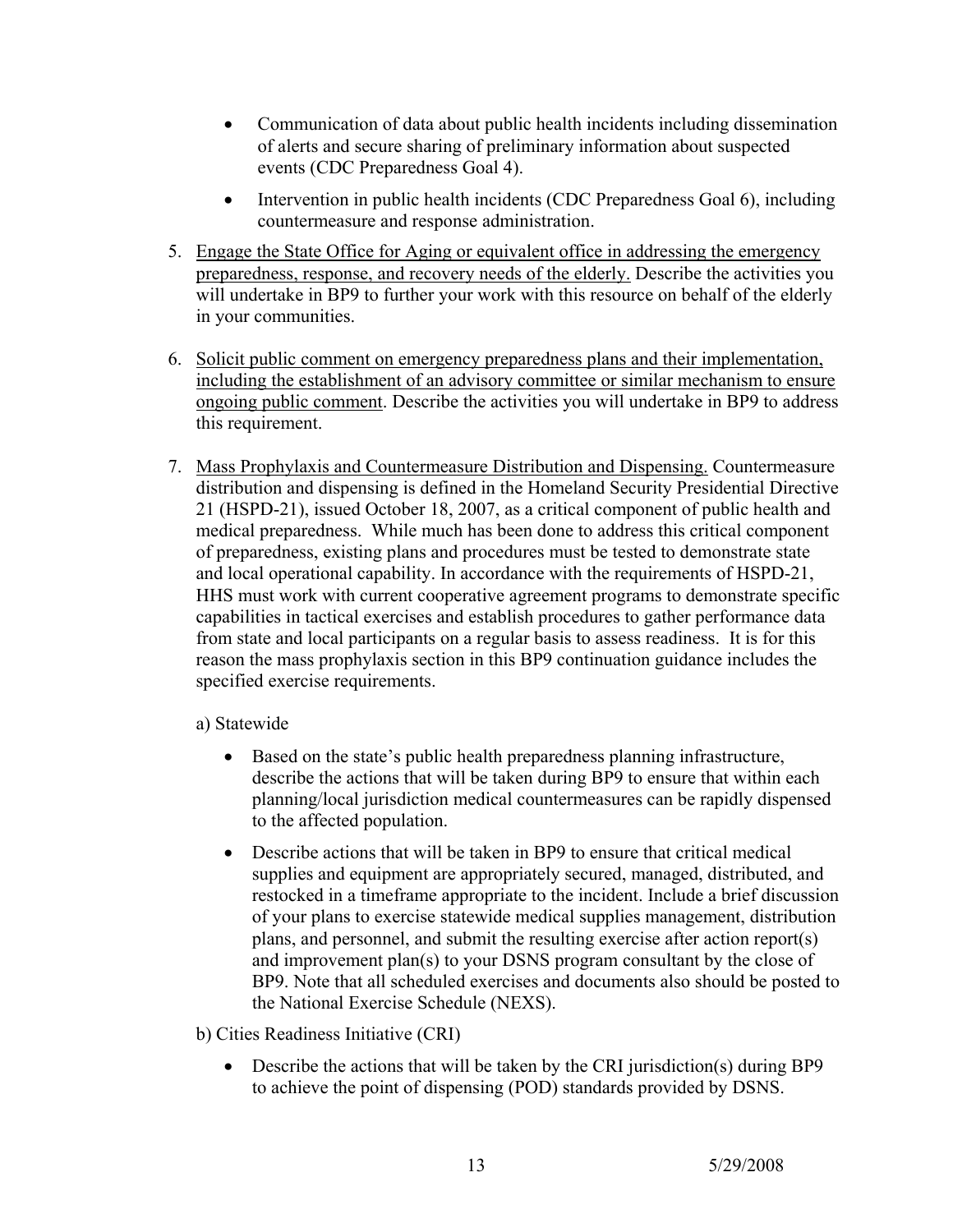- Describe plans to ensure that each planning/local jurisdiction within a CRI metropolitan statistical area (MSA) conducts at least three DSNS POD drills. Note: DSNS will provide a POD drill manual with required metrics and reporting requirements to each project area.
- Describe plans to conduct at least one full-scale or functional mass prophylaxis dispensing exercise in each CRI MSA that includes all pertinent jurisdictional leadership and Emergency Support Function leads, planning and operational staff, and all applicable personnel. Submit the resulting exercise data, after action report(s), and improvement plan(s) to your DSNS program consultant by the close of BP9. All scheduled exercises and documents should be posted to the NEXS.
- In consultation with the states, DSNS will develop a joint strategy to review 100% of the CRI MSA jurisdictions by the end of BP9 using the DSNS Local Technical Assistance Review Tool.

## c) Non-CRI Venues

- Describe plans to ensure that a number of non-CRI local jurisdictions equal to the number of CRI MSAs located in the state (e.g. two CRI MSAs located in the state would necessitate two non-CRI planning/local jurisdictions be engaged in this activity) conduct at least one POD drill each. These non-CRI venues (which may be urban, suburban, exurban, or rural) are to be selected in consultation with your DSNS program consultant. Note: DSNS will provide a POD drill manual with requested metrics and reporting requirements to each project area.
- 8. Early Warning Infectious Disease Surveillance (EWIDS). The HHS Assistant Secretary for Preparedness and Response (ASPR) continues to provide supplemental funds for the purpose of developing and enhancing cross-border early warning infectious disease surveillance efforts for states sharing a common land border with Mexico or a land or Great Lakes maritime border with Canada.

The purpose of the EWIDS project is to enhance coordination among neighboring states along the U.S. borders with Mexico and Canada to:

- Improve early warning epidemiological surveillance capabilities at the state/province, local, and tribal level;
- Strengthen capacity for cross-border detection, reporting, and prompt investigation of infectious disease outbreaks;
- Explore mechanisms to create interoperable systems to share surveillance (including laboratory) data; and
- Develop the public health workforce to undertake these activities.

Describe your plans to meet the EWIDS objectives during BP9.

9. Level 1 Chemical Laboratory Surge Capacity. Describe your plans for BP9 to address objectives related to chemical emergency response surge capacity, including staffing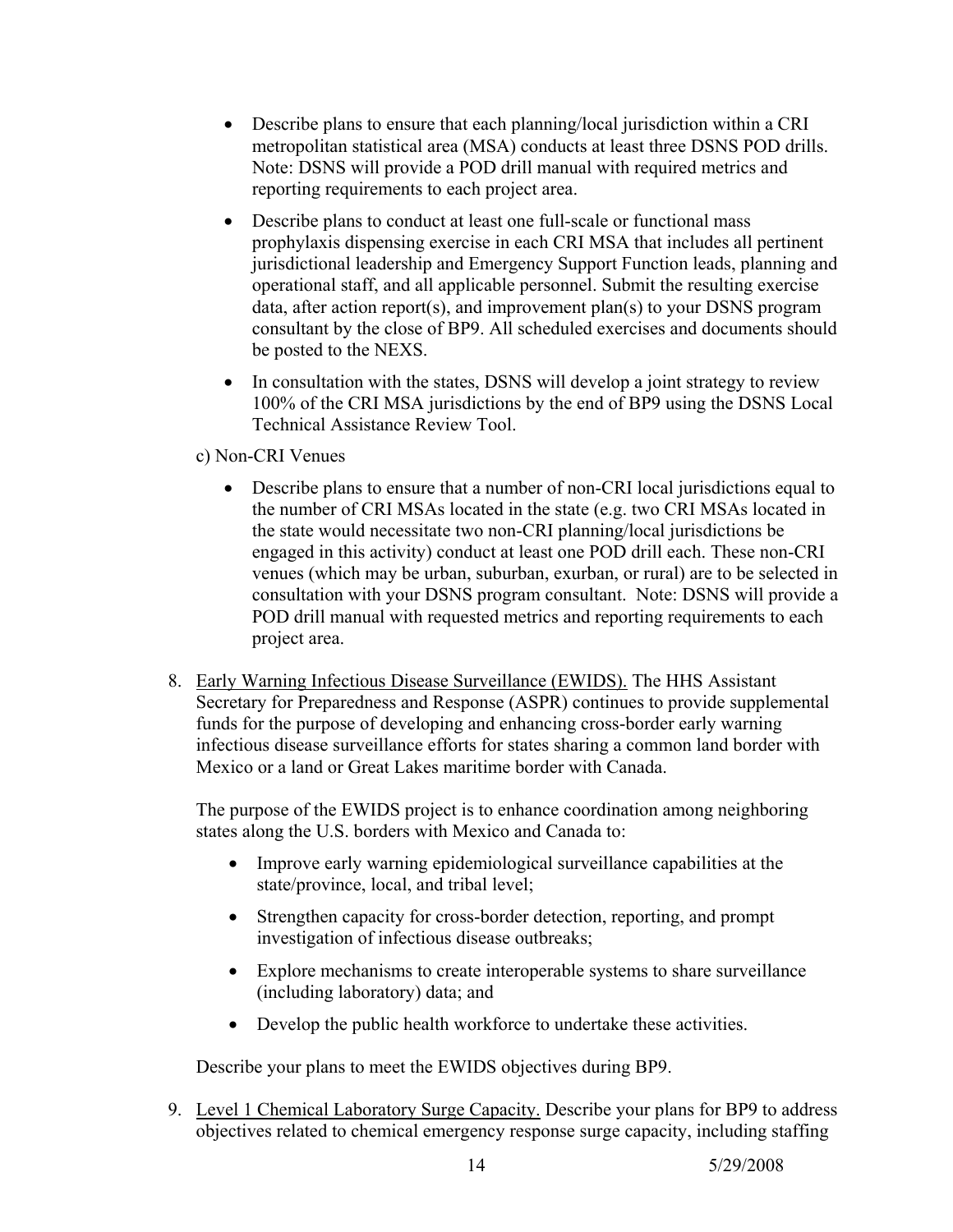and equipping the lab, training and proficiency testing the staff, and participating in local, state, and national exercises. Also describe how you will increase laboratory capabilities and capacities consistent with the Laboratory Response Network for chemical terrorism program objectives, including the addition of new high-throughput sample preparation and analysis techniques and analytical capability for new threat agents.

- 10. Centers for Public Health Preparedness (CPHP). Describe your plans during BP9 to develop, deliver, and evaluate competency-based training and education programs based on identified needs of state and local public health agencies for building workforce preparedness and response capabilities in conjunction with the CPHP program. If you work with Project Public Health Ready or an Advanced Practice Center, please briefly describe that work as well.
- 11. Assurances. Awardees must ensure that they will:
	- Submit as required: at mid-year, a progress report, performance data, and an estimated FSR; and at the end of the year, a final progress report, performance data, and a final FSR.
	- Submit an independent audit report every two years, within 30 days of the report being submitted to the agency.
	- Conduct at least two preparedness exercises annually, developed in accordance with HSEEP standards. After action reports/improvement plans for these exercises must be submitted to your project officer no later than the following year's Interim Progress Report. Required exercises may be pandemic influenza-related exercises.
	- Inform and educate hospitals in the jurisdiction on their role in public health emergency preparedness.
	- Address the public health and medical needs of at-risk individuals in the event of a public health emergency.
	- Implement an accountability system to ensure satisfactory annual improvement. (NOTE: During BP9, accountability will be demonstrated through data reporting on capacities, capabilities, and performance and routine monitoring and reporting of progress toward the achievement of outputs described in the work plan for that period.)
	- Meet National Incident Management System (NIMS) compliance requirements.

PGO considers that the awardee's acceptance of the Notice of Award for BP9 constitutes assurance of compliance with these requirements. There is no item in PERFORMS that requires a response to these assurances; no narrative response or attachment is necessary.

Requirement #12 should be addressed by submitting the designated attachments.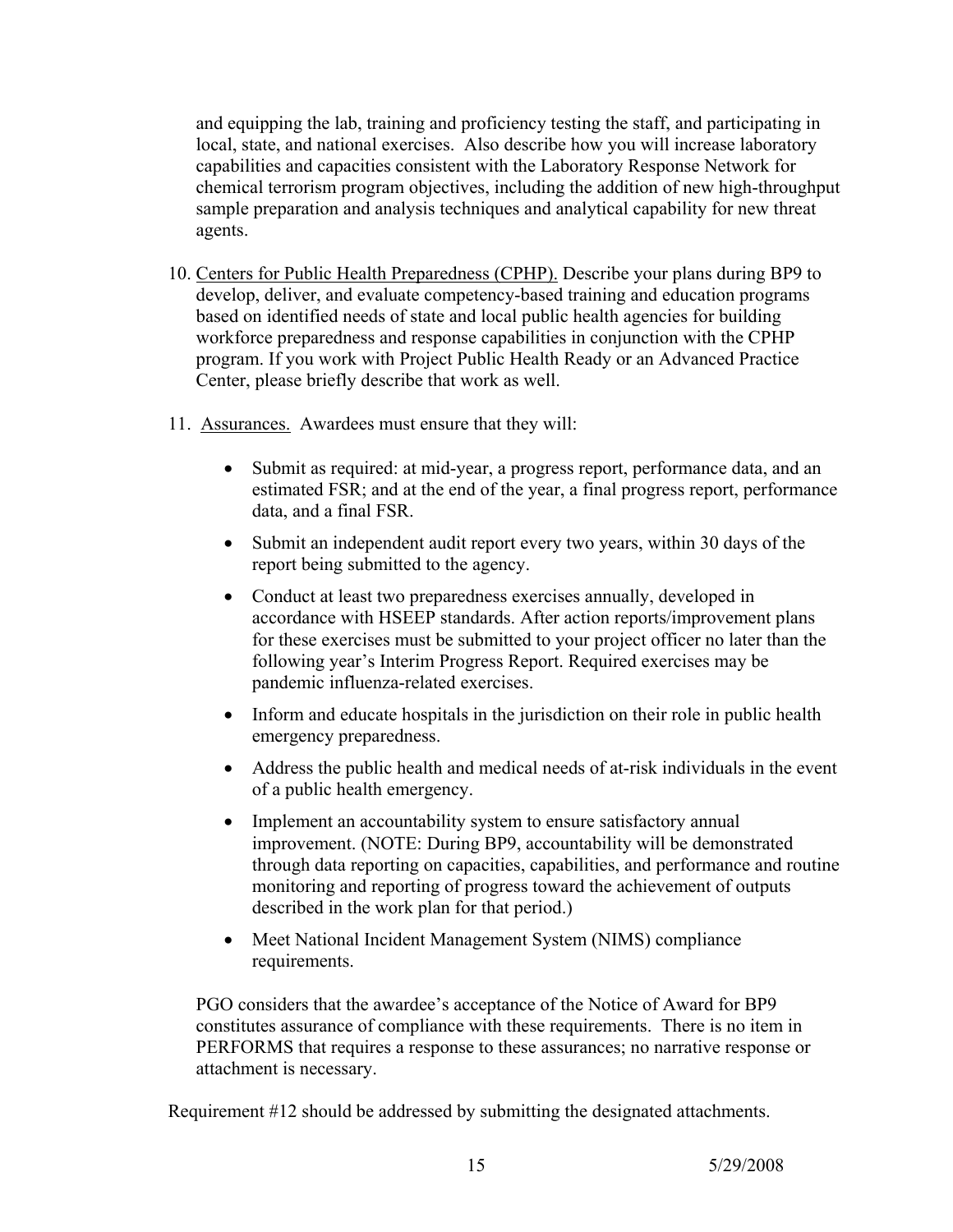12. Local Health Department and Tribal Concurrence. Provide evidence that at least a majority, if not all, of local health departments and American Indian/Alaska Native tribes within your borders approves or concurs with the approaches and priorities described in this application. Evidence must be demonstrated separately for local health officials and tribal entities.

Documentation for local health department concurrence may be accomplished by:

- Completing a list in PERFORMS (https://sdn.cdc.gov) noting the consensus of a majority of local health officials whose collective jurisdictions encompass a majority of the state's population; or
- Attaching in PERFORMS (https://sdn.cdc.gov) the statement of the president of the State Association of County and City Health Officials (SACCHO) that a majority of local health officials whose collective jurisdictions encompass a majority of the state's population agree with the SACCHO's decision.

In addition, state applicants will be required to provide signed letters of concurrence upon request.

Documentation for tribal concurrence may be accomplished by:

- Attaching in PERFORMS (https://sdn.cdc.gov) a letter of concurrence from the Indian Health Board representing the tribes within your jurisdiction;
- Attaching individual letters of concurrence from the American Indian/Alaska Native tribes within the jurisdiction; or
- Attaching a Word document describing the reasons for lack of concurrence and the steps the state has taken to address them.
- 13. Biosurveillance Exercises. Using information collected through a sample of seasonal influenza vaccination clinics, each grantee will report to CDC data on vaccination doses administered.

The group of participating seasonal influenza vaccination clinics must include at least one in each CRI metropolitan statistical area and at least one in each of an equal number of non-CRI venues. The latter may be urban, suburban, exurban, or rural and are to be selected in consultation with your DSNS program consultant.

These data can be reported by one of the following three options put forth by the National Center for Immunization and Respiratory Diseases and the National Center for Public Health Informatics: 1) data exchange using an existing immunization information system, 2) direct entry of aggregate counts into the Countermeasure and Response Administration's (CRA) web-based system, or 3) direct entry of individual patient-level data into the CRA's web-based system, which then automatically aggregates the counts. Additional information on this exercise requirement can be found at <http://www.cdc.gov/phin/activities/applications-services/cra/pan-flu.html>.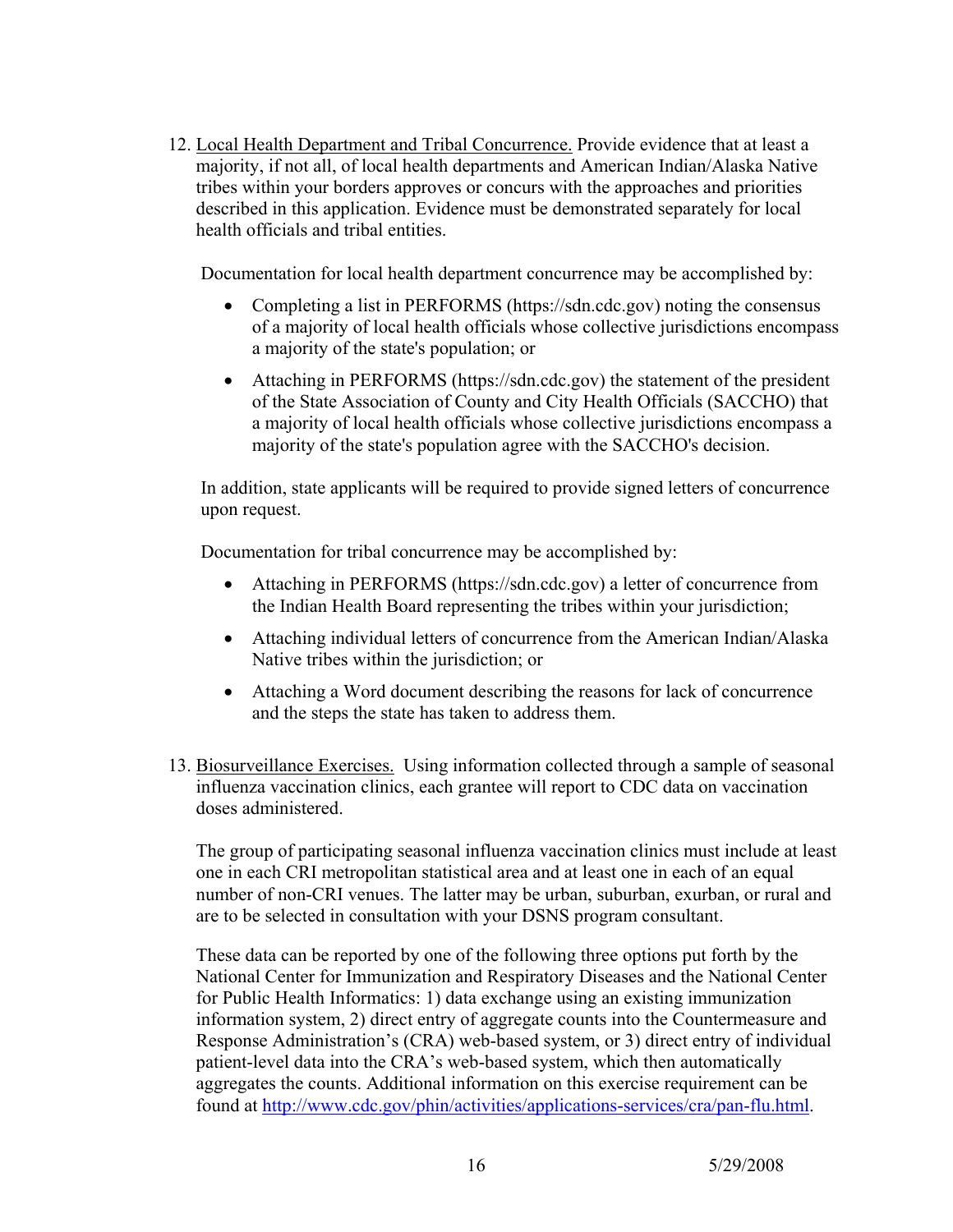## **C. Awardee-Determined Priority Projects**

In recognition of the maturation of the PHEP program and the understandable differences in needs, resources, and threats among awardees, CDC designed a new approach for BP8 emphasizing awardee-determined priority projects.<sup>[2](#page-16-0)</sup> Those projects that are expected to remain incomplete by the end of BP8 may be carried into BP9. In addition, awardees may propose new priority projects for BP9.

Priority projects for BP9 are expected to build upon and complement BP8 activities described in your progress report. In addition, priority projects must support the intent of the original PHEP Program Announcement AA154.

Awardees will describe each priority project using the standard work plan provided in PERFORMS. Complete each section thoroughly and concisely. As you describe each project, follow the template to ensure that you include all information.

## **D. Detailed Line Item Budget and Justification**

1. Budget

 $\overline{a}$ 

Provide a detailed line item budget (include form 424A) and justification of the funding amount requested to support program activities for the upcoming budget period. Awardees should submit a budget reflective of a 12-month budget period. Refer to PHEP Program Announcement AA154 as well as all amendments for component-specific information.

The prospective documentation of your MOF amount for BP9 will be collected as described in Section IIB: Program Requirements. According to PL 109-417, any funds withheld from the PHEP cooperative agreement program or the Hospital Preparedness Program will be reallocated to the Healthcare Facilities Partnership program in the same state.

The following information must be submitted for all newly requested contracts as well as for revisions in scope or budget for any existing contract:

- Name(s) of contractor(s);
- Method of selection (competitive or sole source; less than full and open competition must be justified);
- Period of performance;
- Description of activities;
- Method of accountability; and

<span id="page-16-0"></span> $2^2$  A "priority project" is defined for this purpose as a collection of actions that are linked to a common goal and expected long-term outcomes. Priority projects may be designed to address gaps, to remediate problems, or to focus effort and resources on areas in need of significant immediate improvement. Identifying priority projects does not mean awardees will discontinue their other activities.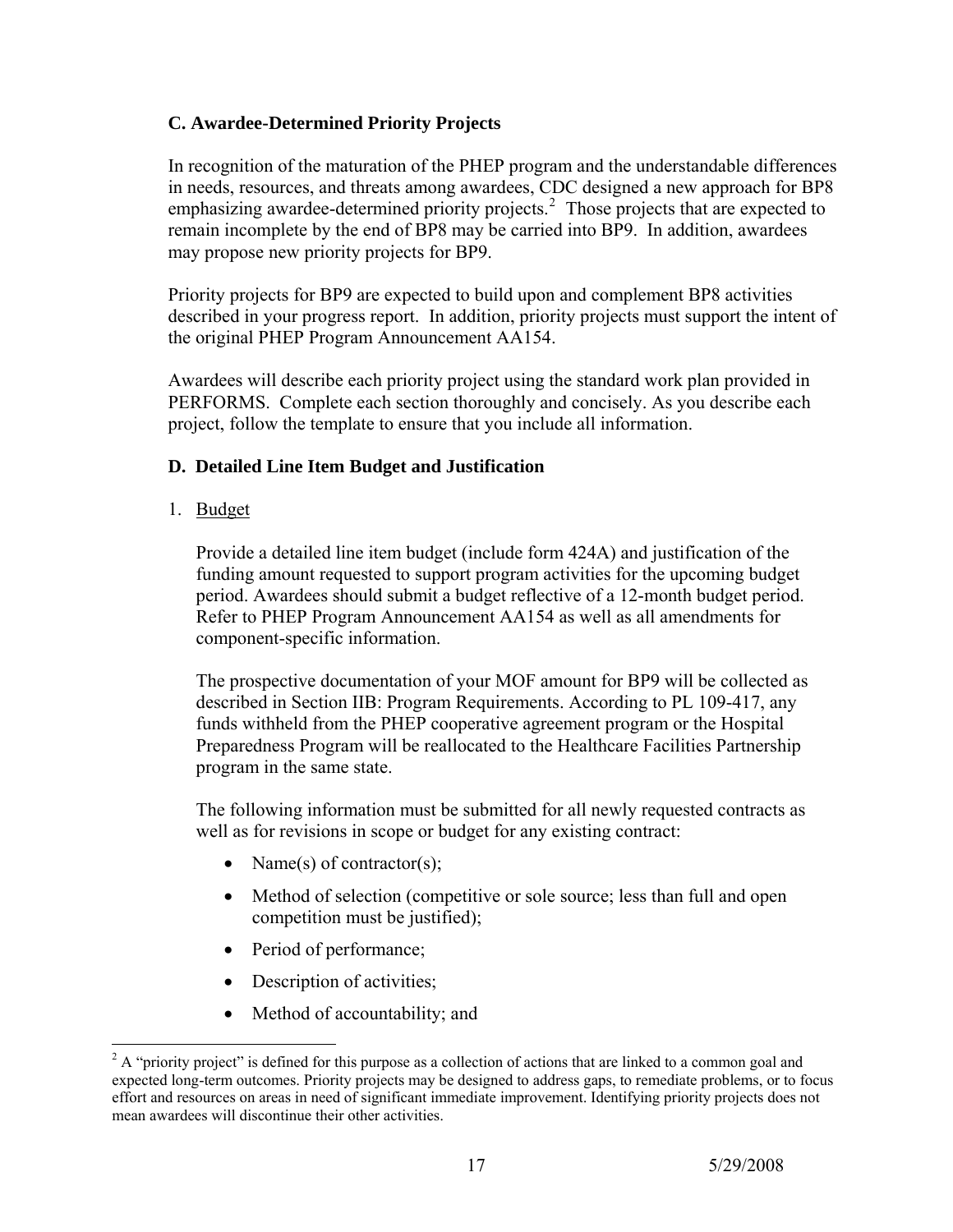• Itemized budget with narrative justification.

Additional budget preparation guidance can be downloaded from: <http://www.cdc.gov/od/pgo/funding/grants/foamain.shtm>.

2. Requests to Carry Forward Unobligated Funds

Awardees may request to carry over unobligated funds from either of the two prior budget periods into the current budget period. All requests to carry over unobligated funds should be based on a one-time, nonrecurring need. There is no guarantee that new funds will be available to continue activities in the succeeding budget period(s). Requests should include at a minimum:

- The proposed use of funds, by program component/area;
- A justification for the need to use funds as proposed;
- An explanation for how the funds will enhance current activities;
- A detailed line item budget;
- A timeline/period of performance for the proposed activities; and
- An accurate, complete FSR, broken down by component.

**Requests to carry forward unobligated funds from previous budget periods should be submitted by June 2, 2008,** to allow time for PGO to process the requests and the awardees time to obligate the funds by August 9, 2008. No requests to carry unobligated balances forward into BP8 will be considered after June 2. Unobligated funds may be used to offset the FY 2008 (BP9) award.

This approach to liquidating unobligated balances is being taken to minimize the amount of funds that appear on the FSR as unobligated at the end of the year. The PAHPA includes provisions to redirect unobligated dollars above a particular threshold to other preparedness initiatives beginning with FY 2009 (BP10). CDC encourages awardees to spend dollars in the year in which they are awarded and to identify legitimate nonrecurring activities which previously unobligated dollars could support as early in the year as possible.

Keep in mind PAHPA requirements include a cap on the maximum amount of carryover (unobligated funds) a grantee can request at the end of a budget period. Please refer to the following description, which appeared in a Federal Register notice published immediately preceding release of this guidance.

## **Maximum Amount of Carryover**

CDC shall determine the maximum percentage amount of an award that a recipient may carry over to the succeeding fiscal year. Unjustifiable unobligated balances will be determined by using the awardee's spend plan and financial status and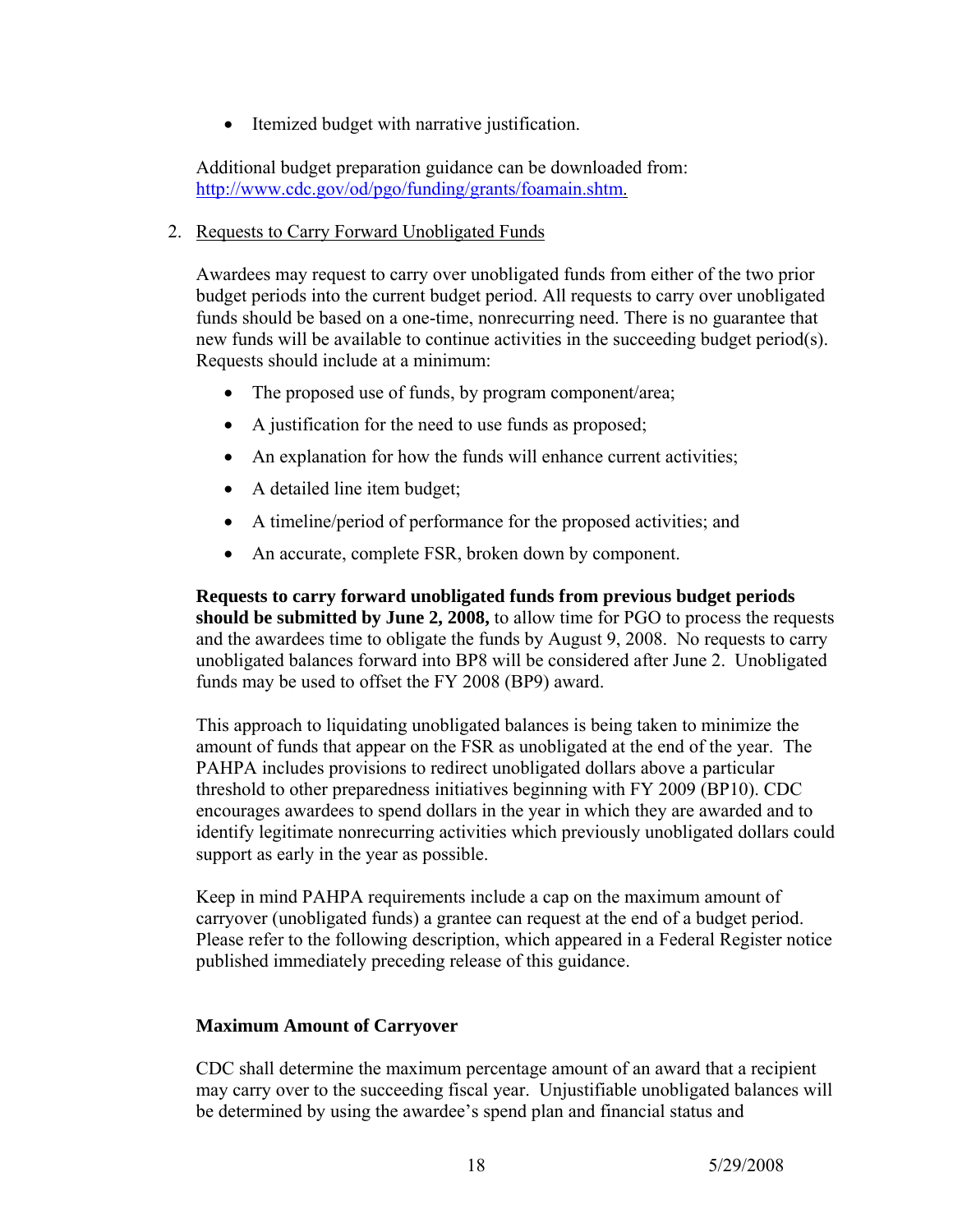progress/performance reports. (See Withholding and Repayment Guidance, Appendix 2, for additional information, including the process to seek a waiver for this requirement).

To provide effective program management, an awardee must be able to develop and execute spend plans, make procurements and let contracts on schedule, and otherwise assure the infrastructure capacity to support the attainment of programmatic objectives. One outcome of an effective management infrastructure is the full expenditure of funds awarded in the budget period.

CDC recognizes that there may be justifiable causes (e.g., state hiring freezes, inefficiencies on the part of the awarding agency) or unjustifiable causes (e.g., ineffective management infrastructure at the state level, irregularities in contracting or payment of debt) for dollars to remain unobligated at the end of the budget period even after a robust execution of plans. Therefore, the awardee must immediately communicate with CDC any events occurring between the scheduled spend plan and progress/performance report date which have significant impact upon the cooperative agreement.

CDC will make available by May 15, 2008, additional guidance regarding spend plans and progress/performance reports to determine how results will factor in to a repayment penalty for this measure.

#### 3. Additional Information

Participation in CDC-sponsored training, workshops, and meetings is essential to the effective implementation of the PHEP cooperative agreement. Awardees are reminded that the annual budget should include travel for appropriate staff to attend a minimum of one CDC-sponsored meeting for three days in Washington, D.C., and one two-day regional meeting. In addition, the travel budget for chemical laboratory staff should include funding for two staff members to attend one five-day trip to CDC for hands-on training, as well as one field education course or other technical training and one professional/technical meeting per person.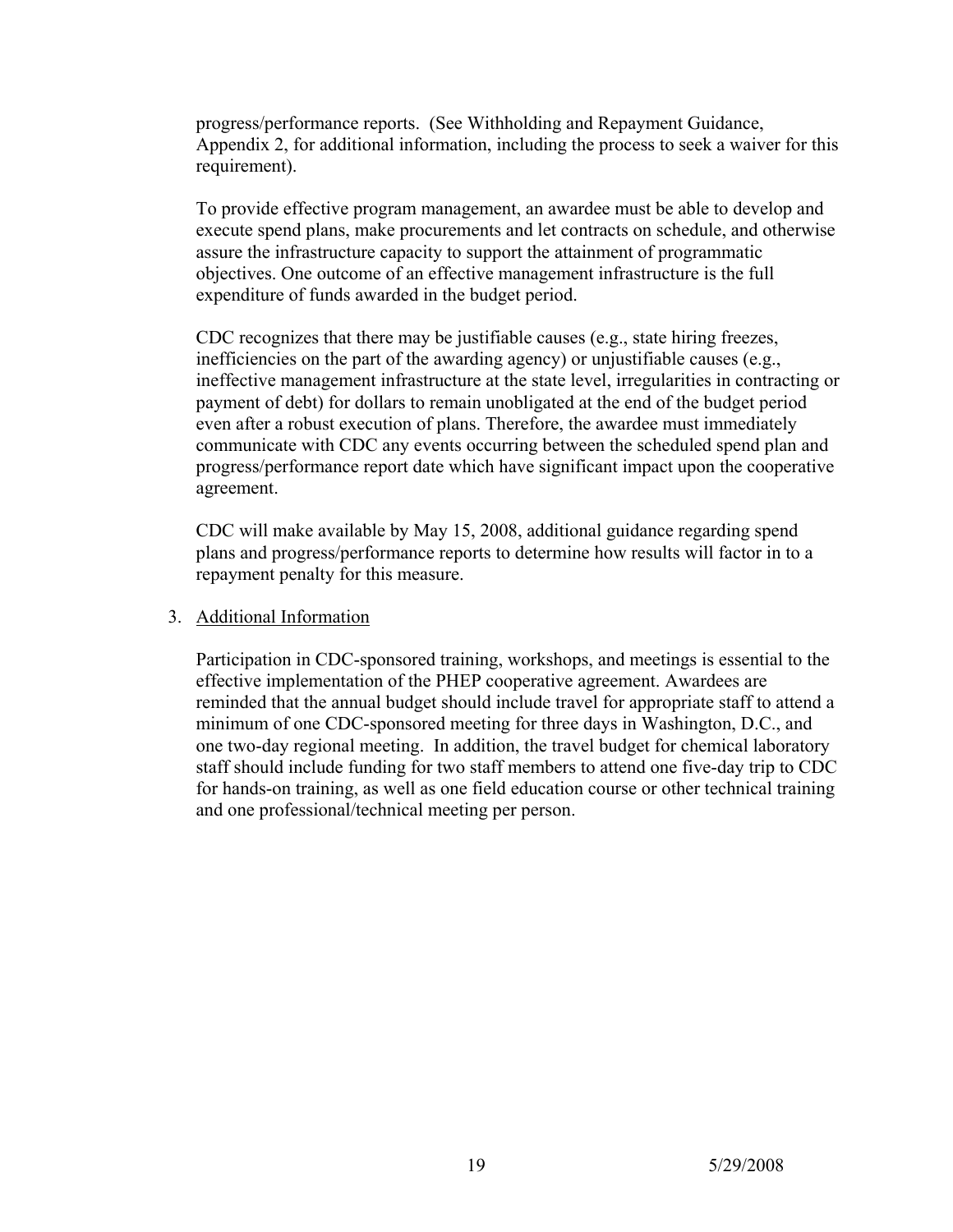#### **Appendix 2 Withholding and Repayment Guidance**

# **Procedural Consideration**

This standard operating procedure (SOP) describes procedures CDC will use to implement withholding or repayment actions in connection with the Public Health Emergency Preparedness (PHEP) cooperative agreement program.

**A. Pandemic and All-Hazards Preparedness Act (PAHPA) requirements for the PHEP Cooperative Agreement** The PAHPA requires the withholding of amounts from entities that fail to achieve benchmarks and objective standards or to submit an acceptable pandemic influenza operations plan, beginning with Fiscal Year 2009 and in each succeeding fiscal year:

## **Benchmarks and Statewide Pandemic Influenza Operations Plan**

(1) Enforcement Condition: Awardees substantially fail to meet evidence-based benchmarks and objective standards and/or fail to prepare and submit an acceptable pandemic influenza operations plan.

Please note 319C-1(g)(6)(B) Separate Accounting: Each failure described under A(1) shall be treated as a separate failure for purposes of calculating amounts withheld under A(2). For example, a failure to achieve applicable benchmarks as a whole will count as one failure and a failure to submit a pandemic influenza operations plan will count as a second failure.

- (2) Enforcement Action:
	- Withhold funds Fiscal Year 2008 is for the purpose of evaluation to determine the amount to be withheld from the year immediately following year of failure. Additionally, each failure is to be treated as a separate failure for the purposes of the penalties described below:
		- Initial failure withholding in an amount equal to 10% of funding per failure
		- Two consecutive years of failure withholding in an amount equal to 15% of funding per failure
		- Three consecutive years of failure withholding in an amount equal to 20% of funding per failure
		- Four consecutive years of failure withholding in an amount equal to 25% of funding per failure
		- Reallocation of amount withheld –According to PL 109-417, any funds withheld from the PHEP or the Hospital Preparedness Program will be reallocated to the Healthcare Facilities Partnership program in the same state.
		- Preference in reallocation –According to PL 109-417, any funds withheld from the PHEP or the Hospital Preparedness Program will be reallocated to the Healthcare Facilities Partnership program in the same state.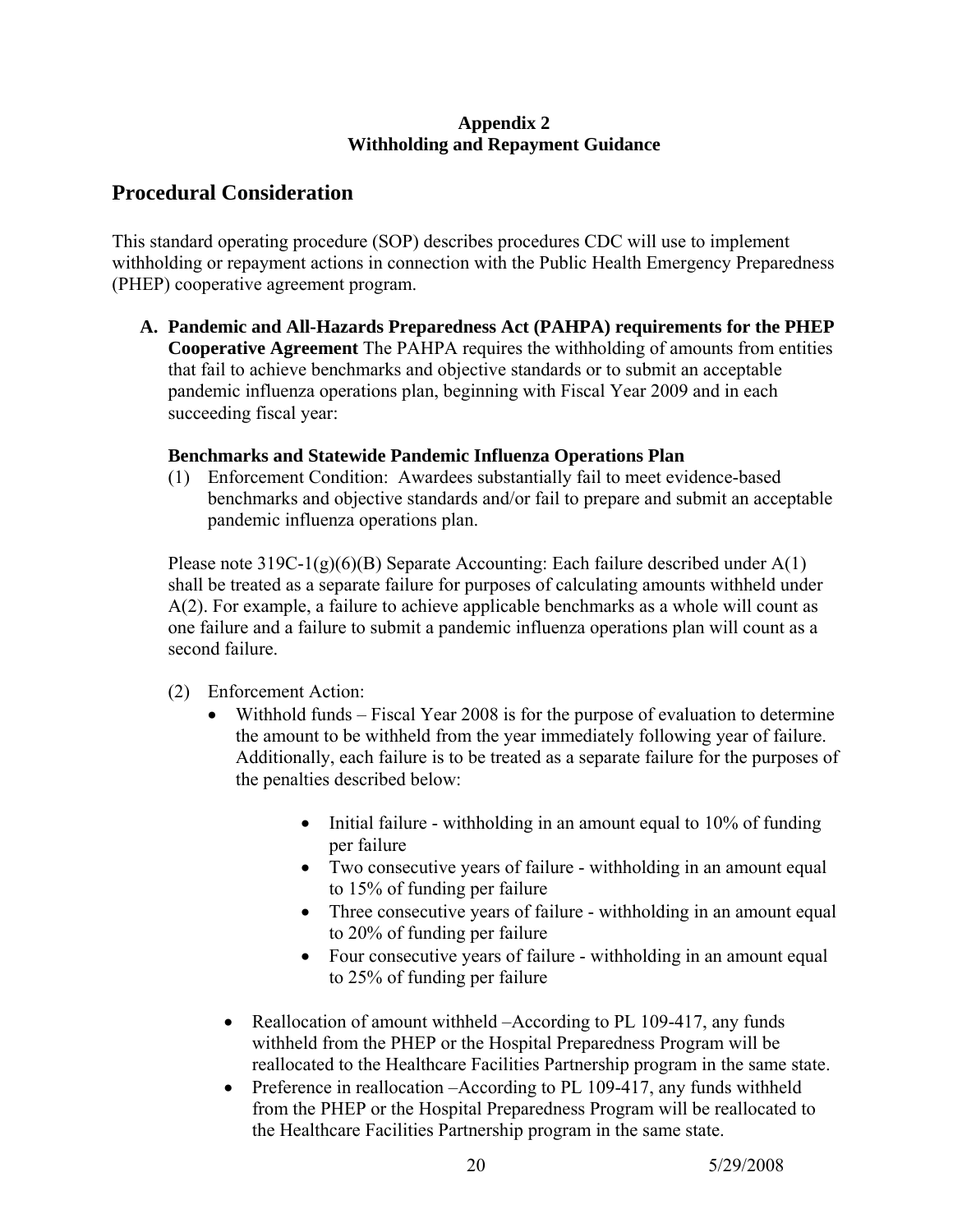**WAIVE OR REDUCE:** The Secretary of Health and Human Services may waive or reduce the withholding as described above for a single entity or for all entities in a fiscal year, if the Secretary determines that mitigating conditions exist that justify the waiver or reduction.

#### **Audit Implementation**

- (1) Enforcement Condition: Awardees who fail to submit the required audit or spend amounts in noncompliance.
- (2) Enforcement Action: Grants Management Officer disallows costs and requests payment via standard audit disallowance process or temporarily withholds funds pending corrective action.

Adjudication: Enforcement will be in accordance with 45 CFR Part 16.

#### **Carryover**

- (1) Enforcement Condition: For each fiscal year, the percentage amount of an award unexpended by an awardee exceeds the maximum percentage permitted by the Secretary.
- (2) Enforcement Action: Awardees shall return to the Secretary the portion of the unexpended amount that exceeds the maximum permitted to be carried over. According to PL 109-417, any funds withheld from the PHEP or the Hospital Preparedness Program will be reallocated to the Healthcare Facilities Partnership program in the same state.

**WAIVE OR REDUCE:** The awardee may request a waiver of the maximum percentage amount or the Secretary may waive or reduce the withholding as described above for a single entity or for all entities in a fiscal year, if the Secretary determines that mitigating conditions exist that justify the waiver or reduction. The Secretary will make a decision after reviewing the awardee's request for waiver.

The Department of Health and Human Services (HHS) permits grantees to appeal to the Departmental Appeal Board (DAB) certain post-award adverse administrative decisions made by HHS officials (see 45 CFR Part 16). CDC has established a first-level grant appeal procedure that must be exhausted before an appeal may be filed with the DAB (see 42 CFR § 50.404). CDC will assume jurisdiction for any of the above adverse determinations.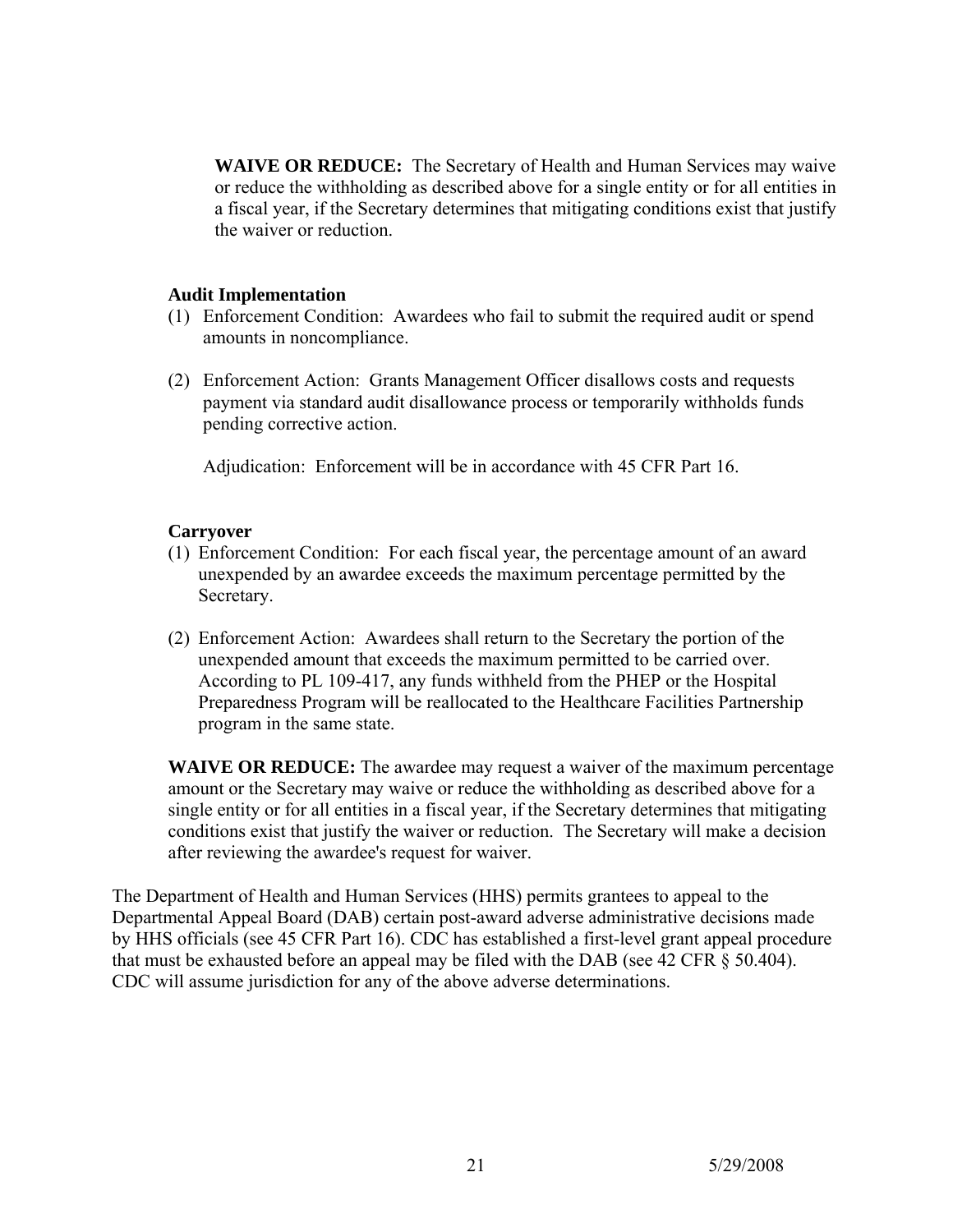#### **Appendix 3 Funding for Budget Period 9**

| <b>Awardee</b>              | <b>Total Base</b><br><b>Plus</b><br>Population<br><b>Funding</b> | <b>FY 2008</b><br><b>Cities</b><br><b>Readiness</b><br><b>Initiative</b><br>Funding* | <b>FY 2008</b><br>Level 1<br><b>Chemical</b><br>Laboratory<br><b>Funding</b> | <b>FY 2008</b><br><b>EWIDS</b><br><b>Funding</b> | <b>FY 2008</b><br><b>Total Allocation*</b> |
|-----------------------------|------------------------------------------------------------------|--------------------------------------------------------------------------------------|------------------------------------------------------------------------------|--------------------------------------------------|--------------------------------------------|
| <b>Alabama</b>              | \$9,870,450                                                      | \$370,643                                                                            | \$0                                                                          | \$0                                              | \$10,241,093                               |
| <b>Alaska</b>               | \$4,800,000                                                      | \$200,000                                                                            | \$0                                                                          | \$15,000                                         | \$5,015,000                                |
| <b>American Samoa</b>       | \$386,338                                                        | \$0                                                                                  | \$0                                                                          | \$0                                              | \$386,338                                  |
| <b>Arizona</b>              | \$12,211,808                                                     | \$1,559,294                                                                          | \$0                                                                          | \$456,569                                        | \$14,227,671                               |
| <b>Arkansas</b>             | \$7,199,137                                                      | \$236,352                                                                            | \$0                                                                          | \$0                                              | \$7,435,489                                |
| California                  | \$41,641,349                                                     | \$6,252,803                                                                          | \$1,096,486                                                                  | \$1,170,732                                      | \$50,161,370                               |
| Chicago                     | \$9,232,673                                                      | \$2,150,000                                                                          | \$0                                                                          | \$0                                              | \$11,382,673                               |
| Colorado                    | \$10,101,028                                                     | \$1,040,857                                                                          | \$0                                                                          | \$0                                              | \$11,141,885                               |
| Connecticut                 | \$8,235,803                                                      | \$691,902                                                                            | \$0                                                                          | \$0                                              | \$8,927,705                                |
| <b>Delaware</b>             | \$4,626,077                                                      | \$373,923                                                                            | \$0                                                                          | \$0                                              | \$5,000,000                                |
| <b>District of Columbia</b> | \$5,868,743                                                      | \$830,000                                                                            | \$0                                                                          | \$0                                              | \$6,698,743                                |
| Florida                     | \$29,378,223                                                     | \$3,357,581                                                                          | \$204,697                                                                    | \$0                                              | \$32,940,501                               |
| Georgia                     | \$16,988,709                                                     | \$1,700,300                                                                          | \$0                                                                          | \$0                                              | \$18,689,009                               |
| Guam                        | \$555,484                                                        | \$0                                                                                  | \$0                                                                          | \$0                                              | \$555,484                                  |
| Hawaii                      | \$4,920,394                                                      | \$307,790                                                                            | \$0                                                                          | \$0                                              | \$5,228,184                                |
| Idaho                       | \$5,190,739                                                      | \$200,000                                                                            | $\$0$                                                                        | \$15,000                                         | \$5,405,739                                |
| <b>Illinois</b>             | \$17,546,626                                                     | \$2,350,585                                                                          | \$0                                                                          | \$15,000                                         | \$19,912,211                               |
| Indiana                     | \$12,431,712                                                     | \$889,155                                                                            | $\$0$                                                                        | \$15,000                                         | \$13,335,867                               |
| Iowa                        | \$7,454,910                                                      | \$247,153                                                                            | \$0                                                                          | $\$0$                                            | \$7,702,063                                |
| <b>Kansas</b>               | \$7,129,227                                                      | \$469,112                                                                            | \$0                                                                          | $\$0$                                            | \$7,598,339                                |
| Kentucky                    | \$9,283,417                                                      | \$467,118                                                                            | \$0                                                                          | \$0                                              | \$9,750,535                                |
| <b>Los Angeles</b>          | \$19,415,953                                                     | \$3,436,517                                                                          | $\$0$                                                                        | $\$0$                                            | \$22,852,470                               |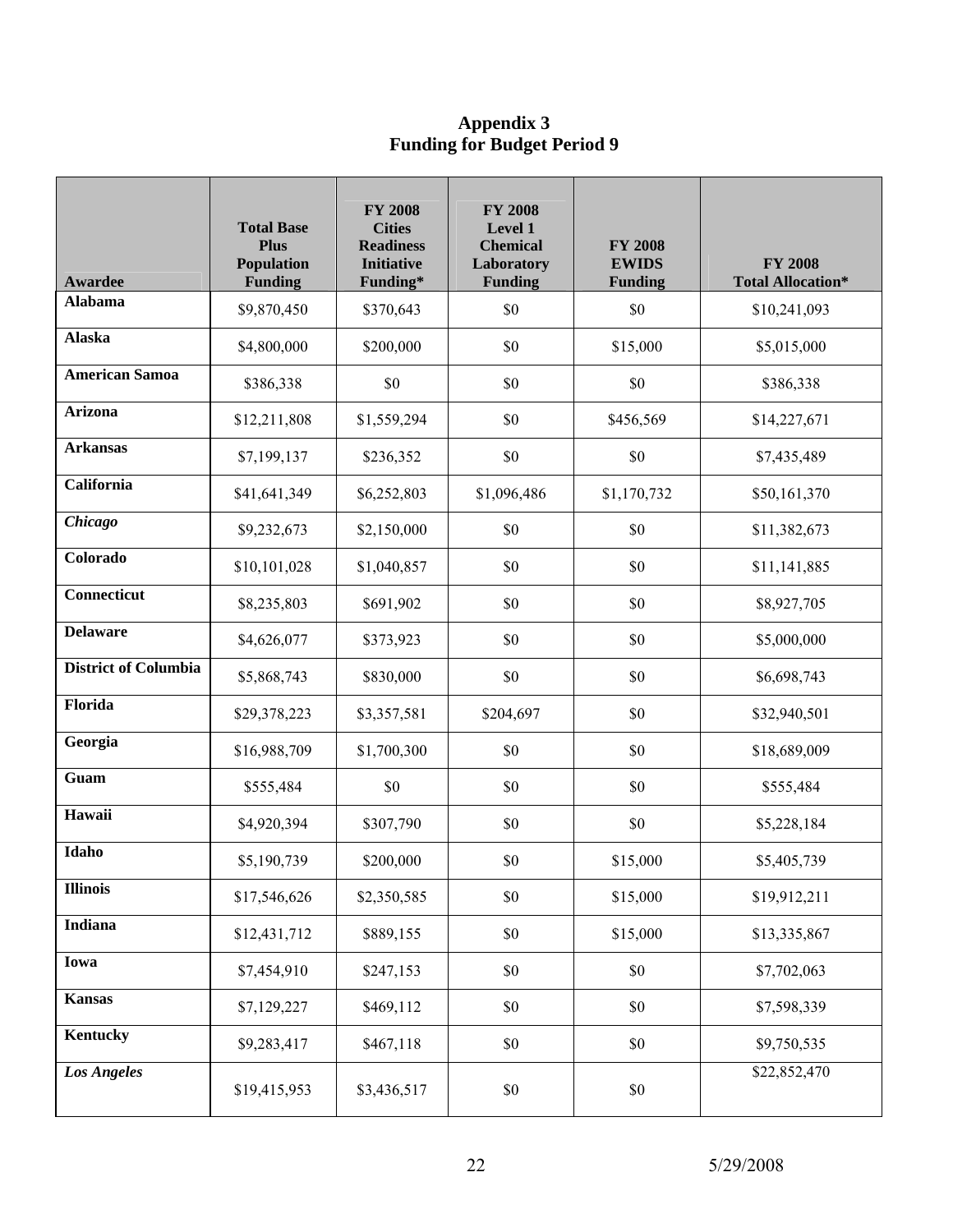| Awardee                                    | <b>Total Base</b><br><b>Plus</b><br><b>Population</b><br><b>Funding</b> | <b>FY 2008</b><br><b>Cities</b><br><b>Readiness</b><br><b>Initiative</b><br>Funding* | <b>FY 2008</b><br>Level 1<br><b>Chemical</b><br>Laboratory<br><b>Funding</b> | <b>FY 2008</b><br><b>EWIDS</b><br><b>Funding</b> | <b>FY 2008</b><br><b>Total Allocation*</b> |
|--------------------------------------------|-------------------------------------------------------------------------|--------------------------------------------------------------------------------------|------------------------------------------------------------------------------|--------------------------------------------------|--------------------------------------------|
| Louisiana                                  | \$9,405,459                                                             | \$592,727                                                                            | \$0                                                                          | \$0                                              | \$9,998,186                                |
| <b>Maine</b>                               | \$4,974,288                                                             | \$200,000                                                                            | \$0                                                                          | \$96,856                                         | \$5,271,144                                |
| <b>Marshall Islands</b>                    | \$390,307                                                               | \$0                                                                                  | \$0                                                                          | \$0                                              | \$390,307                                  |
| <b>Maryland</b>                            | \$11,389,285                                                            | \$1,649,106                                                                          | \$0                                                                          | \$0                                              | \$13,038,391                               |
| <b>Massachusetts</b>                       | \$12,616,466                                                            | \$1,517,013                                                                          | \$672,291                                                                    | \$0                                              | \$14,805,770                               |
| Michigan                                   | \$17,685,389                                                            | \$1,482,503                                                                          | \$1,045,797                                                                  | \$239,552                                        | \$20,453,241                               |
| Micronesia                                 | \$461,346                                                               | \$0                                                                                  | \$0                                                                          | \$0                                              | \$461,346                                  |
| <b>Minnesota</b>                           | \$10,719,087                                                            | \$1,060,505                                                                          | \$798,619                                                                    | \$38,195                                         | \$12,616,406                               |
| Mississippi                                | \$7,348,030                                                             | \$281,717                                                                            | \$0                                                                          | \$0                                              | \$7,629,747                                |
| Missouri                                   | \$11,728,377                                                            | \$1,300,711                                                                          | \$0                                                                          | \$0                                              | \$13,029,088                               |
| <b>Montana</b>                             | \$4,800,000                                                             | \$200,000                                                                            | \$0                                                                          | \$22,876                                         | \$5,022,876                                |
| <b>Nebraska</b>                            | \$5,641,694                                                             | \$235,370                                                                            | \$0                                                                          | \$0                                              | \$5,877,064                                |
| Nevada+                                    | \$6,728,049                                                             | \$924,204                                                                            | \$0                                                                          | \$0                                              | \$7,652,253                                |
| <b>New Hampshire</b>                       | \$4,964,310                                                             | \$337,744                                                                            | \$0                                                                          | \$15,000                                         | \$5,317,054                                |
| <b>New Jersey</b>                          | \$16,033,543                                                            | \$2,755,260                                                                          | \$0                                                                          | \$0                                              | \$18,788,803                               |
| <b>New Mexico</b>                          | \$5,919,958                                                             | \$271,300                                                                            | \$797,372                                                                    | \$66,150                                         | \$7,054,780                                |
| <b>New York</b>                            | \$19,134,509                                                            | \$2,028,087                                                                          | \$1,034,057                                                                  | \$322,137                                        | \$22,518,790                               |
| <b>New York City</b>                       | \$17,271,459                                                            | \$5,100,000                                                                          | $\$0$                                                                        | \$0                                              | \$22,371,459                               |
| <b>North Carolina</b>                      | \$16,230,655                                                            | \$465,842                                                                            | $\$0$                                                                        | \$0                                              | \$16,696,497                               |
| <b>North Dakota</b>                        | \$4,800,000                                                             | \$200,000                                                                            | $\$0$                                                                        | \$23,132                                         | \$5,023,132                                |
| <b>Northern Marianas</b><br><b>Islands</b> | \$423,185                                                               | \$0                                                                                  | $\$0$                                                                        | \$0                                              | \$423,185                                  |
| Ohio                                       | \$19,724,596                                                            | \$2,098,508                                                                          | $\$0$                                                                        | \$15,000                                         | \$21,838,104                               |
| <b>Oklahoma</b>                            | \$8,346,953                                                             | \$393,316                                                                            | $\$0$                                                                        | \$0                                              | \$8,740,269                                |
| Oregon                                     | \$8,528,530                                                             | \$571,687                                                                            | \$0                                                                          | \$0                                              | \$9,100,217                                |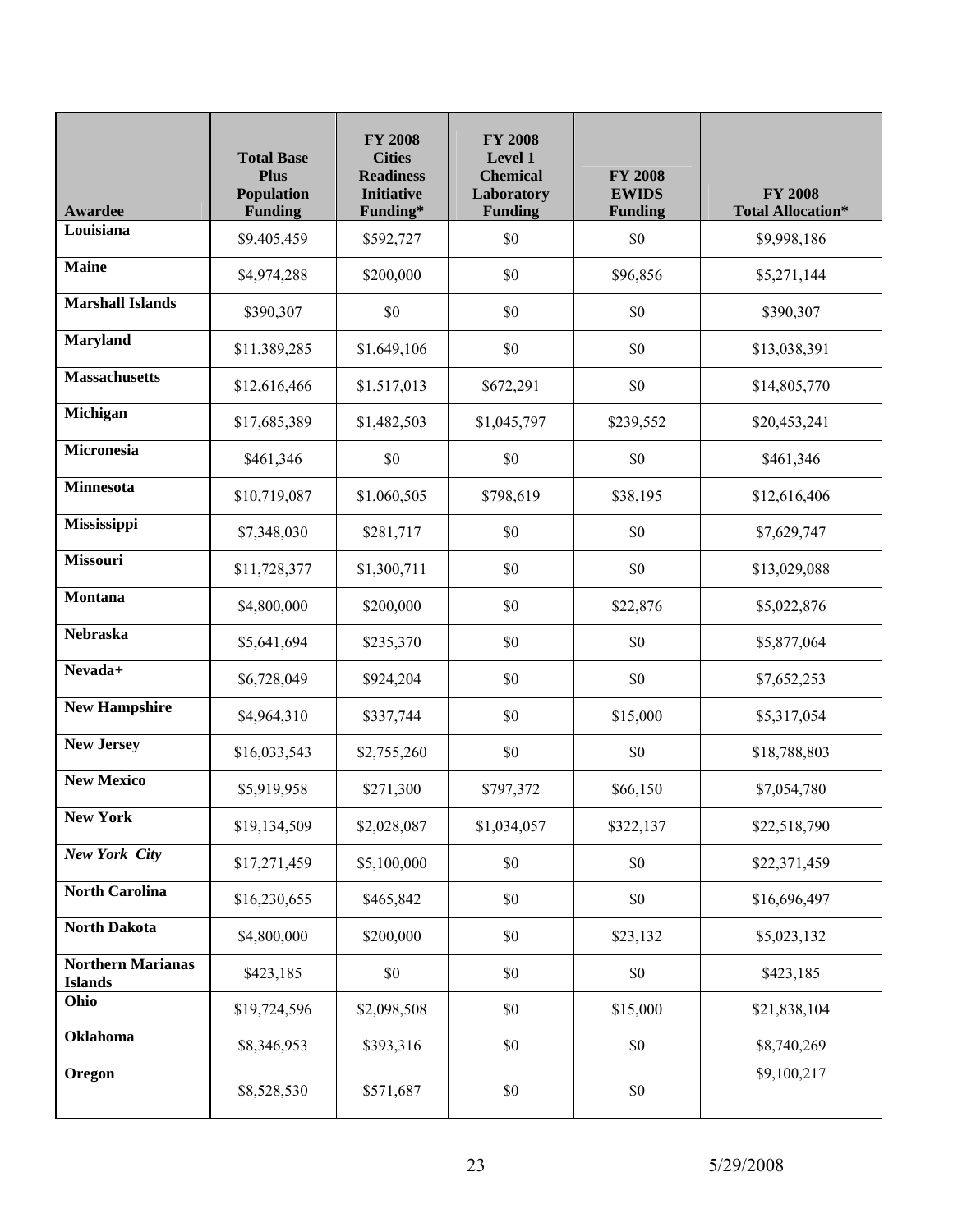| <b>Awardee</b>                              | <b>Total Base</b><br><b>Plus</b><br><b>Population</b><br><b>Funding</b> | <b>FY 2008</b><br><b>Cities</b><br><b>Readiness</b><br><b>Initiative</b><br>Funding* | <b>FY 2008</b><br>Level 1<br><b>Chemical</b><br>Laboratory<br><b>Funding</b> | <b>FY 2008</b><br><b>EWIDS</b><br><b>Funding</b> | <b>FY 2008</b><br><b>Total Allocation*</b> |
|---------------------------------------------|-------------------------------------------------------------------------|--------------------------------------------------------------------------------------|------------------------------------------------------------------------------|--------------------------------------------------|--------------------------------------------|
| Palau                                       | \$330,743                                                               | \$0                                                                                  | \$0                                                                          | \$0                                              | \$330,743                                  |
| Pennsylvania                                | \$21,129,493                                                            | \$2,614,150                                                                          | \$0                                                                          | \$15,000                                         | \$23,758,643                               |
| <b>Puerto Rico</b>                          | \$8,867,670                                                             | \$0                                                                                  | \$0                                                                          | \$0                                              | \$8,867,670                                |
| <b>Rhode Island</b>                         | \$4,646,715                                                             | \$365,904                                                                            | \$0                                                                          | \$0                                              | \$5,012,619                                |
| <b>South Carolina</b>                       | \$9,455,476                                                             | \$308,696                                                                            | \$204,697                                                                    | \$0                                              | \$9,968,869                                |
| <b>South Dakota</b>                         | \$4,800,000                                                             | \$200,000                                                                            | \$0                                                                          | \$0                                              | \$5,000,000                                |
| <b>Tennessee</b>                            | \$12,021,315                                                            | \$823,492                                                                            | \$0                                                                          | \$0                                              | \$12,844,807                               |
| <b>Texas</b>                                | \$37,298,949                                                            | \$4,462,725                                                                          | \$0                                                                          | \$1,593,702                                      | \$43,355,376                               |
| <b>Utah</b>                                 | \$6,809,517                                                             | \$353,322                                                                            | \$0                                                                          | \$0                                              | \$7,162,839                                |
| <b>Vermont</b>                              | \$4,800,000                                                             | \$200,000                                                                            | \$0                                                                          | \$41,316                                         | \$5,041,316                                |
| <b>Virgin Islands (US)</b>                  | \$462,244                                                               | \$0                                                                                  | \$0                                                                          | \$0                                              | \$462,244                                  |
| <b>Virginia</b>                             | \$14,417,637                                                            | \$1,738,122                                                                          | \$1,066,288                                                                  | \$0                                              | \$17,222,047                               |
| Washington                                  | \$12,554,626                                                            | \$1,296,773                                                                          | \$0                                                                          | \$160,783                                        | \$14,012,182                               |
| <b>West Virginia</b>                        | \$5,716,596                                                             | \$216,692                                                                            | \$0                                                                          | \$0                                              | \$5,933,288                                |
| <b>Wisconsin</b>                            | \$11,300,815                                                            | \$592,786                                                                            | \$279,696                                                                    | \$15,000                                         | \$12,188,297                               |
| Wyoming                                     | \$4,800,000                                                             | \$200,000                                                                            | \$0                                                                          | \$0                                              | \$5,000,000                                |
| <b>TOTAL FY 2008</b><br><b>PHEP FUNDING</b> | \$629,146,071                                                           | \$64,169,347                                                                         | \$7,200,000                                                                  | \$4,352,000                                      | \$704,867,418                              |

**NOTES:** 

**\* FY 2008 Cities Readiness Initiative Funding and FY 2008 Total Allocation include \$6.4 million that will be funded with carryover funds in lieu of new funding.**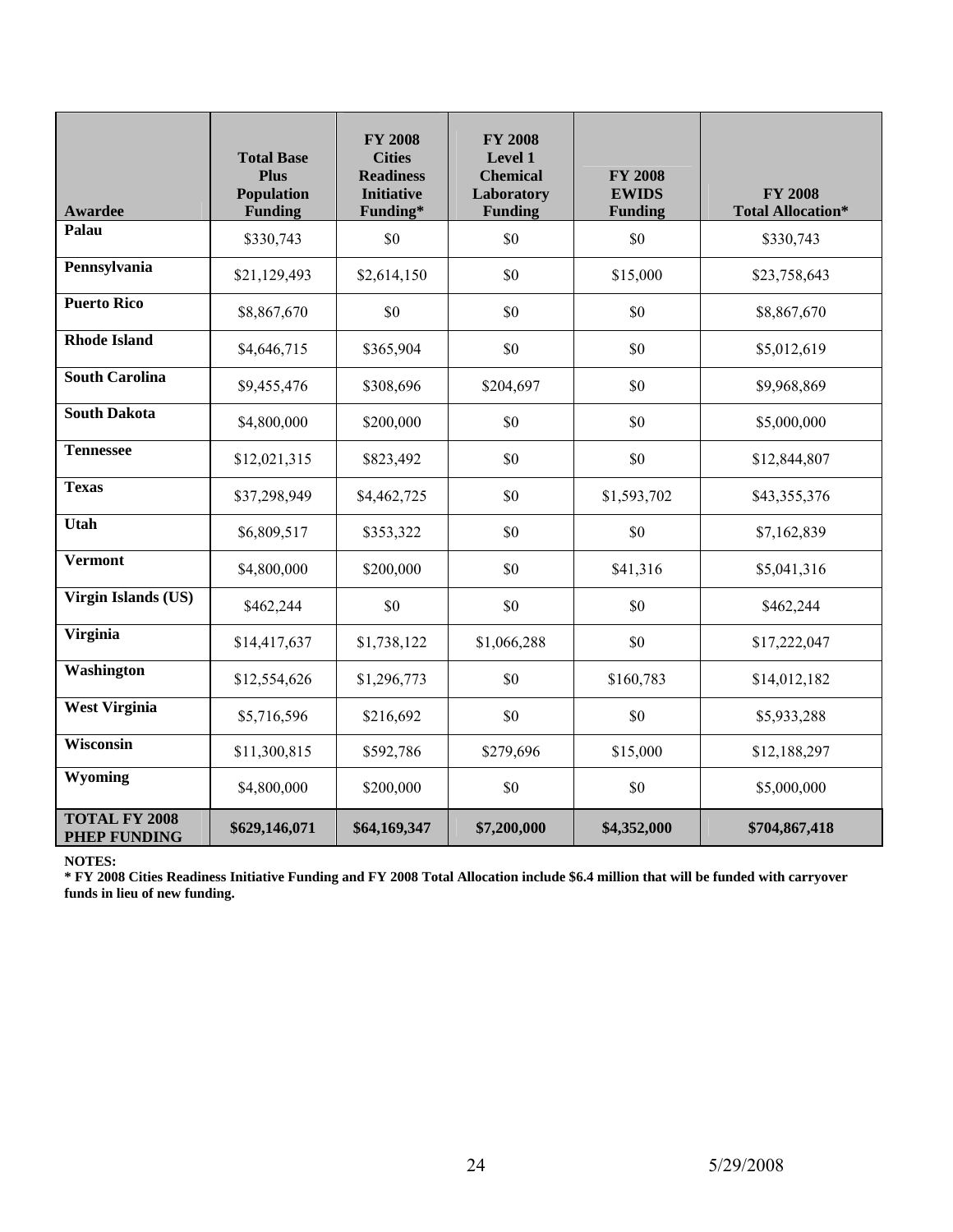#### **Appendix 4 Fiscal Year 2008 and Fiscal Year 2009 Cities Readiness Initiative Funding**

| Awardee                 | <b>FY 2008</b><br><b>Cities Readiness Initiative</b><br><b>Funding</b> | <b>FY 2009</b><br><b>Cities Readiness Initiative</b><br><b>Funding</b> |
|-------------------------|------------------------------------------------------------------------|------------------------------------------------------------------------|
| Alabama                 | \$370,643                                                              | \$364,010                                                              |
| Alaska                  | \$200,000                                                              | \$200,000                                                              |
| <b>American Samoa</b>   | \$0                                                                    | \$0                                                                    |
| Arizona                 | \$1,559,294                                                            | \$1,336,614                                                            |
| <b>Arkansas</b>         | \$236,352                                                              | \$233,266                                                              |
| California              | \$6,252,803                                                            | \$6,252,803                                                            |
| Chicago                 | \$2,150,000                                                            | \$937,580                                                              |
| Colorado                | \$1,040,857                                                            | \$797,085                                                              |
| Connecticut             | \$691,902                                                              | \$673,103                                                              |
| <b>Delaware</b>         | \$373,923                                                              | \$373,923                                                              |
| District of Columbia    | \$830,000                                                              | \$200,000                                                              |
| <b>Florida</b>          | \$3,357,581                                                            | \$3,357,581                                                            |
| Georgia                 | \$1,700,300                                                            | \$1,700,300                                                            |
| Guam                    | \$0                                                                    | \$0                                                                    |
| Hawaii                  | \$307,790                                                              | \$301,085                                                              |
| Idaho                   | \$200,000                                                              | \$200,000                                                              |
| <b>Illinois</b>         | \$2,350,585                                                            | \$2,350,585                                                            |
| Indiana                 | \$889,155                                                              | \$889,155                                                              |
| Iowa                    | \$247,153                                                              | \$240,225                                                              |
| <b>Kansas</b>           | \$469,112                                                              | \$469,112                                                              |
| <b>Kentucky</b>         | \$467,118                                                              | \$459,899                                                              |
| <b>Los Angeles</b>      | \$3,436,517                                                            | \$3,291,941                                                            |
| Louisiana               | \$592,727                                                              | \$592,727                                                              |
| <b>Maine</b>            | \$200,000                                                              | \$200,000                                                              |
| <b>Marshall Islands</b> | \$0                                                                    | \$0                                                                    |
| <b>Maryland</b>         | \$1,649,106                                                            | \$1,649,106                                                            |
| <b>Massachusetts</b>    | \$1,517,013                                                            | \$1,517,013                                                            |
| Michigan                | \$1,482,503                                                            | \$1,478,835                                                            |
| <b>Micronesia</b>       | \$0                                                                    | \$0                                                                    |
| Minnesota               | \$1,060,505                                                            | \$1,029,179                                                            |
| Mississippi             | \$281,717                                                              | \$272,040                                                              |
| Missouri                | \$1,300,711                                                            | \$1,087,082                                                            |
| Montana                 | \$200,000                                                              | \$200,000                                                              |
| Nebraska                | \$235,370                                                              | \$231,966                                                              |
| <b>Nevada</b>           | \$924,204                                                              | \$588,209                                                              |
| <b>New Hampshire</b>    | \$337,744                                                              | \$337,744                                                              |
| <b>New Jersey</b>       | \$2,755,260                                                            | \$2,755,260                                                            |
| <b>New Mexico</b>       | \$271,300                                                              | \$270,293                                                              |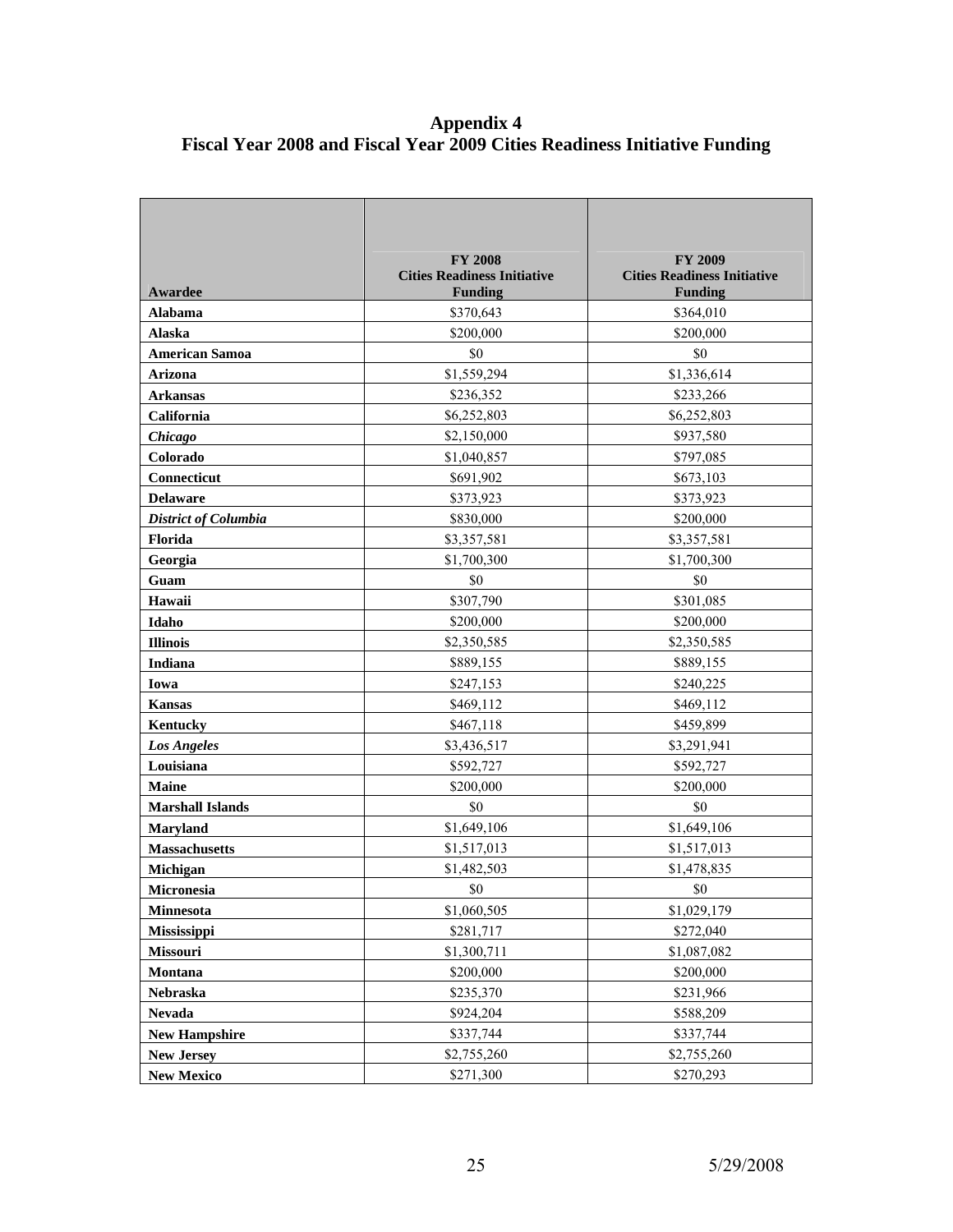|                                  | <b>FY 2008</b>                     | <b>FY 2009</b>                     |
|----------------------------------|------------------------------------|------------------------------------|
|                                  | <b>Cities Readiness Initiative</b> | <b>Cities Readiness Initiative</b> |
| Awardee                          | <b>Funding</b>                     | <b>Funding</b>                     |
| <b>New York</b>                  | \$2,028,087                        | \$2,028,087                        |
| <b>New York City</b>             | \$5,100,000                        | \$2,718,253                        |
| <b>North Carolina</b>            | \$465,842                          | \$465,842                          |
| <b>North Dakota</b>              | \$200,000                          | \$200,000                          |
| <b>Northern Marianas Islands</b> | \$0                                | \$0                                |
| Ohio                             | \$2,098,508                        | \$1,805,560                        |
| Oklahoma                         | \$393,316                          | \$387,941                          |
| Oregon                           | \$571,687                          | \$567,115                          |
| Palau                            | \$0                                | \$0                                |
| Pennsylvania                     | \$2,614,150                        | \$2,090,493                        |
| <b>Puerto Rico</b>               | \$0                                | \$0                                |
| <b>Rhode Island</b>              | \$365,904                          | \$353,285                          |
| <b>South Carolina</b>            | \$308,696                          | \$298,749                          |
| <b>South Dakota</b>              | \$200,000                          | \$200,000                          |
| <b>Tennessee</b>                 | \$823,492                          | \$814,049                          |
| <b>Texas</b>                     | \$4,462,725                        | \$4,462,725                        |
| Utah                             | \$353,322                          | \$353,322                          |
| <b>Vermont</b>                   | \$200,000                          | \$200,000                          |
| Virgin Islands (US)              | \$0                                | \$0                                |
| <b>Virginia</b>                  | \$1,738,122                        | \$1,738,122                        |
| Washington                       | \$1,296,773                        | \$1,220,162                        |
| <b>West Virginia</b>             | \$216,692                          | \$216,692                          |
| Wisconsin                        | \$592,786                          | \$592,786                          |
| Wyoming                          | \$200,000                          | \$200,000                          |
| <b>TOTAL Cities Readiness</b>    |                                    |                                    |
| <b>Initiative Funding</b>        | \$64,169,347                       | \$57,750,904                       |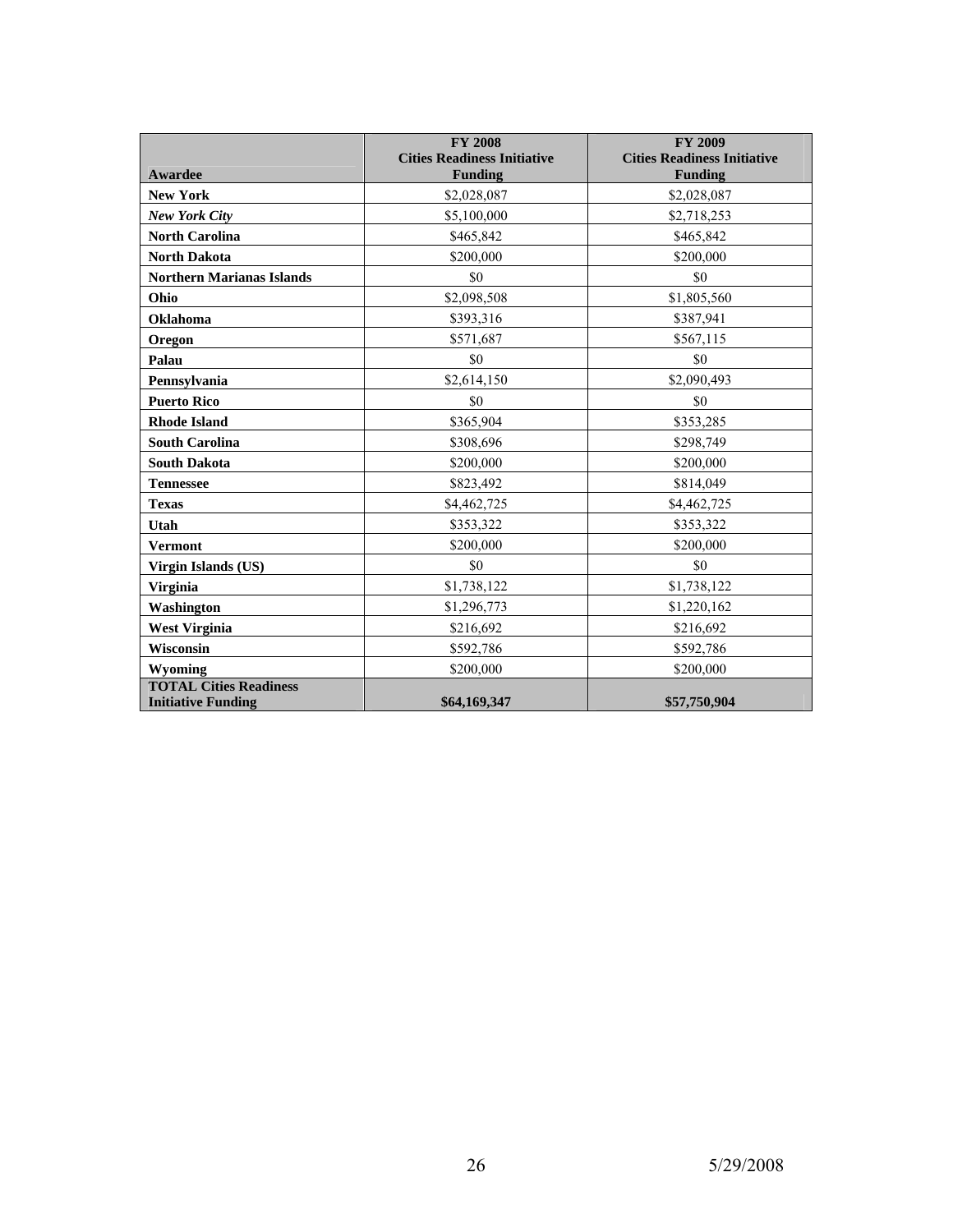## **Appendix 5 U.S. Border States Early Warning Infectious Disease Surveillance (EWIDS)**

EWIDS awardees are encouraged to continue working toward achieving cross-border early warning and detection of infectious disease health threats and events and overall situational awareness of infectious and emerging disease activity within the broader context of the Pandemic and All-Hazards Preparedness Act (PAHPA), the Security and Prosperity Partnership of North America (SPP), and the World Health Organization's revised 2005 International Health Regulations (IHRs).

Regional border state public health leadership should strive to collaborate with regional HHS resources, (e.g. regional health directors, administrators, and emergency coordinators) and, where appropriate, with other border health and public health epidemiology, laboratory and health alert, and education and training preparedness programs, such as CDC's funded Centers for Public Health Preparedness, FoodNet, PulseNet, Laboratory Response Network, Epi-X, Public Health Information Network, Health Alert Network, Border Infectious Disease Surveillance Project, and CDC Quarantine Stations located at land-based border crossings. Where appropriate, EWIDS activities should also begin collaborating or continue to collaborate with homeland security initiatives [e.g., near border Urban Area Security Initiative (UASI) and Metropolitan Medical Response System (MMRS) jurisdictions] and state-based U.S. Customs and Border Protection personnel at port-of-entry facilities. In a jurisdiction that shares tribal, military installation, or international borders, the public health agency may use cooperative agreement funds to jointly participate in all-hazard planning meetings; exchange health alert messages and epidemic epidemiological data; provide mutual aid; and conduct collaborative drills and exercises.

In accordance with their authorizing legislation, U.S. Border States EWIDS funds are intended strictly for the support of surveillance and epidemiology-related activities to address bioterrorism and other outbreaks of infectious diseases with the potential for catastrophic consequences (including pandemic influenza). U.S. Border States EWIDS funds are not to be used to support noninfectious disease surveillance or broader border activities in terrorism preparedness. Consequently, these funds may not be used to finance any chemical, radiological, nuclear, or other emergency preparedness activities. EWIDS funds cannot be used to supplant surveillance and/or epidemiological activities already supported by other funding sources. However, U.S. Border States EWIDS funds can be used to enhance coordination and integration with other existing cross-border infectious disease surveillance and epidemiology activities including, but not limited to, pandemic influenza preparedness and response.

In your narrative, you must describe how you will address any of the following critical tasks; you are not required to address all of them.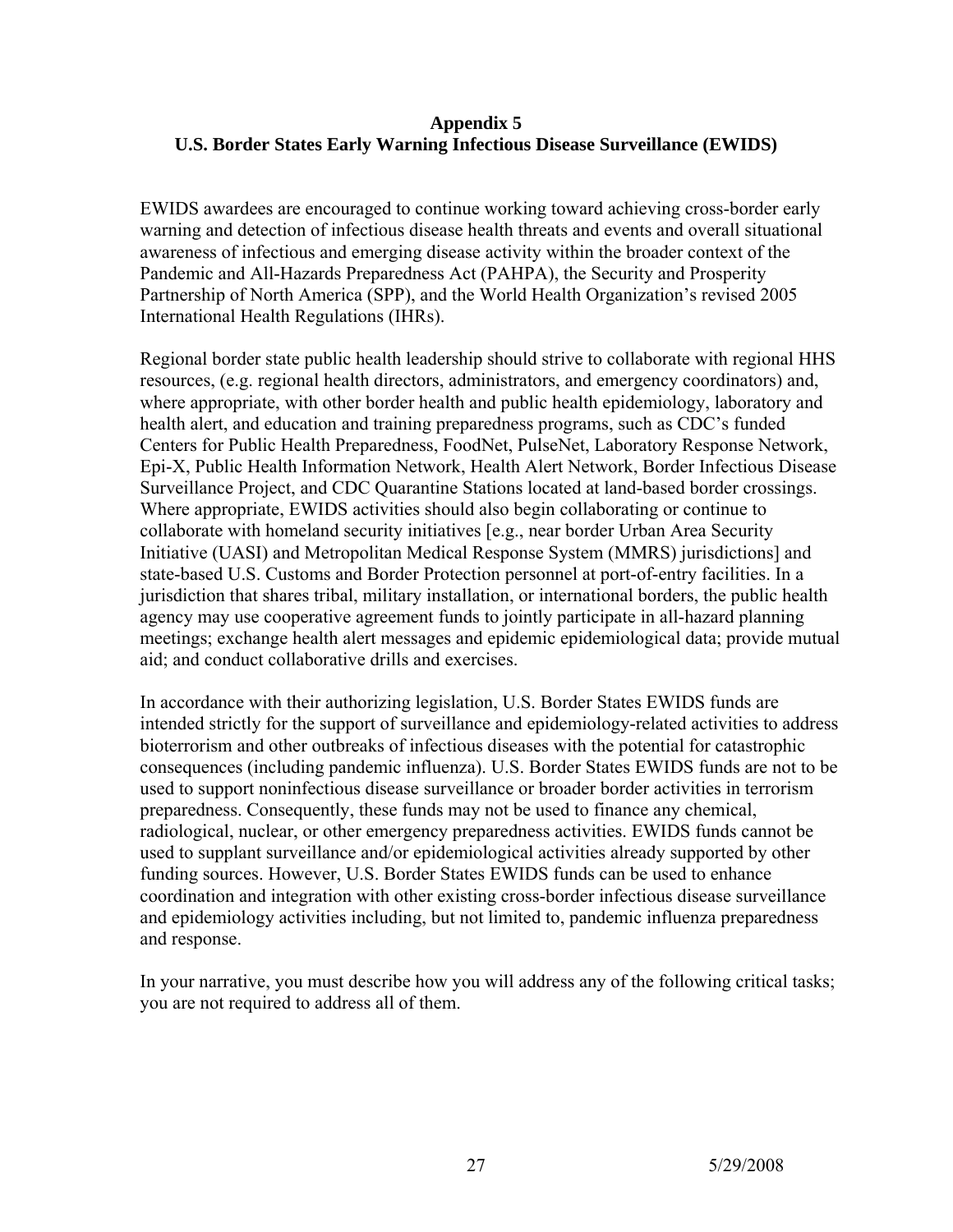# **CDC Preparedness Goal 2: DETECT AND REPORT**

Decrease the time needed to classify health events as terrorism or naturally occurring in partnership with other agencies.

## **2A Target Capability: Information Gathering and Recognition of Indicators and Warning**

## **Critical Task(s):**

- 1) If not already undertaken, collaborate with Canada or Mexico (as appropriate) to design, develop, and adopt a binational surveillance needs assessment tool to be used by public health officials on both sides of the border to identify gaps in the capacity of border jurisdictions to respond to a bioterrorism event or infectious disease outbreak. Specific needs assessment studies should focus on availability of expertise, personnel, and other resources to carry out epidemiology and surveillance activities essential to cross-border epidemiological investigations and response needs.
- 2) Work with states and provinces across the international border to develop and agree on a list of notifiable conditions and distinguish between select conditions that require immediate reporting to the public health agency (at a minimum, CDC Category A agents) and conditions for which a delay in reporting is acceptable. For those where a delay is acceptable, describe time frames for notification.
- 3) Develop or improve infectious disease surveillance in a uniform manner along and across the international border by establishing a network of hospitals, clinics, epidemiologists, and laboratories to conduct active sentinel surveillance for emerging infectious diseases and syndromes such as SARS, West Nile Virus, and fever and rash syndromes
- 4) Continue to develop and evaluate sentinel/syndromic surveillance programs in border hospitals and clinics to rapidly detect (a) influenza-like illness (ILI) and distinguish possible bioterrorism-caused illness from other causes of ILI and (b) severe acute vesicular rash syndromes resembling smallpox and other febrile exanthemas to distinguish possible bioterrorism-caused illness from other causes and assist in case definition through specific clinical entry criteria and differential diagnosis.
- 5) Continue to engage federally recognized tribes along the international border in your state in cross-border infectious disease surveillance activities through mutual aid compacts, memoranda of understanding, and/or agreements. Where appropriate, include local binational health councils and/or Indian Tribes/Native American organizations in bioterrorism surveillance activities.
- 6) Assess the timeliness and completeness of your reportable disease surveillance system at least once a year for detecting and reporting outbreaks of infectious diseases in the border region.
- 7) Formulate, develop, and, when feasible, test a binational 24/7 infectious disease reporting plan that extends its coverage area to jurisdictions on both sides of the border. State, provincial, and/or priority local/tribal public health agencies develop/implement a cross-border early event detection system that:
	- receives immediately notifiable condition and emergent public health threat reports 24/7/365;
	- immediately notifies the agency-designated public health professional  $24/7/365$ ;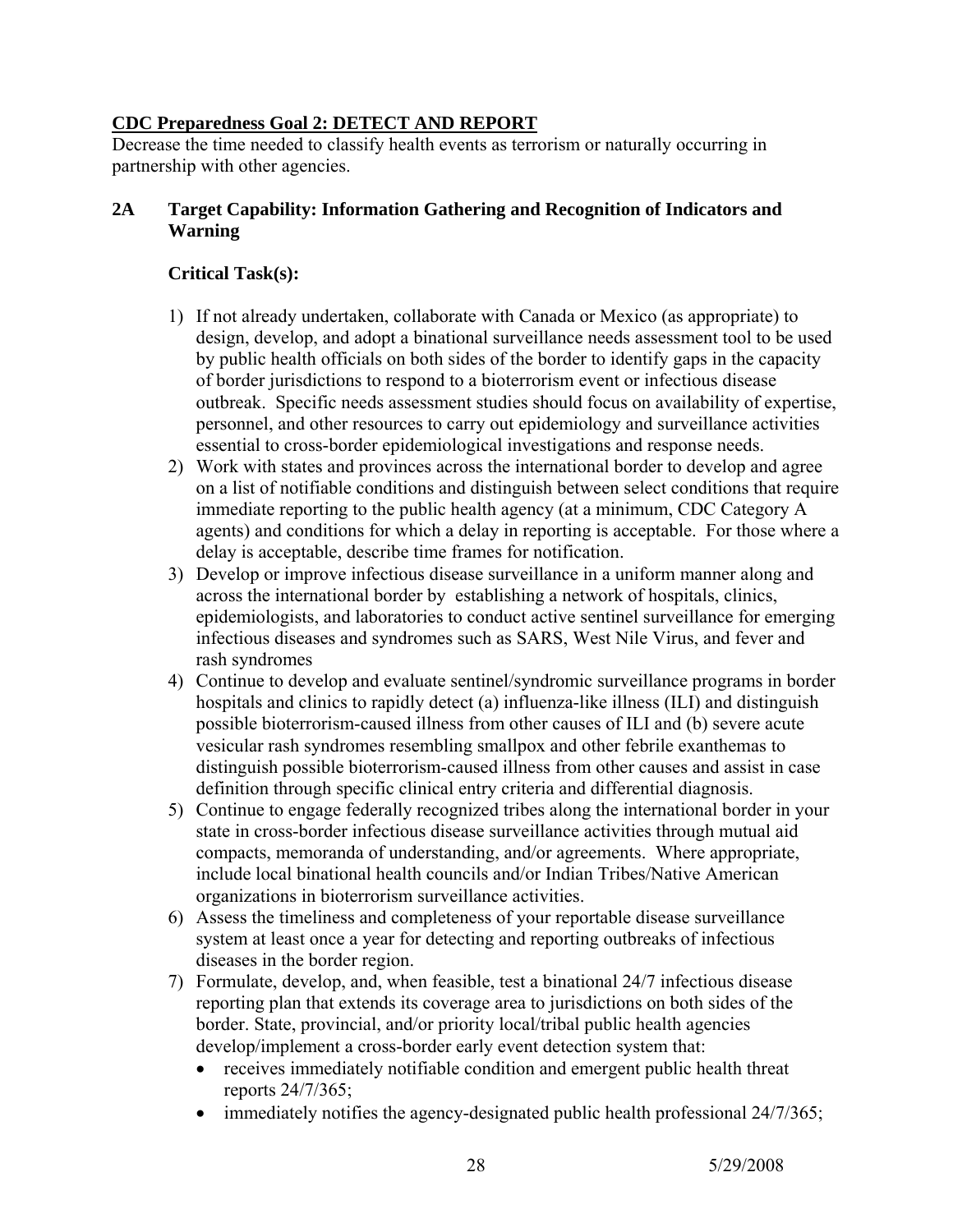- has the agency-designated public health professional promptly respond to immediately notifiable condition or emergency public health threat reports 24/7/365; and
- receives reportable disease reports 24/7/365.
- 8) Conduct joint, cross-border assessments of information technology capabilities essential to infectious disease surveillance*.*
- 9) Collaborate with public health officials in border jurisdictions to identify how infectious disease outbreak information can be most rapidly and effectively shared across the border. Together, border jurisdictions should explore the interoperability of information technology systems, i.e., the ability of different types of computers, networks, operating systems, and applications to work together effectively. Jurisdictions on both sides of the border should work toward ensuring the connectivity and interoperability, both vertically and horizontally, of their surveillance and epidemiology relevant information technology (IT) systems.
- 10) Working with jurisdictions across the border, establish a secure, Web-based communications system that provides for rapid and accurate reporting and discussion of disease outbreaks and other acute health events that might suggest bioterrorism. Include provision for routine communications (e.g., Web, email) and contingency plans for communication systems' failure and alert capacity for emergency notification (e.g., phone, pager) of key staff of counterpart agency across the border.
- 11) Work with states, tribes, and provinces along the international border to help train personnel regarding notifiable diseases, conditions, syndromes, and their clinical presentations, and reporting requirements and procedures, including those conditions and syndromes that could indicate a bioterrorist event.
- 12) Conduct joint infectious disease surveillance exercises involving a broad range of appropriate participants from both sides of the international border. This exercise should involve not only border health departments but, where feasible, local hospitals, tribal, and Public Health Service health facilities, hospital laboratories, major community health care institutions, emergency response agencies, and public safety agencies to respond in a coordinated manner.

## **CDC Preparedness Goal 3: DETECT AND REPORT**

Decrease the time needed to detect and report chemical, biological, radiological agents in tissue, food, or environmental samples that cause threats to the public's health

## **3A Target Capability: Public Health Laboratory Testing**

## **Critical Task(s):**

1) If not already undertaken, survey and assess the surveillance and laboratory capacity on each side of the international border including those of any tribes located within states that share an international border and the connectivity among these laboratories with a view toward (a) identifying and addressing needs or gaps with respect to their consistency or uniformity of testing standards, notification protocols, and laboratorybased surveillance data exchange practices, and (b) developing binational, regional laboratory response capabilities.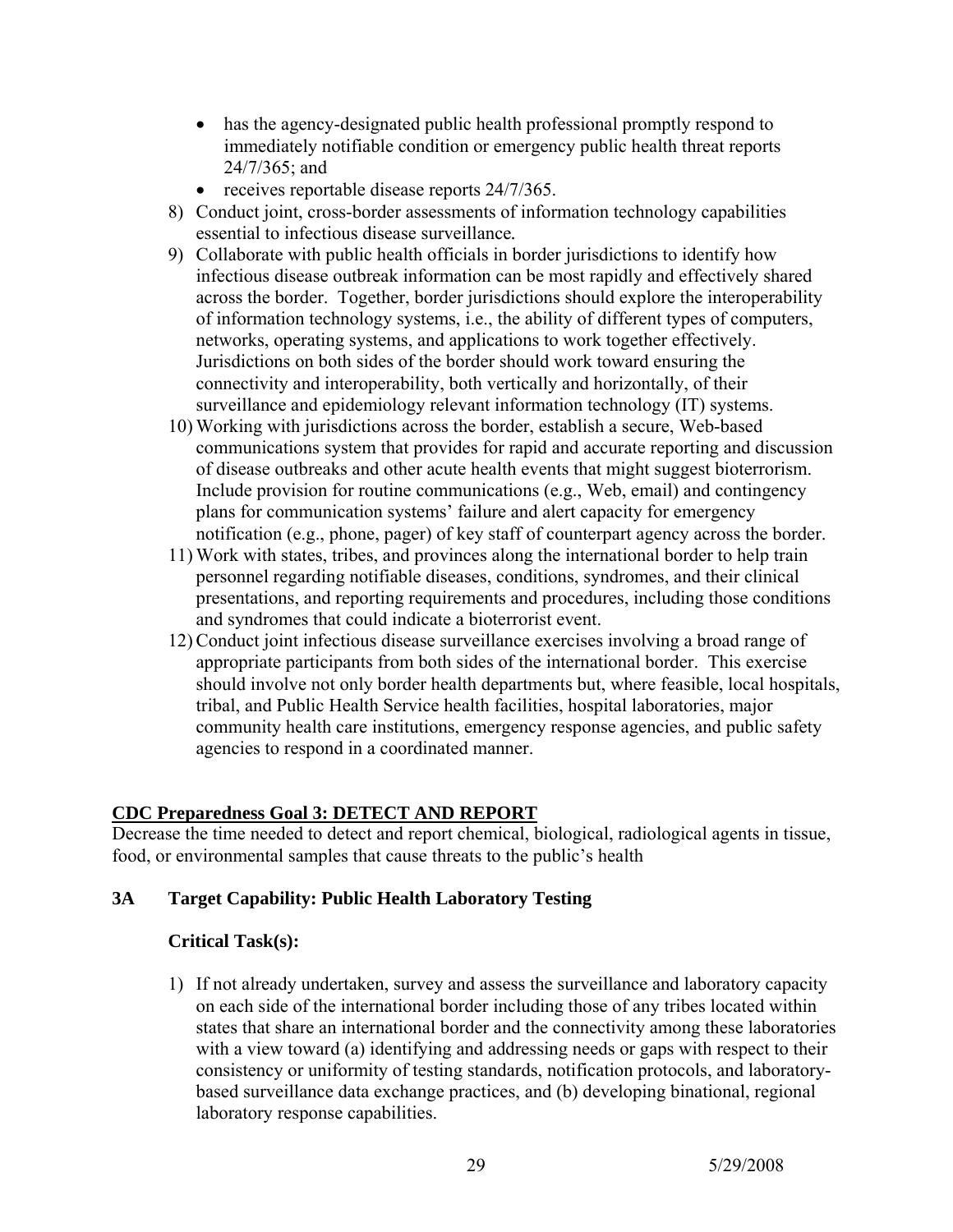- 2) Improve cross-border, electronic sharing of laboratory information with public health officials and other partners in neighboring jurisdictions (to facilitate the rapid formulation of an appropriate response to and control of the outbreak). Specific objectives are for jurisdictions on both sides of the international border to (1) coordinate availability of and access to laboratories with appropriate expertise 24/7/365, and (2) test clinical specimens, food samples, and environmental samples for **biological agents** that could be used for terrorism.
- 3) Develop and maintain a database of all sentinel/clinical labs in awardee's border region that includes name, contact information, Bio-Safety Level, certification status, and whether they are part of an information-sharing network. The database should also include the names and contact information for reference labs used by the sentinel/clinical labs in the border region.
- 4) In coordination with local public health agencies on both sides of the border, apply information technology to develop or enhance electronic disease surveillance, including electronic disease reporting from clinical and public health laboratories and linkage of laboratory results to case report information.
- 5) Partner with Schools of Public Health and/or CDC's Centers for Public Health Preparedness to develop binational training activities to enable border health professionals in the United States, Canada, and Mexico to receive introductory or advanced training jointly with their U.S. counterparts in surveillance, epidemiology, laboratory methods, and information technologies that are relevant to the detection, reporting, and investigation of infectious disease outbreaks.
- 6) In coordination with relevant programs (i.e. FoodNet and PulseNet) and other agencies, conduct joint cross-border assessments of active public health surveillance and diagnostic capacities to improve outbreak-associated foodborne and agroterrorism response capabilities and collaborate on how relevant active food microbiology surveillance information can be effectively shared across the border.

# **CDC Preparedness Goal 5: INVESTIGATE**

Decrease the time to identify causes, risk factors, and appropriate interventions for those affected by threats to the public's health.

# **5A Target Capability: Epidemiological Surveillance and Investigation**

# **Critical Task(s):**

- 1) Develop the capability to undertake joint epidemiological investigations of infectious disease outbreaks along the international border. Such capability should include the ability to jointly:
	- assess the seriousness of the threat and rapidly mobilize in response to an emergency;
	- investigate to identify causes, risk factors, and appropriate interventions;
	- coordinate the tracking of victims, cases, contacts, exposures, prophylaxes, treatments, and patient disposition; and
	- contribute information directly to the public, including special populations, that explains and informs about risk and appropriate courses of action.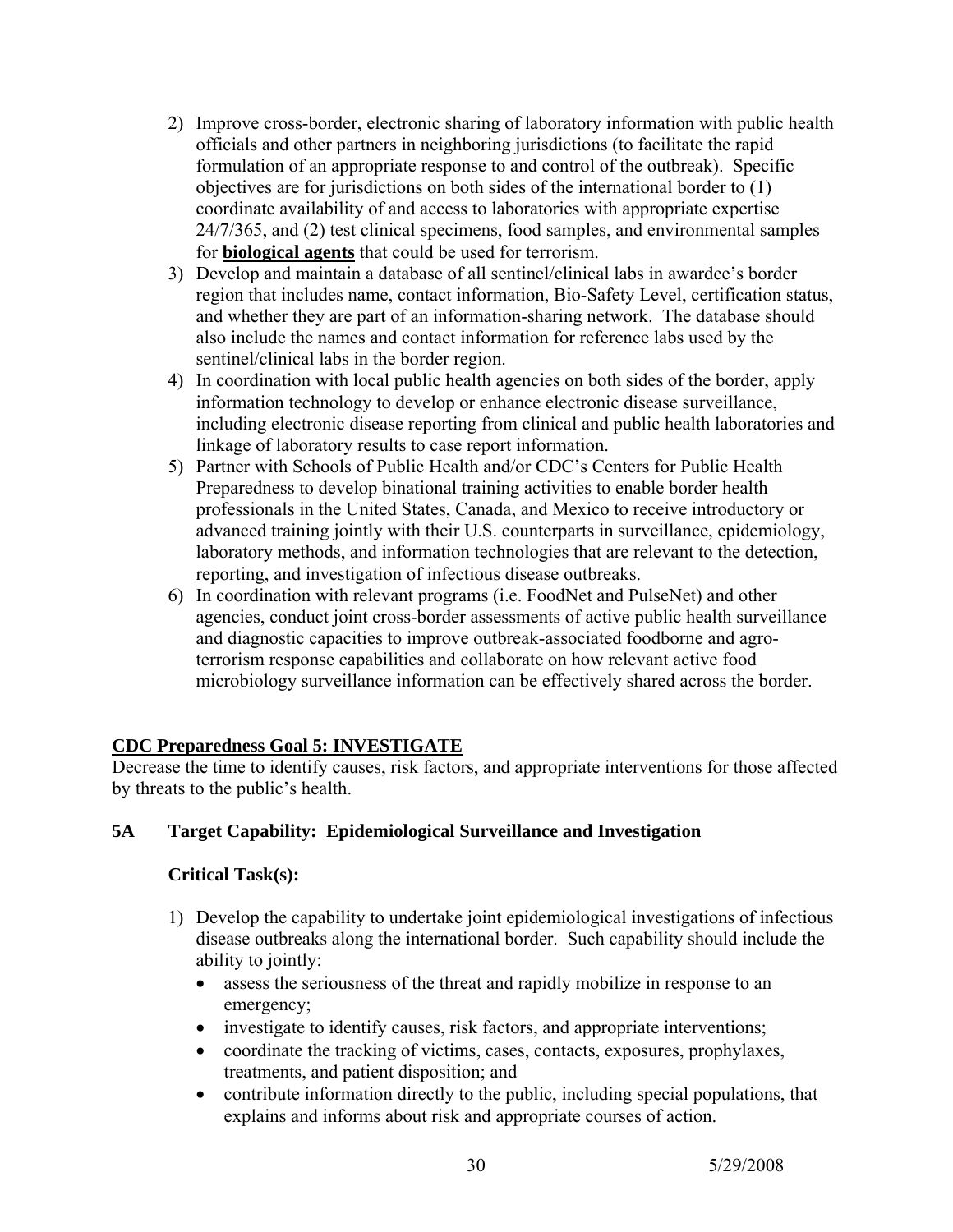- 2) Continue to convene binational surveillance and epidemiology planning workshops to discuss and plan cross-border surveillance and/or epidemiology-related activities. Such activities should, where feasible, involve a collaborative and regional approach with neighboring U.S. border states and appropriate tribal nations, as well as Mexico or Canada (as appropriate).
- 3) Conduct capable field epidemiologic investigations, rapid needs assessments, exposure assessments, and response.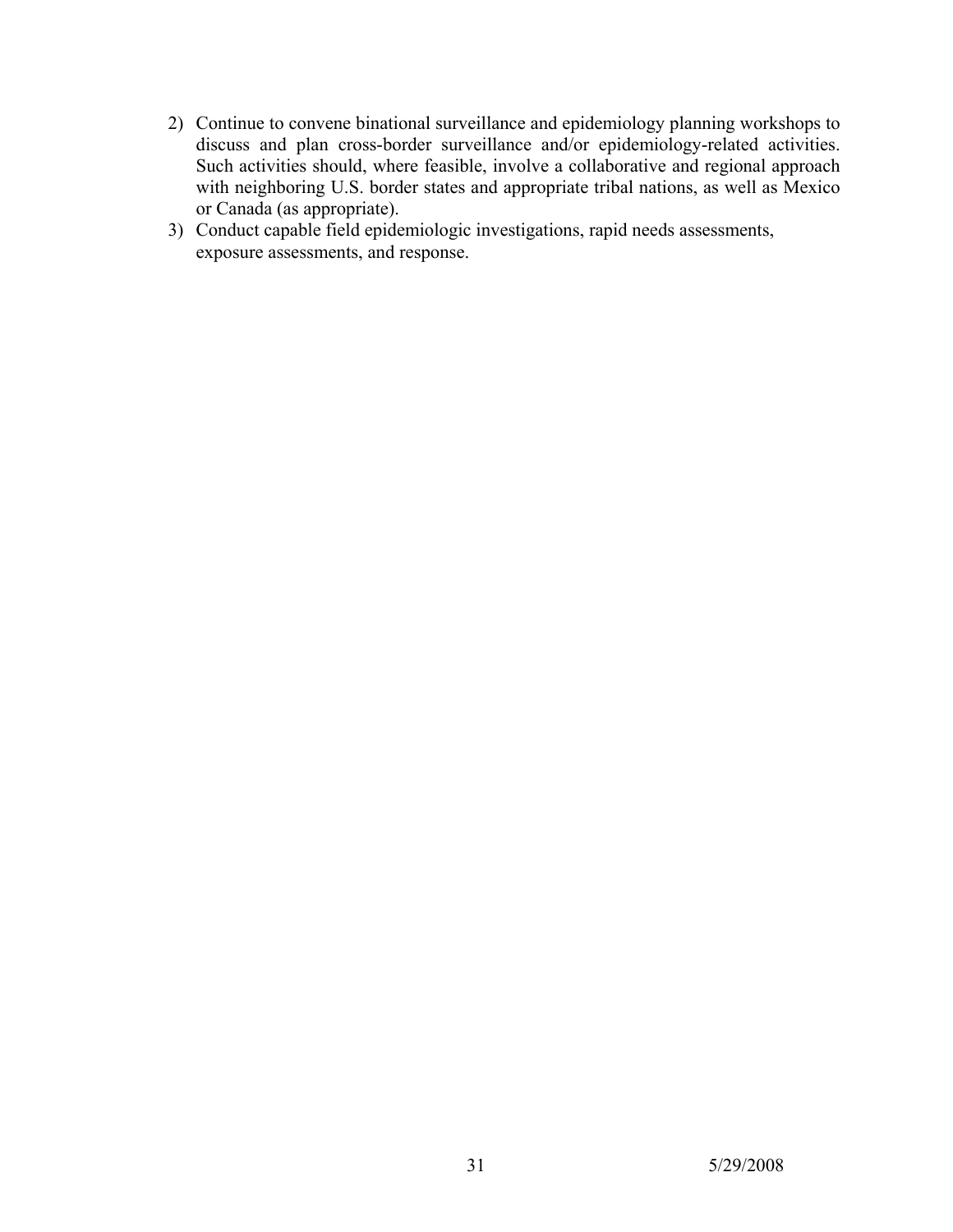#### **Appendix 6**

# **Emergency System for Advance Registration of Volunteer Health Professionals (ESAR-VHP) Draft Compliance Requirements**

\*In FY 2007, states were required to meet the Electronic System requirements 1-5 by August 8, 2008. **Note:** The Compliance Requirements document was revised, and requirements 1 and 2 have been combined.

\*\*In FY 2008, states are required to meet the remaining compliance requirements by August 8, 2009.

The draft ESAR-VHP compliance requirements identify capabilities and procedures that state<sup>[3](#page-31-0)</sup> ESAR-VHP programs must have in place to ensure effective management and interjurisdictional movement of volunteer health personnel in emergencies. Each state must meet all of the compliance requirements. All states must report progress toward meeting these compliance requirements on mid-year and end-of-year progress reports for the Hospital Preparedness Program.

## **ESAR-VHP Electronic System Requirements**

1. Each state is required to develop an electronic registration system for recording and managing volunteer information based on the data definitions presented in the *2008 Interim ESAR-VHP Technical and Policy Guidelines, Standards and Definitions* (ESAR-VHP *Guidelines)*.

These systems must:

- a) Offer Internet-based registration. Information must be controlled and managed by authorized personnel who are responsible for the data.
- b) Ensure that volunteer information is collected, assembled, maintained and utilized in a manner consistent with all federal, state and local laws governing security and confidentiality.
- c) Identify volunteers via queries of variables as defined by requestor.
- d) Ensure that each state ESAR-VHP system is both backed up on a regular basis and that the back-up version is not co-located.
- 2. Each electronic system must be able to register and collect the credentials and qualifications of health professionals that are then verified with the issuing entity or appropriate authority identified in the *2008 Interim ESAR-VHP Guidelines*
	- a) Each state must collect and verify the credentials and qualifications of the following health professionals. Beyond this list of occupations, a state may

<span id="page-31-0"></span><sup>&</sup>lt;sup>3</sup> For purpose of this appendix, state refers to any Hospital Preparedness Program grantee, including states, territories, cities, counties, the District of Columbia, commonwealths, or the sovereign nations of Palau, Marshall Islands, and Federated States of Micronesia.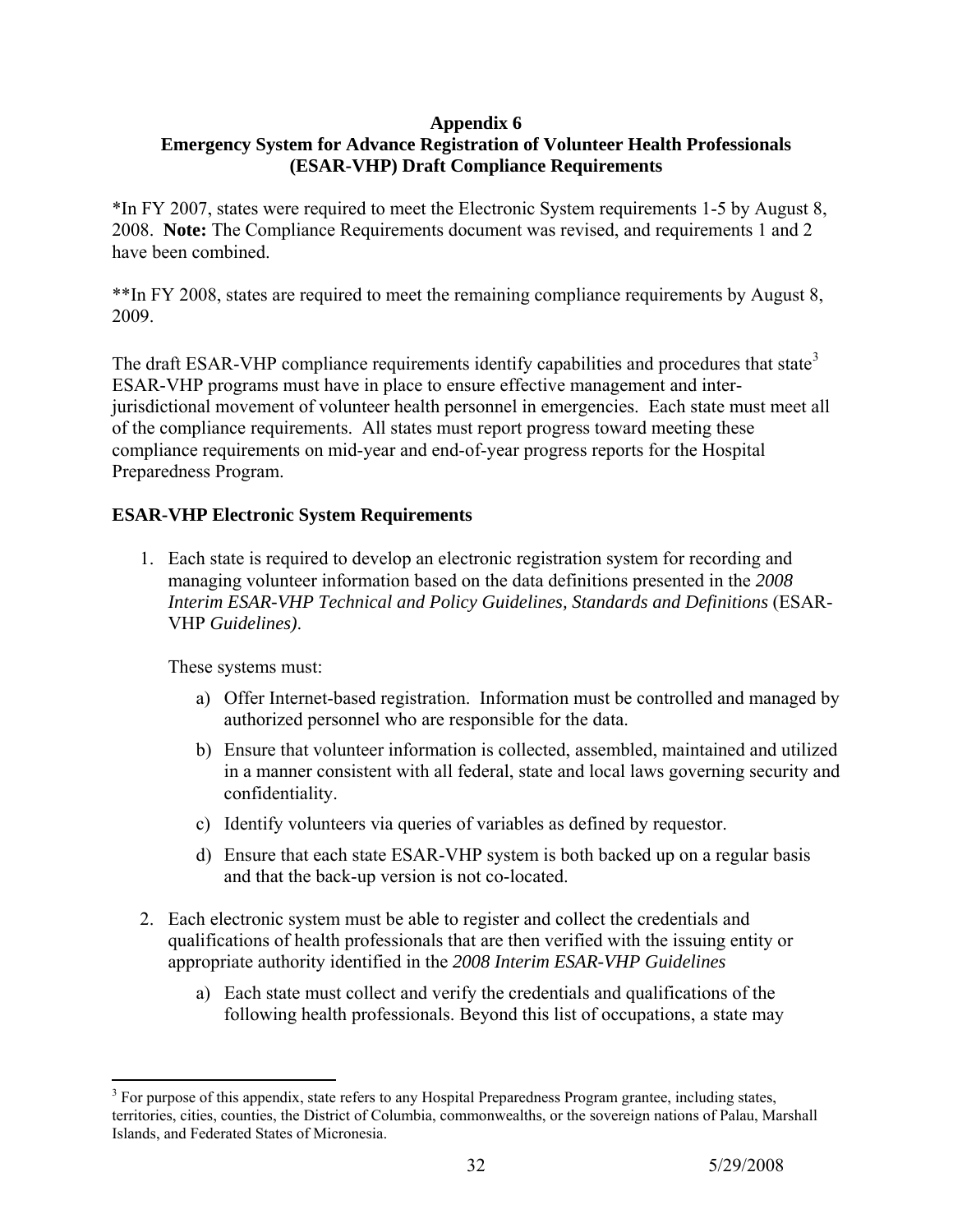register volunteers from any other occupation it chooses. The standards and requirements for including additional occupations are left to the states.

- 1) Physicians (allopathic and osteopathic)
- 2) Registered nurses, including advanced practice registered nurses (APRNs); APRNs include nurse practitioners, certified nurse anesthetists, certified nurse-midwives, and clinical nurse specialists.
- 3) Pharmacists
- 4) Psychologists
- 5) Clinical social workers
- 6) Mental health counselors
- 7) Radiologic technologists and technicians
- 8) Respiratory therapists
- 9) Medical and clinical laboratory technologists and technicians
- 10) Licensed practical nurses and licensed vocational nurses
- b) Six (6) months after end of the FY 2007 budget period, each state must expand its electronic registration system to include the remaining professions identified in the 2008 *ESAR-VHP Guidelines*.
- c) States must add additional professions to their systems as they are added to future versions of the *ESAR-VHP Guidelines.*
- 3. Each electronic system must be able to assign volunteers to all four ESAR-VHP credential levels. Assignment will be based on the credentials and qualifications that the state has collected and verified with the issuing entity or appropriate authority.
- 4. Each electronic system must be able to record ALL volunteer health professional/emergency preparedness affiliations of an individual, including local, state, and federal entities.

The purpose of this requirement is to avoid the potential confusion that may arise from having a volunteer appear in multiple registration systems (e.g., Medical Reserve Corps (MRC), National Disaster Medical System (NDMS), etc.).

- 5. Each electronic system must be able to identify volunteers willing to participate in a federally coordinated emergency response.
	- a) Each electronic system must query volunteers upon initial registration and/or reverification of credentials about their willingness to participate in emergency responses coordinated by the federal government**.** Responses to this question, posed in advance of an emergency, will provide the federal government with an estimate of the potential volunteer pool that may be available from the states upon request.
	- b) If a volunteer responds "Yes" to the federal question, states may be required to collect additional information (e.g., training, physical and medical status, etc.).
- 6. Each state must be able to update volunteer information and reverify credentials every six months.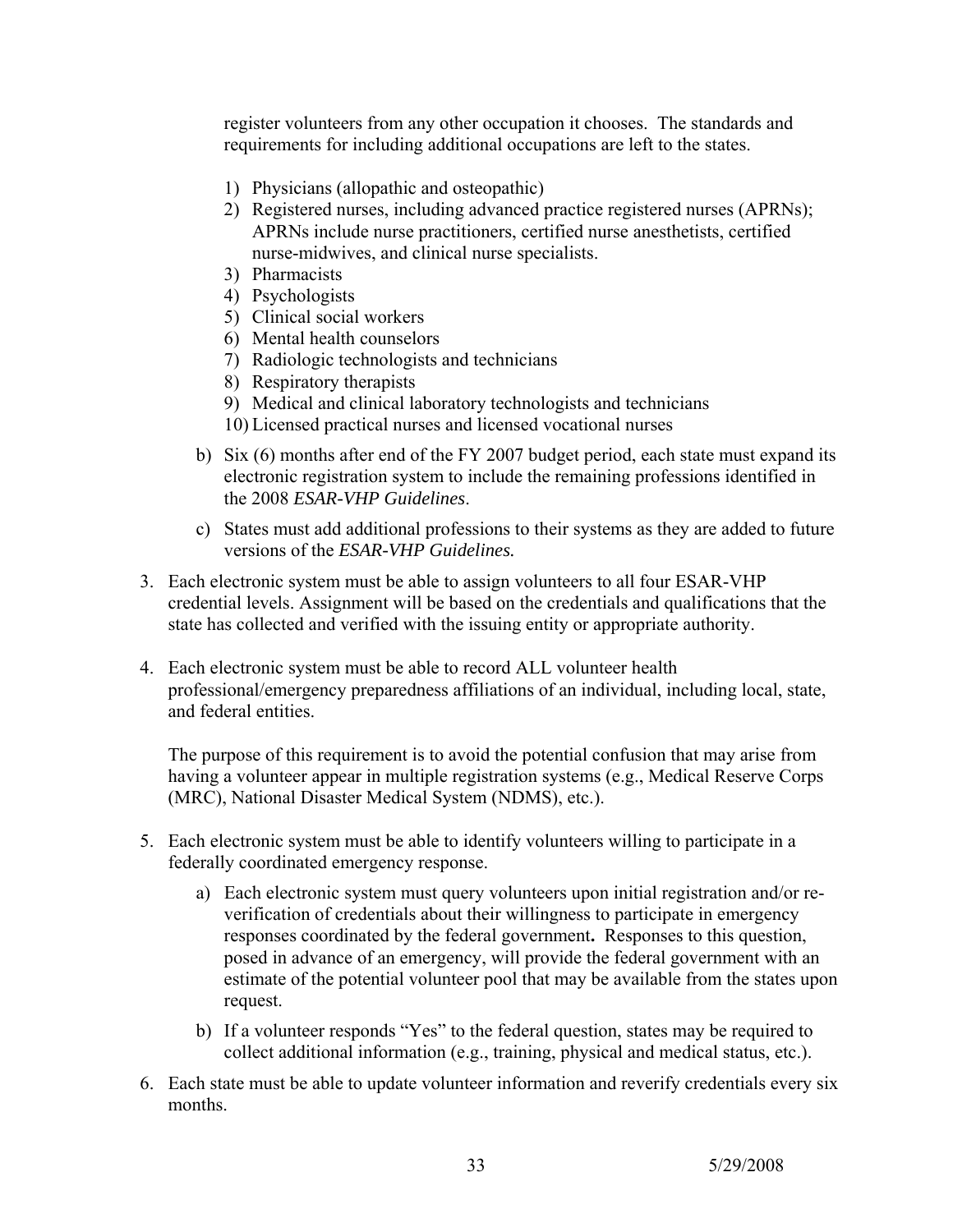Note: The HHS Assistant Secretary of Preparedness and Response (ASPR) will review this requirement regularly for possible adjustments based on the experience of the states.

## **ESAR-VHP Operational Requirements**

- 7. Upon receipt of a request for volunteers from any governmental agency or recognized emergency response entity, all states must: 1) within 2 hours query the electronic system to generate a list of potential volunteer health professionals to contact; 2) contact potential volunteers; 3) within 12 hours provide the requester an initial list of willing volunteer health professionals that includes the names, qualifications, credentials, and credential levels of volunteers; and 4) within 24 hours provide the requester with a verified list of available volunteer health professionals.
- 8. All states are required to develop and implement a plan to recruit and retain volunteers. ASPR will assist states in meeting this requirement by providing professional assistance to develop a national public education campaign, tools for accessing state enrollment sites, and customized state recruitment and retention plans. This will be carried out in conjunction with existing recruitment and retention practices utilized by states.
- 9. Each state must develop a plan for coordinating with all volunteer health professional/emergency preparedness entities to ensure an efficient response to an emergency, including but not limited to MRC units and the NDMS teams.
- 10. Each state must develop protocols for deploying and tracking volunteers during an emergency (mobilization protocols):
	- a) Each state is required to develop written protocols that govern the internal activation, operation, and timeframes of the ESAR-VHP system in response to an emergency. Included in these protocols must be plans to track volunteers during an emergency and for maintaining a history of volunteer deployments. ASPR may ask for copies of these protocols as a means of documenting compliance. ASPR will include protocol models in future versions of the *ESAR-VHP Guidelines*.
	- b) Each state ESAR-VHP program is required to establish a working relationship with external partners, such as the local and/or state emergency management agency and develop protocols outlining the required actions for deploying volunteers during an emergency. These protocols must ensure 24/7 accessibility to the ESAR-VHP system. Major areas of focus include:
		- 1) Intrastate deployment: States must develop protocols that coordinate the use of ESAR-VHP volunteers with those from other volunteer organizations, such as the MRC.
		- 2) Interstate deployment: States must develop protocols outlining the steps needed to respond to requests for volunteers received from another state. States that have provisions for making volunteers employees or agents of the state must also develop protocols for deployment of volunteers to other states through the state emergency management agency via the Emergency Management Assistance Compact (EMAC). Each state must have a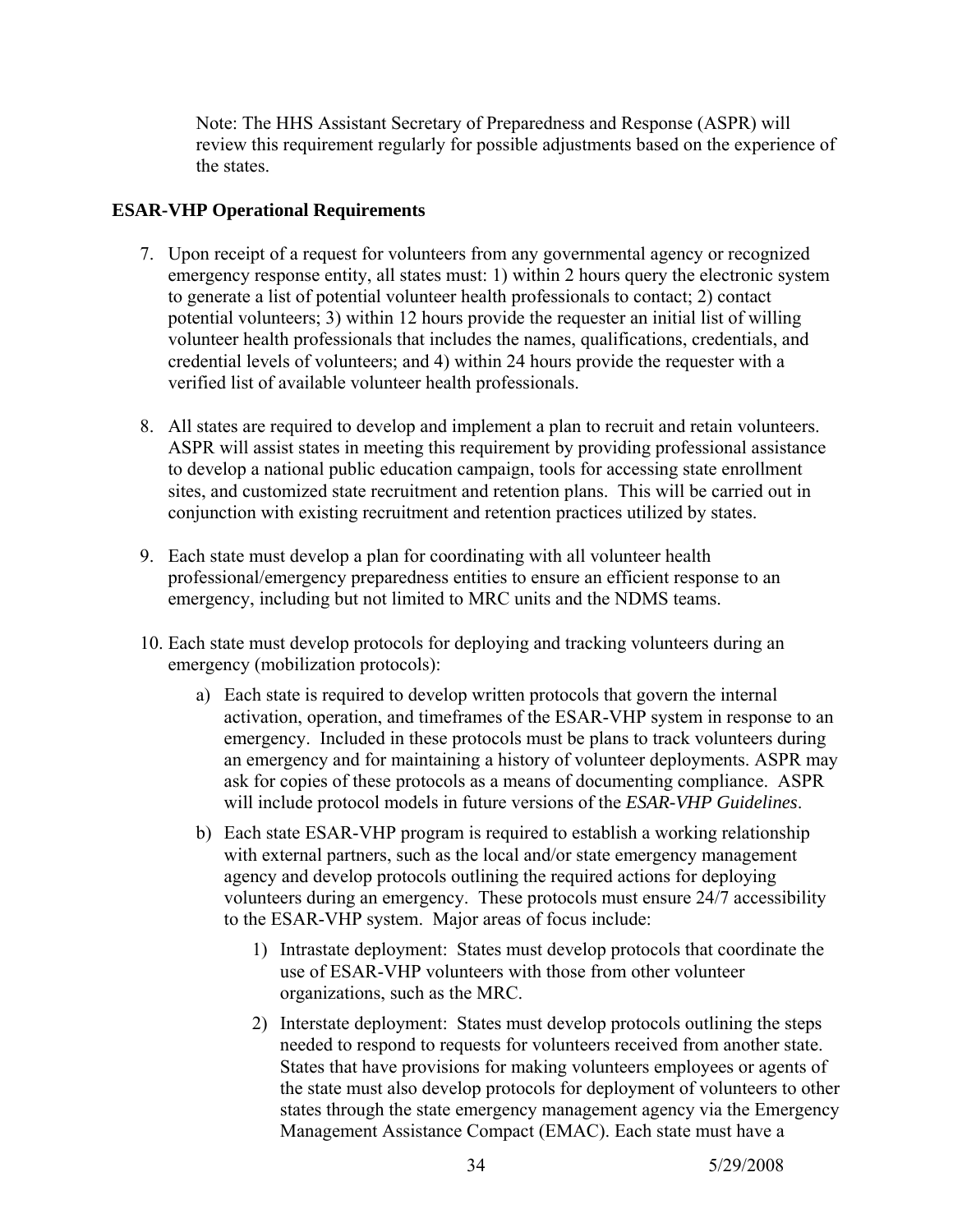process for receiving and maintaining the security of volunteers' personal information sent to them from another state and procedures for destroying the information when it is no longer needed.

3)Federal deployment: Each state must develop protocols necessary to respond to requests for volunteers that are received from the federal government. Further, each state must adhere to the protocol developed by the federal government that governs the process for receiving requests for volunteers, identifying willing and available volunteers, and providing each volunteer's credentials to the federal government.

#### **ESAR-VHP Evaluation and Reporting Requirements**

- 11. Each state must develop a plan for regular testing of its ESAR-VHP system through drills and exercises. These exercises must be consistent with the requirement for drills and exercises as outlined in the Hospital Preparedness Program guidance.
- 12. Each state must develop a plan for reporting program performance and capabilities.

Each state will be required to report program performance and capabilities data as specified in the Hospital Preparedness Program guidance and/or *ESAR-VHP Guidelines*. States will report the number of enrolled volunteers by profession and credential level, the addition of program capabilities as they are implemented, and program activity during responses to actual events.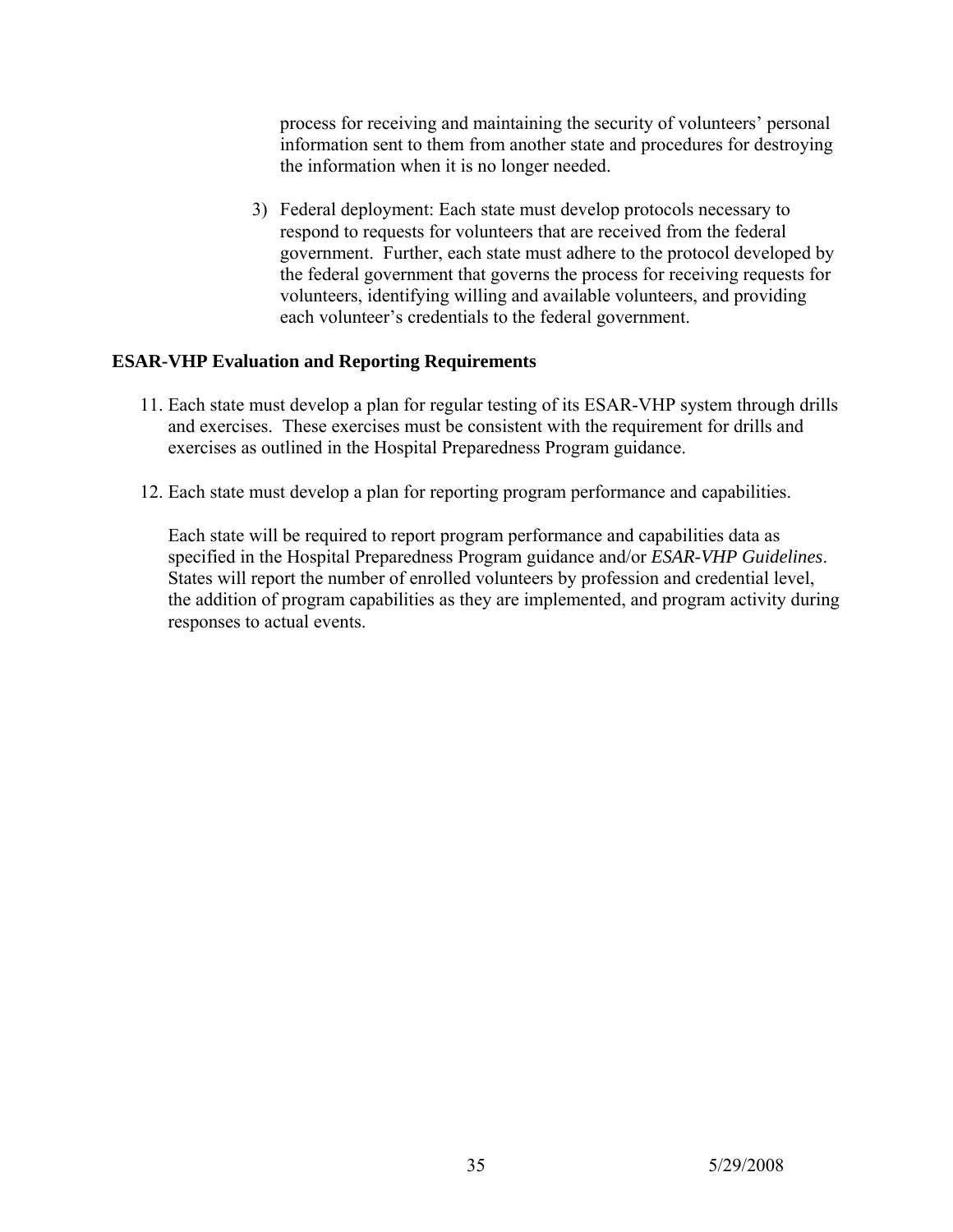#### **Appendix 7 Federal Guidance to Assist States in Improving State-level Pandemic Influenza Operating Plans**

#### **Scoring Process**

The information provided for the operating objectives will be rated for comprehensiveness, and the evaluators jointly will assign a single rating for operational readiness for the entire state submission.

#### Comprehensive Score

Reviewers will consider the information submitted for each associated supporting activity and assess the degree to which the response describes a) a definitive implementation strategy and b) unequivocal specification as to which organizations or individuals are responsible for which elements.

Before beginning the rating process, reviewers may modify the list of supporting activities in one or both of two ways. First, they will not assign a rating to a particular supporting activity if the state has indicated that the item is "not applicable" and offered a convincing justification. Second, they will add and rate a new supporting activity as proposed by the state if they judge the proposed addition to be relevant to the operating objective and of comparable significance to the supporting activities already listed.

The scoring schema to be used for each operating objective is as follows. For each supporting activity, the review team will award a score of 0, 1, 2, or 3. A percentage for each operating objective will be calculated by totaling the scores of the supporting activities under that operating objective and dividing that number by the total number possible.

| Example:                  |                                      |
|---------------------------|--------------------------------------|
| Operating Objective X.    | Key:                                 |
| Supporting activity - 3/3 | $\geq$ 85% = "No Major Gaps"         |
| Supporting activity - 2/3 | $69-84\% =$ "A Few Major Gaps"       |
| Supporting activity - 2/3 | $50-68\%$ = "Many Major Gaps"        |
| Supporting activity - 3/3 | $1-49\%$ = "Inadequate Preparedness" |
| Supporting activity - 2/3 |                                      |
| $12/15 = 80\%$            |                                      |

The percentage derived for the operating objective will be translated into a standardized verbal designation according to the key shown above. No submission or a nonresponsive submission will be classified as "insufficient information to allow assessment."

#### Operational Readiness Score

The USG departments jointly will assign a single rating for operational readiness for the entire state submission based on the information requested in the last subappendix for each of the three strategic goals. The departments will determine the number of operating objectives for which the state submitted evidence that it has tested its response capability in some appropriate way.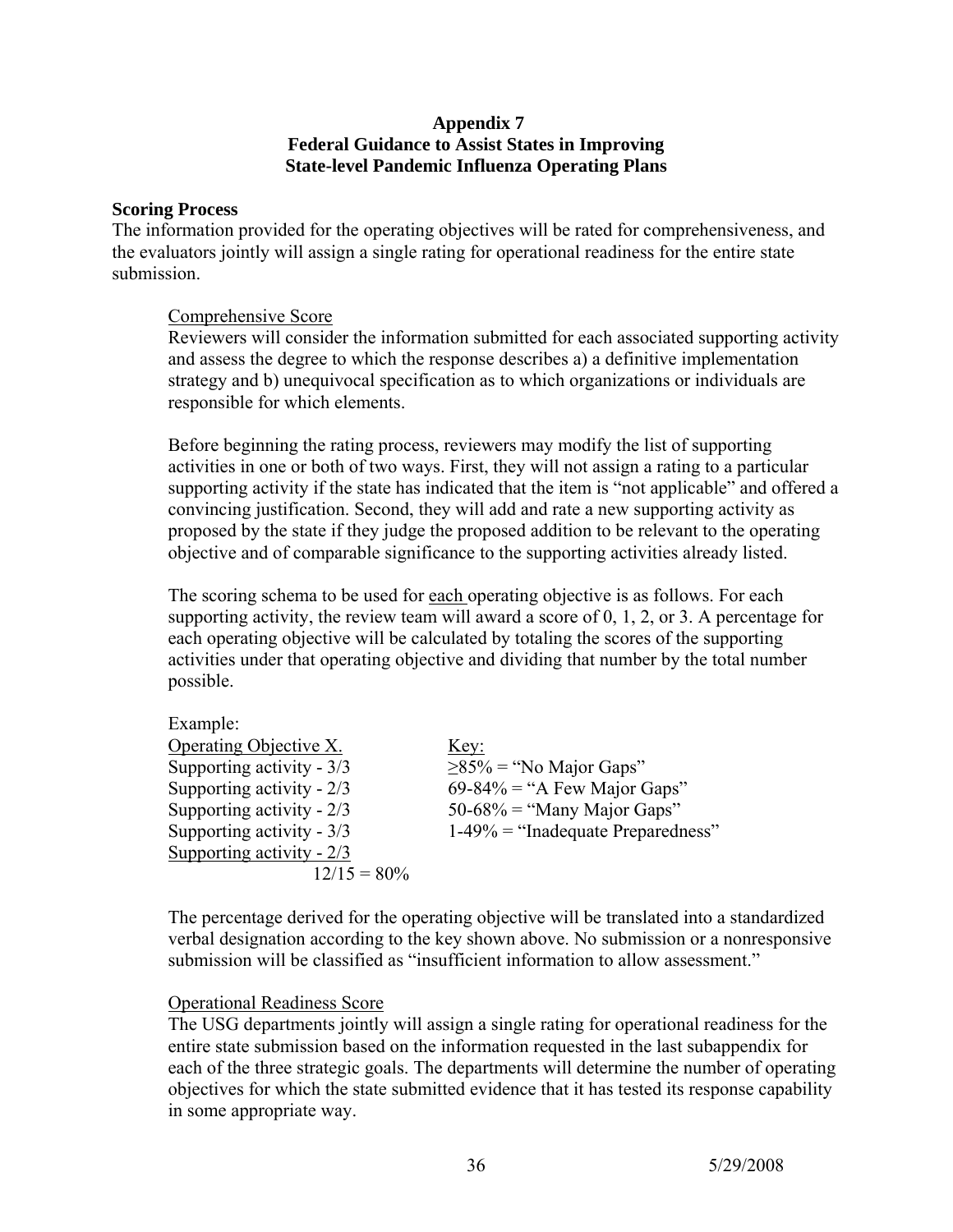This number then will be divided by the total number of operating objectives, expressed as a percentage, and translated into a standardized verbal designation according to the key below:

Key:  $\geq$ 50% = "Substantial Evidence of Operational Readiness" 25-49% = "Significant Evidence of Operational Readiness" 1-24% = "Little Evidence of Operational Readiness"

No submission or a nonresponsive submission will be classified as "insufficient information to enable assessment."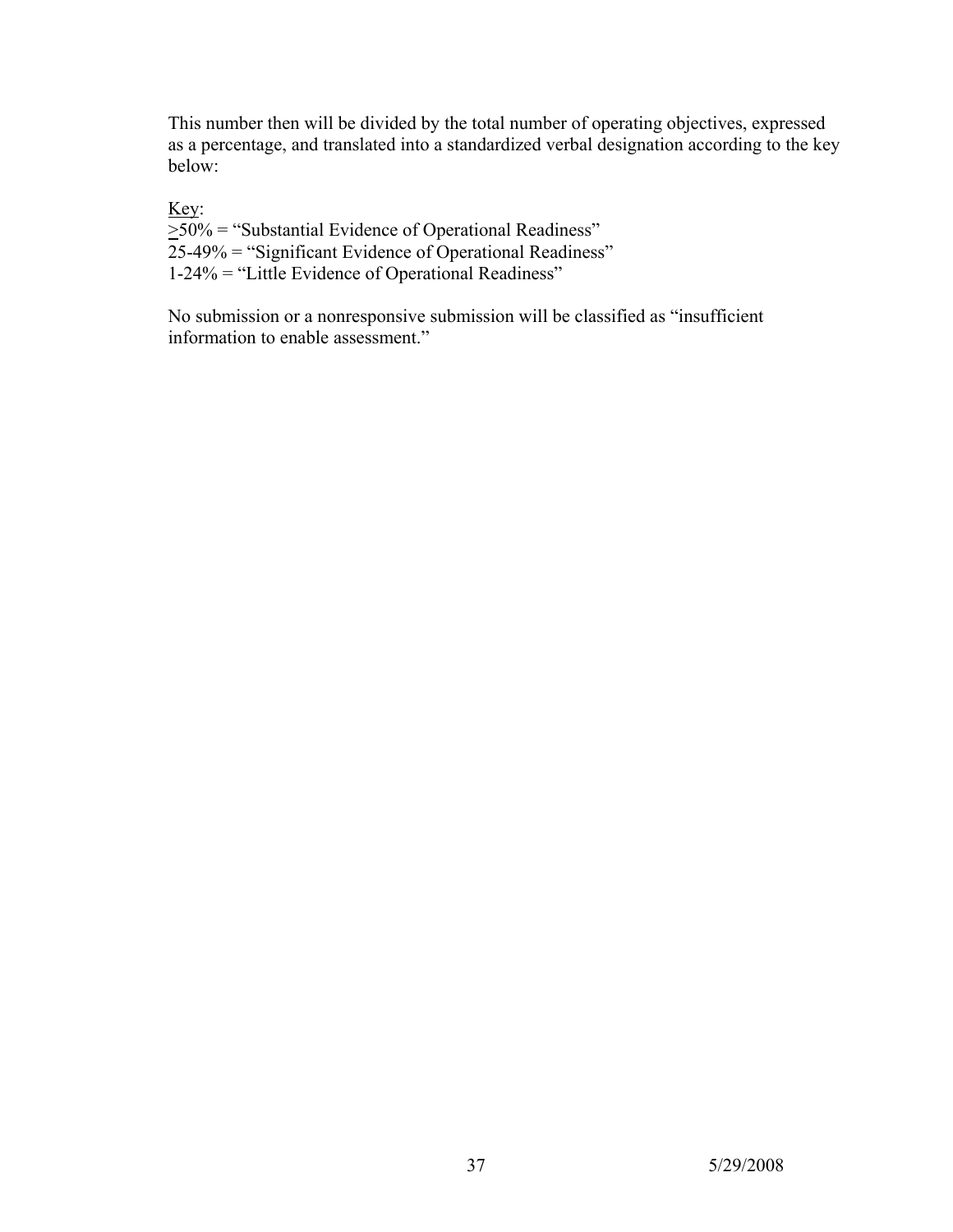| Awardee              | <b>Project Officer</b>   | <b>Telephone</b> | <b>Email</b> |
|----------------------|--------------------------|------------------|--------------|
| Alabama              | Mark Green               | 404-639-7268     | mlg5@cdc.gov |
| Alaska               | Andrea Davis, EdD        | 404-639-7177     | goa9@cdc.gov |
| American Samoa       | <b>Greg Smith</b>        | 404-639-7703     | ggs0@cdc.gov |
| Arizona              | Andy Hopkins, PhD        | 404-639-7408     | amh7@cdc.gov |
| Arkansas             | Sheila Stevens           | 404-639-7638     | ecq5@cdc.gov |
| California           | Andy Hopkins, PhD        | 404-639-7408     | amh7@cdc.gov |
| Chicago              | Kevin Griffy             | 404-639-7744     | kwg2@cdc.gov |
| <b>CNMI</b>          | Janice McMichael         | 404-639-7943     | Jrm6@cdc.gov |
| Colorado             | Jerilyn Gilbert          | 404-639-7453     | jtg6@cdc.gov |
| Connecticut          | Jean Popiak              | 404-693-7438     | Izp9@cdc.gov |
| Delaware             | <b>Trevia Brooks</b>     | 404-639-7613     | tnb9@cdc.gov |
| District of Columbia | <b>Trevia Brooks</b>     | 404-639-7613     | tnb9@cdc.gov |
| Florida              | Mark Green               | 404-639-7268     | mlg5@cdc.gov |
| <b>FSM</b>           | Jean Popiak              | 404-693-7438     | Izp9@cdc.gov |
| Georgia              | Mark Green               | 404-639-7268     | mlg5@cdc.gov |
| Guam                 | Janice McMichael         | 404-639-7943     | Jrm6@cdc.gov |
| Hawaii               | John Scott               | 770-488-8677     | Jps5@cdc.gov |
| Idaho                | <b>Terence Sutphin</b>   | 404-639-7441     | tus9@cdc.gov |
| Illinois             | Kevin Griffy             | 404-639-7744     | kwg2@cdc.gov |
| Indiana              | Kevin Griffy             | 404-639-7744     | kwg2@cdc.gov |
| lowa                 | Elizabeth (Liz) Martinez | 404-639-7086     | esm5@cdc.gov |
| Kansas               | Rodney (Peppy) Winchell  | 404-639-7859     | afy4@cdc.gov |
| Kentucky             | <b>Terrance Jones</b>    | 404-639-7047     | tcj9@cdc.gov |
| Los Angeles          | Andy Hopkins, PhD        | 404-639-7408     | amh7@cdc.gov |
| Louisiana            | Mark Green               | 404-639-7268     | mlg5@cdc.gov |
| Maine                | Jean Popiak              | 404-693-7438     | Izp9@cdc.gov |
| Marshall Islands     | Andy Hopkins, PhD        | 404-639-7408     | amh7@cdc.gov |
| Maryland             | <b>Trevia Brooks</b>     | 404-639-7613     | tnb9@cdc.gov |
| Massachusetts        | Jean Popiak              | 404-693-7438     | Izp9@cdc.gov |
| Michigan             | Kevin Griffy             | 404-639-7744     | kwg2@cdc.gov |
| Minnesota            | Elizabeth (Liz) Martinez | 404-639-7086     | esm5@cdc.gov |
| Mississippi          | Mark Green               | 404-639-7268     | mlg5@cdc.gov |
| Missouri             | Terrance Jones           | 404-639-7047     | tcj9@cdc.gov |
| Montana              | <b>Greg Smith</b>        | 404-639-7703     | gqs0@cdc.gov |
| Nebraska             | <b>Terence Sutphin</b>   | 404-639-7441     | tus9@cdc.gov |
| Nevada               | Andy Hopkins, PhD        | 404-639-7408     | amh7@cdc.gov |
| New Hampshire        | Jean Popiak              | 404-693-7438     | Izp9@cdc.gov |
| New Jersey           | Keesler King             | 404-639-7423     | knk8@cdc.gov |
| New Mexico           | Sheila Stevens           | 404-639-7638     | ecq5@cdc.gov |
| New York City        | <b>Keesler King</b>      | 404-639-7423     | knk8@cdc.gov |
| New York State       | <b>Keesler King</b>      | 404-639-7423     | knk8@cdc.gov |
| North Carolina       | Mark Green               | 404-639-7268     | mlg5@cdc.gov |
| North Dakota         | <b>Greg Smith</b>        | 404-639-7703     | gqs0@cdc.gov |
| Ohio                 | <b>Trevia Brooks</b>     | 404-639-7613     | tnb9@cdc.gov |
| Awardee              | <b>Project Officer</b>   | <b>Telephone</b> | Email        |

**Appendix 8 Division of State and Local Readiness Project Officers**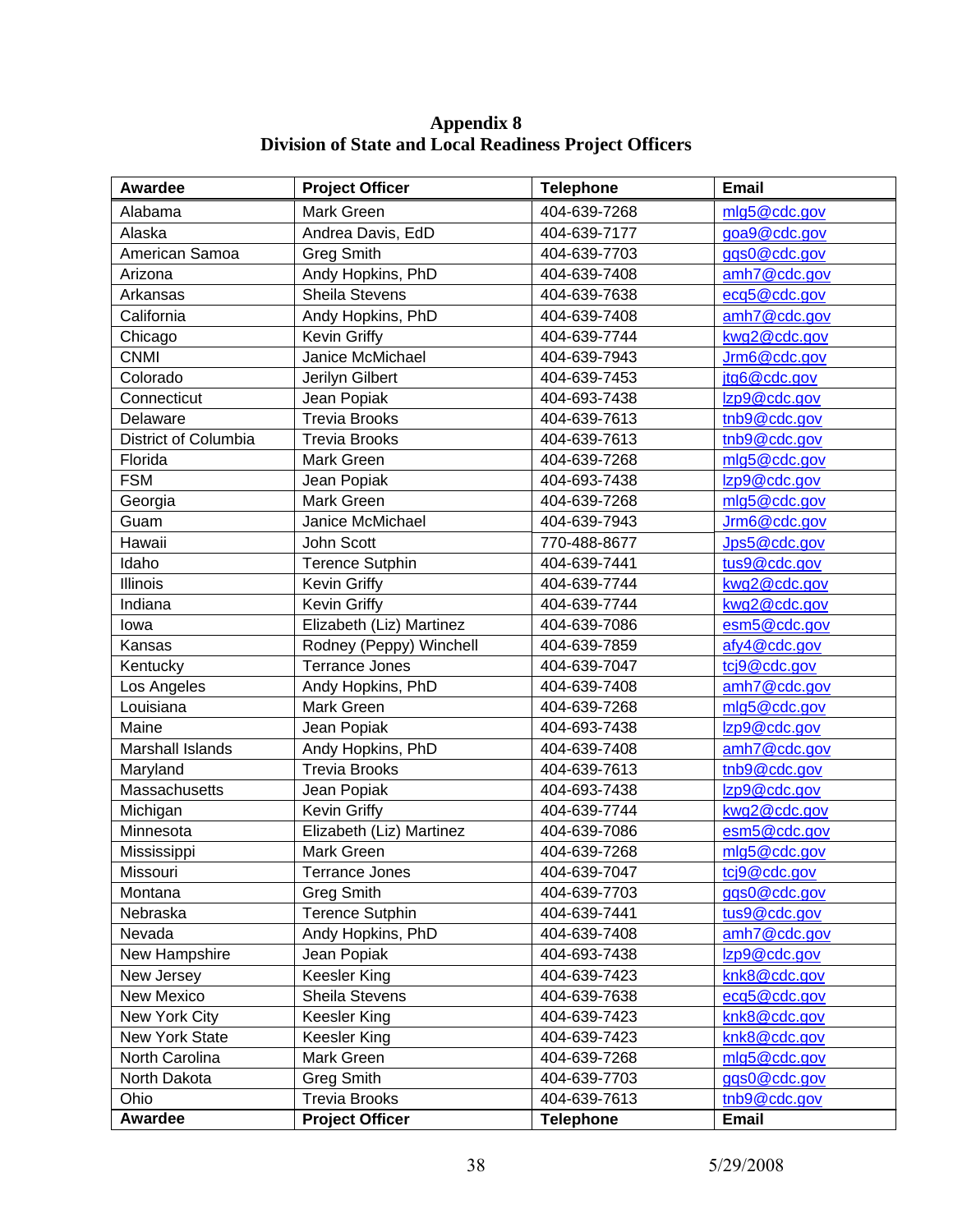| Oklahoma       | <b>Sheila Stevens</b>   | 404-639-7638 | ecq5@cdc.gov |
|----------------|-------------------------|--------------|--------------|
| Oregon         | Andrea Davis, EdD       | 404-639-7177 | goa9@cdc.gov |
| Palau          | Janice McMichael        | 404-639-7943 | Jrm6@cdc.gov |
| Pennsylvania   | Mark Biagioni           | 404-639-4731 | gld5@cdc.gov |
| Puerto Rico    | Keesler King            | 404-639-7423 | knk8@cdc.gov |
| Rhode Island   | Jean Popiak             | 404-693-7438 | Izp9@cdc.gov |
| South Carolina | Mark Green              | 404-639-7268 | mlg5@cdc.gov |
| South Dakota   | <b>Greg Smith</b>       | 404-639-7703 | ggs0@cdc.gov |
| Tennessee      | Terrance Jones          | 404-639-7047 | tcj9@cdc.gov |
| Texas          | Kevin Griffy            | 404-639-7744 | kwg2@cdc.gov |
| Utah           | Greg Smith              | 404-639-7703 | ggs0@cdc.gov |
| Vermont        | Jean Popiak             | 404-693-7438 | Izp9@cdc.gov |
| Virgin Islands | Keesler King            | 404-639-7423 | knk8@cdc.gov |
| Virginia       | <b>Trevia Brooks</b>    | 404-639-7613 | tnb9@cdc.gov |
| Washington     | Andrea Davis, EdD       | 404-639-7177 | goa9@cdc.gov |
| West Virginia  | Mark Biagioni           | 404-639-4731 | gld5@cdc.gov |
| Wisconsin      | <b>Kevin Griffy</b>     | 404-639-7744 | kwg2@cdc.gov |
| Wyoming        | Rodney (Peppy) Winchell | 404-639-7859 | afy4@cdc.gov |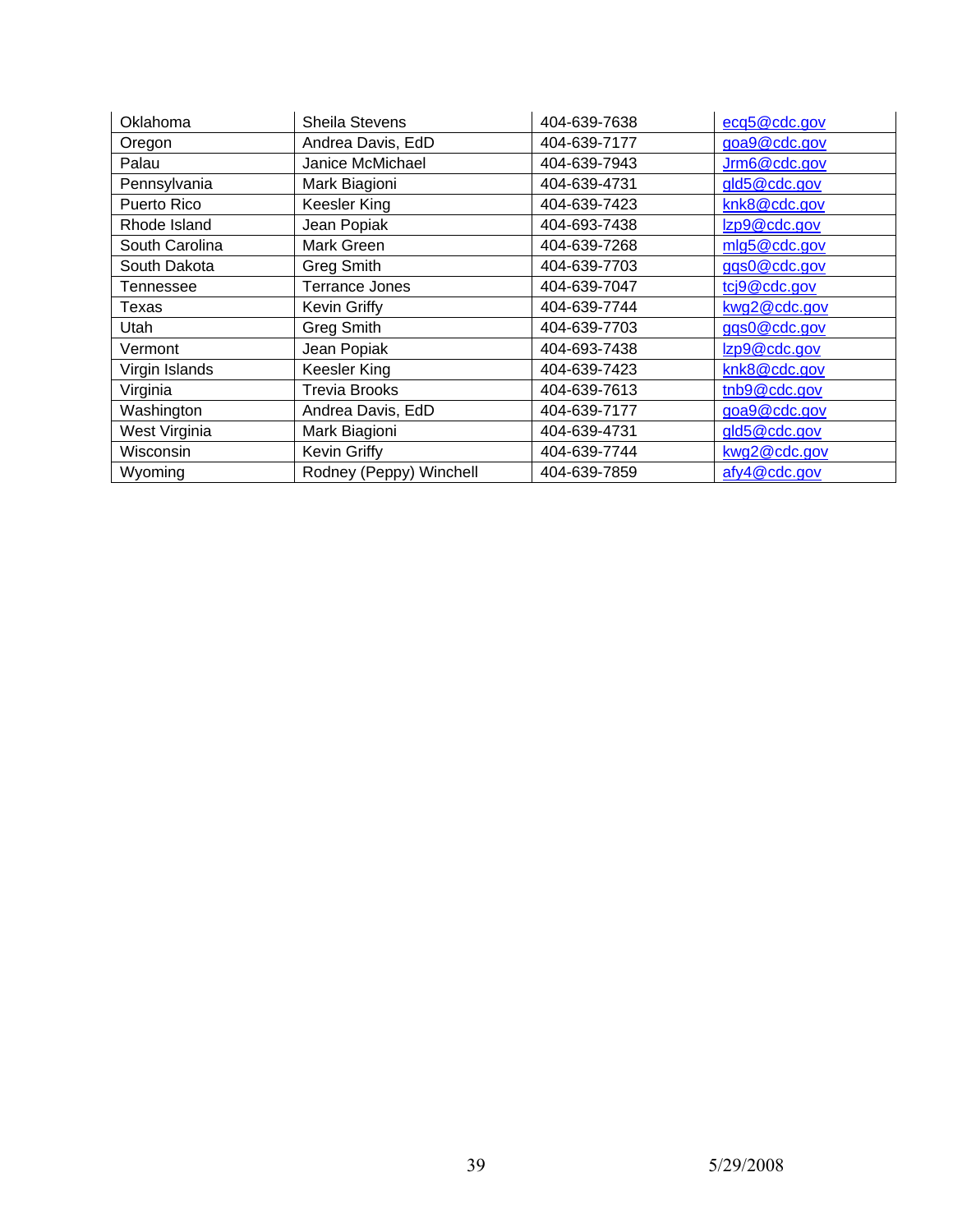## **Appendix 9 Procurement and Grants Office Grants Management Specialists**

| Grant# | <b>Awardee Name</b> | <b>Grants Management Specialist</b> |
|--------|---------------------|-------------------------------------|
| 516966 | Illinois            | Angela Webb                         |
| 516983 | Ohio                | Phone: (770) 488-2784               |
| 517008 | Chicago             | Email: $aaw6$ (a) cdc.gov           |
| 517018 | Michigan            |                                     |
| 517024 | Indiana             |                                     |
| 617001 | Texas               |                                     |
| 617005 | Louisiana           |                                     |
| 916012 | Los Angeles County  |                                     |
| 916969 | Hawaii              |                                     |
| 917016 | California          |                                     |
|        |                     |                                     |
| Grant# | <b>Awardee Name</b> | <b>Grants Management Specialist</b> |
| 117009 | Rhode Island        | Kaleema Muhammad                    |
| 316980 | Delaware            | Phone: (770) 488-2742               |
| 416968 | Tennessee           | Email: fya3@cdc.gov                 |
| 516981 | Minnesota           |                                     |
|        |                     |                                     |
| Grant# | <b>Awardee Name</b> | <b>Grants Management Specialist</b> |
| 116970 | Vermont             | Pamela Baker                        |
| 116972 | Maine               | Phone: (770) 488-2689               |
| 117011 | New Hampshire       | Email: fxz7@cdc.gov                 |
| 217004 | New Jersey          |                                     |
| 316998 | West Virginia       |                                     |
| 317014 | Virginia            |                                     |
| 317023 | Maryland            |                                     |
| 517002 | Wisconsin           |                                     |
| 616974 | Arkansas            |                                     |
| 616982 | Oklahoma            |                                     |
| 616999 | New Mexico          |                                     |